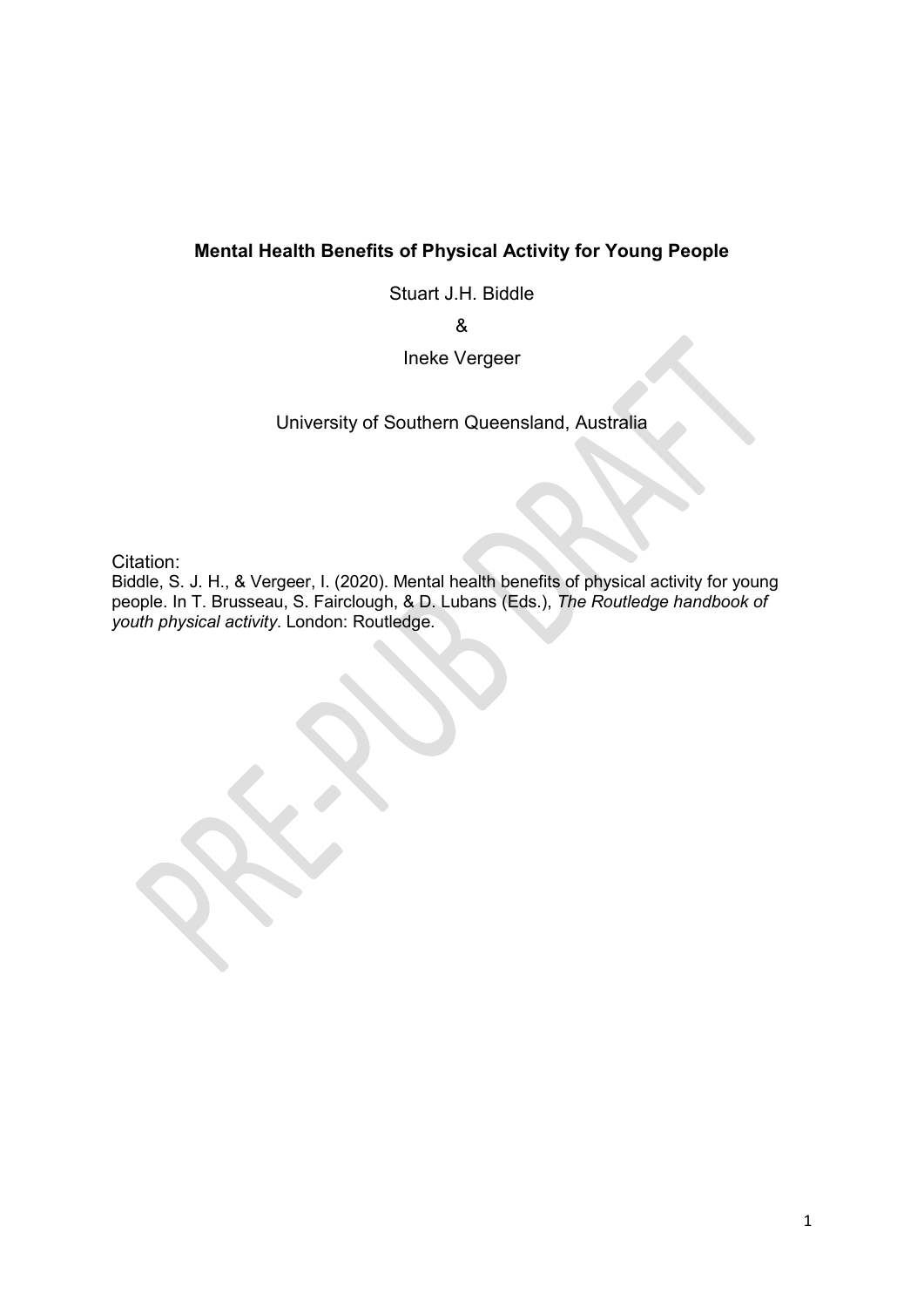#### **Introduction**

There is a commonly held view that participation in physical activity is good for mental health, and this perception has roots in antiquity. The case for mental health benefits across the lifespan is strong. However, this research field is also complex and there is uncertainty regarding some issues.

This chapter will consider the links between involvement in physical activity and various mental health outcomes in young people. Given the diversity of psychological and mental health states and conditions that can be experienced, the chapter will focus on the key themes of self-esteem, depression, anxiety, and healthrelated quality of life. Other importance concepts will be discussed, including enjoyment and social outcomes of physical activity. Cognitive functioning is dealt with elsewhere in this book. We will briefly discuss the psychological outcomes of involvement in acute bouts of physical activity, but the main focus will be on involvement over time, the so-called 'chronic' effects of physical activity, such as participation in an exercise program.

It is important to recognize that this field of research is complex. Figure 1 highlights a number of key issues, including aspects of physical activity itself (e.g., intensity and type), mental health conditions and outcomes, and characteristics of the individual, such as their preferences. Even with such a simplified summary shown, Figure 1 highlights the potential complexity of the field. Interactions are possible between virtually all elements.

#### Figure 1 about here

#### **Defining mental health**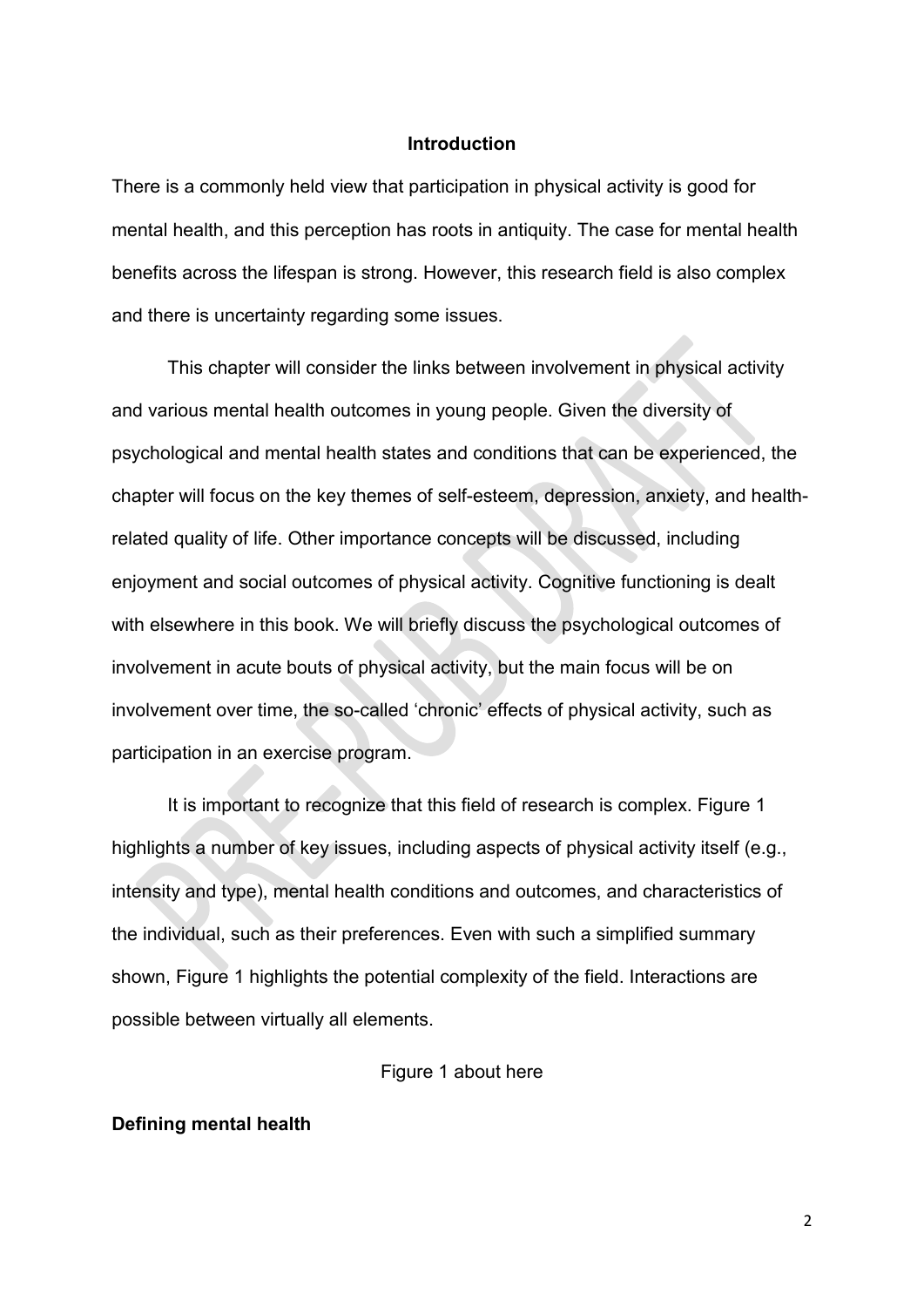The World Health Organisation states that mental health is more than the absence of mental disorders and is a central component of health. It formally defines mental health as "a state of well-being in which an individual realizes his or her own abilities, can cope with the normal stresses of life, can work productively and is able to make a contribution to his or her community" (see

[http://www.who.int/features/factfiles/mental\\_health/en/\)](http://www.who.int/features/factfiles/mental_health/en/). This is a broad definition based on positive and effective functioning – it is not centred on poor mental health or 'deficit'. That said, defining mental health in this way cannot hide the fact that it can be both positive and negative, and that poor mental health is a highly prevalent and serious issue in modern society (see later). As such, mental health organisations (e.g., 'Beyondblue' in Australia), have a focus on depression, anxiety and suicide (see [https://www.beyondblue.org.au/about-us/who-we-are-and-what-we-do\)](https://www.beyondblue.org.au/about-us/who-we-are-and-what-we-do).

For research purposes, mental health has no universal definition, however key issues include those of self-esteem, depression, anxiety, and health-related quality of life. Self-esteem, for example, is considered a key indicator of mental health, including emotional stability and subjective well-being, and is often a strong focus for educational programs for young people. The wider concept of healthrelated quality of life (HRQoL) includes psychological as well physical and functional health components (Bowling, 1997; Rejeski, Brawley, & Shumaker, 1996). Depression and anxiety states and disorders are common, including day-to-day mood changes that may affect functioning.

A useful conceptual model concerning the effects of physical activity on mental health outcomes in children and adolescents is provided by Lubans et al. (2016). They group mental health outcomes into cognitive function, well-being, and ill-being. Well-being includes global self-esteem, subjective and psychological well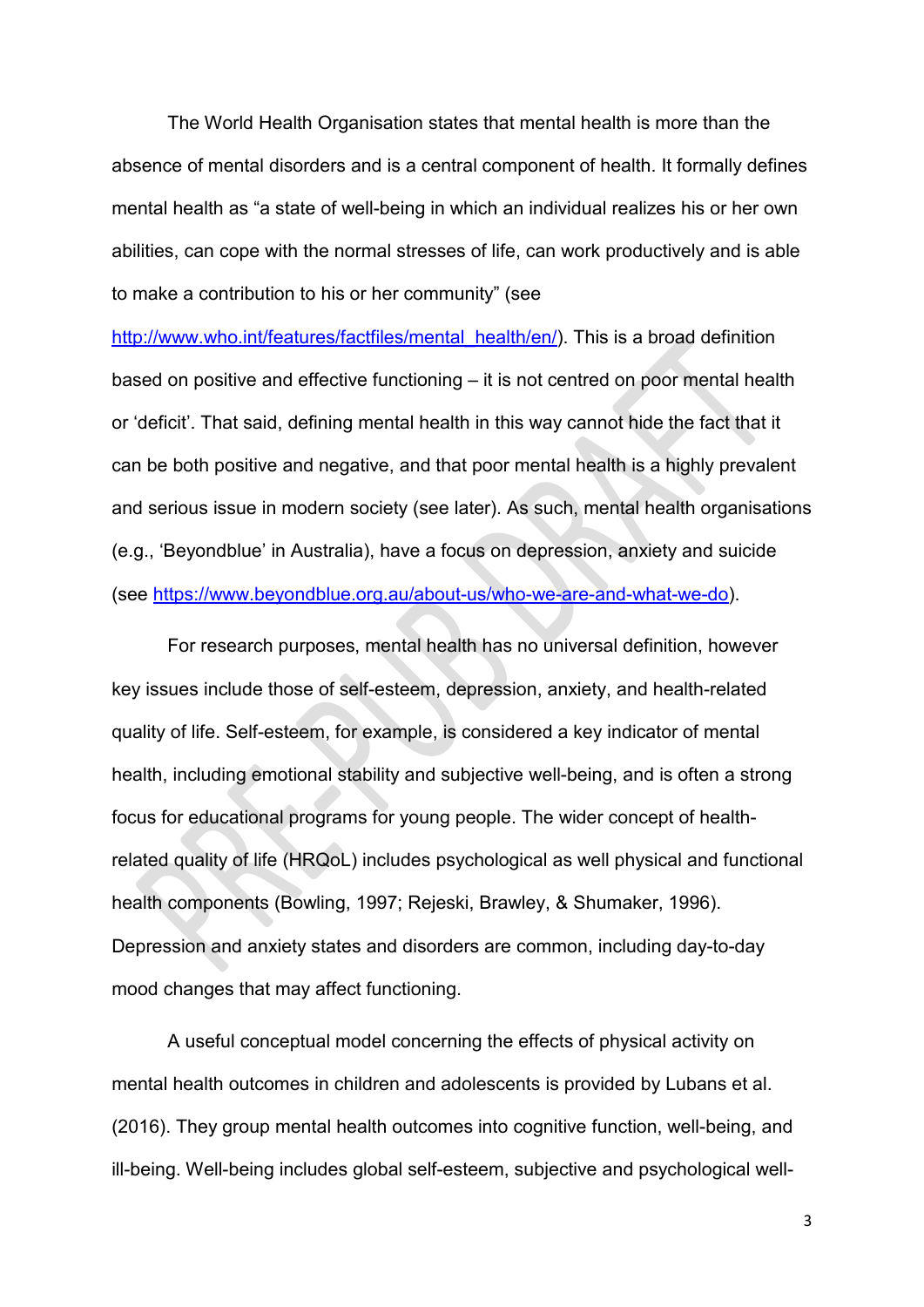being, quality of life, and resilience. Ill-being includes internalising disorders (e.g., anxiety and depression), and externalising disorders (e.g., conduct disorder and ADHD).

#### **Epidemiology and prevalence of mental health conditions in young people**

Data suggest that the mental health of many young people is less than optimal. The Mental Health Foundation reported that 20% of those aged 16 years and over in the UK in 2014 had symptoms of anxiety or depression, and this trend appears to be increasing. Moreover, rates are higher among females (Mental Health Foundation, 2018). The second National Survey of the Mental Health and Wellbeing of Australian Children and Adolescents, conducted 2013-14, reported that a mental disorder was experienced by 14% of those aged 4-17 years, including major depressive and anxiety disorders (Lawrence et al., 2015). Other Australian data from 2008-09 show as many as 1.2 million mental health-related general practice encounters annually for those in late adolescence and early adulthood (16-24 years), and this number increased by 21% during the 2000s (Australian Institute of Health and Welfare, 2011). The most frequently managed mental health problems concern depression and anxiety.

On a more positive note, a recent large meta-analysis, covering mainly Western countries, has shown that average levels of self-esteem have increased in children from 4 to 11 years of age though remained stable from 11 through to 15 years (Orth, Erol, & Luciano, 2018). There will be many potential threats to selfesteem in young people at the individual level, including societal pressures (e.g., appearance), evaluations (e.g., exam performance), and social interactions (e.g., bullying).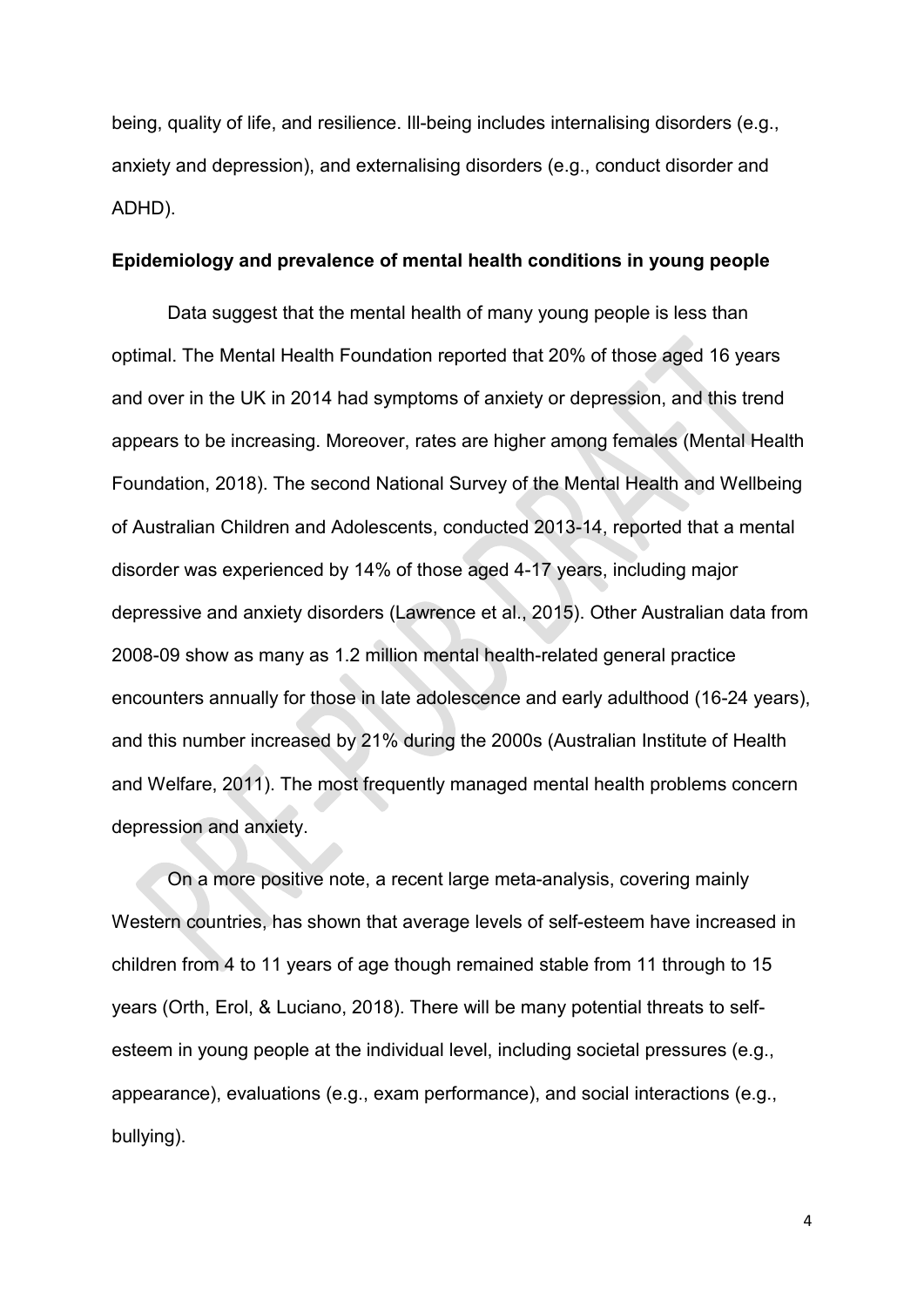Given these data and trends, it is evident that many young people will encounter mental health problems. Moreover, it is widely accepted that as a society we want children and adolescents to live their lives not just free of mental ill-health, but to experience positive growth, high self-esteem, happiness, resilience, and high levels of psychological well-being and quality of life. For these reasons, cost-effective solutions to achieve positive mental health – including avoidance of ill-health – are widely sought after. Physical activity is proposed as one such solution.

## **Historical context to the field**

Although reference to psychological benefits of physical activity stretch back many centuries, much of this is in respect of adults rather than young people. One of the earliest research overviews on the topic with adults was authored by Emma McCloy Layman (1960), but it was not until two decades later that research syntheses appeared with a focus on young people (Brown, 1982). The overview by Brown drew on evidence from student dissertations, other overviews and commentaries, and a few small-scale studies, the earliest dating only to 1977. A clear focus was on self-concept and children with psychological impairment. One of the first meta-analyses in the field was published in 1986 by Gruber, reporting on physical activity and self-concept in young people. Studies only as far back as 1967 were included (Gruber, 1986).

Two important papers were published on physical activity and mental health in young people as part of the first developments of national physical activity guidelines for young people in the US (Calfas & Taylor, 1994) and UK (Mutrie & Parfitt, 1998). In the latter research review, it was concluded that "some progress" had been made, and that "physical activity is associated with good mental health" (p. 64). But, equally, many questions remained unanswered, including those concerning the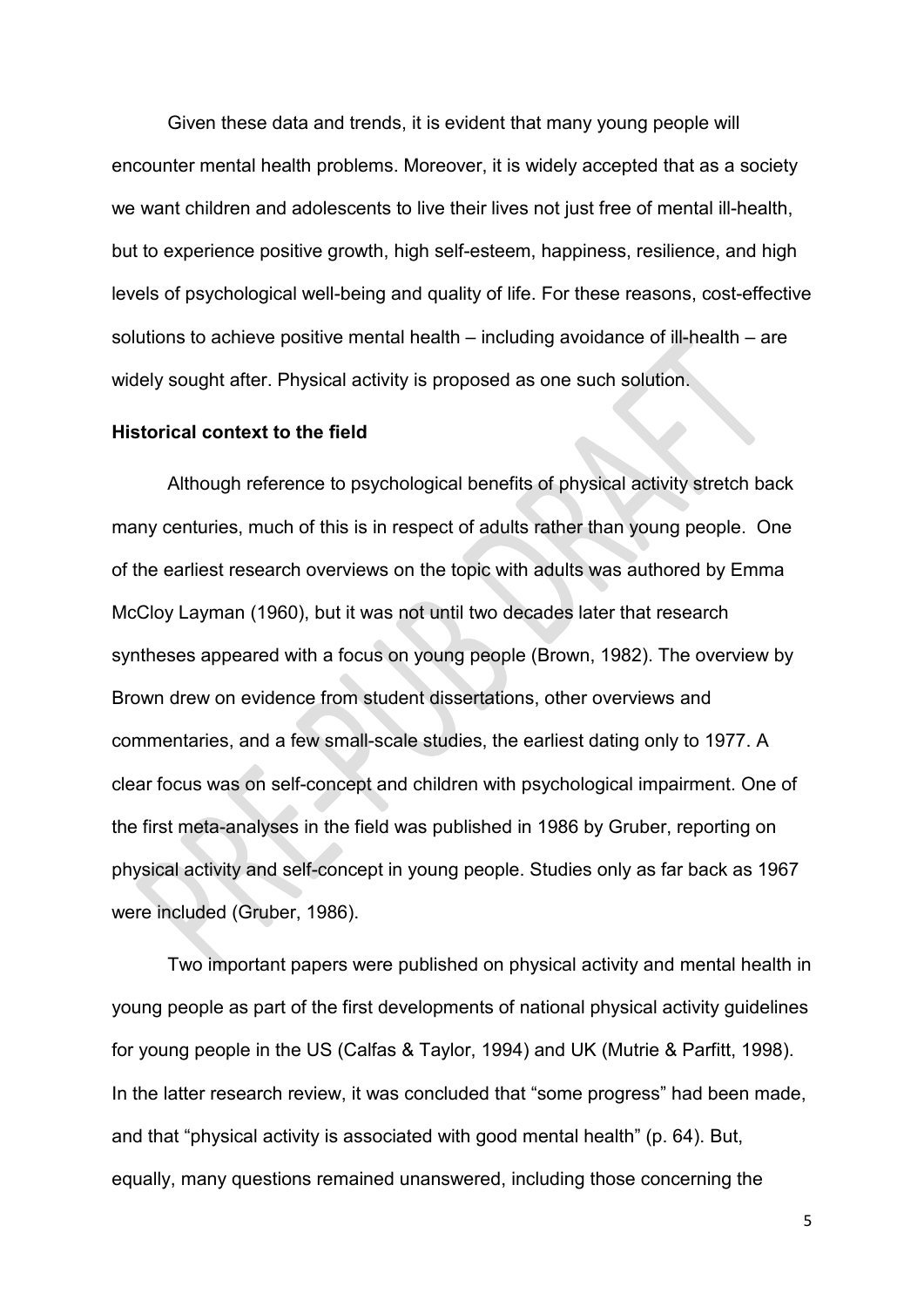mechanisms, or causes, of this link. Overall, therefore, the field concerning physical activity and mental health in young people has quite a short history.

### **Review of Literature**

As shown in Figure 1, one of the key distinctions to make in considering mental health outcomes is whether the physical activity is taken in single bouts (acute) or over time (chronic). In acute studies, assessments of mental health are usually taken before and after single bouts of exercise with the aim of detecting short-term changes. Chronic studies typically investigate differences or changes over a longer time period, such as before and after involvement in a 12-week program of physical activity, or whether there are differences in mental health between those undertaking regular physical activity and those who are inactive.

# **Acute affective responses to physical activity**

Typically, single session studies will be testing whether physical activity (usually 'exercise') makes you 'feel better'. In practice, this will involve the assessment of changes in 'affect' or 'mood'. 'Affect', sometimes referred to as 'core affect' or 'basic affect', is a generic 'valenced' (good/bad) response. It is considered a basic human response. Russell and Feldman-Barrett (1999) refer to 'core affect' as "the most elementary consciously accessible affective feelings" (p. 806). Mood is a global set of affective (feeling) states we experience on a day-to-day basis and may last hours, days, weeks, or even months. Mood can be conceptualised in terms of distinct mood states, such as vigour and depression. It represents generic feelings rather than a reaction to an event. The latter is an emotion. The origin of mood states is usually more difficult to specify than the origin of emotions. One can be 'feeling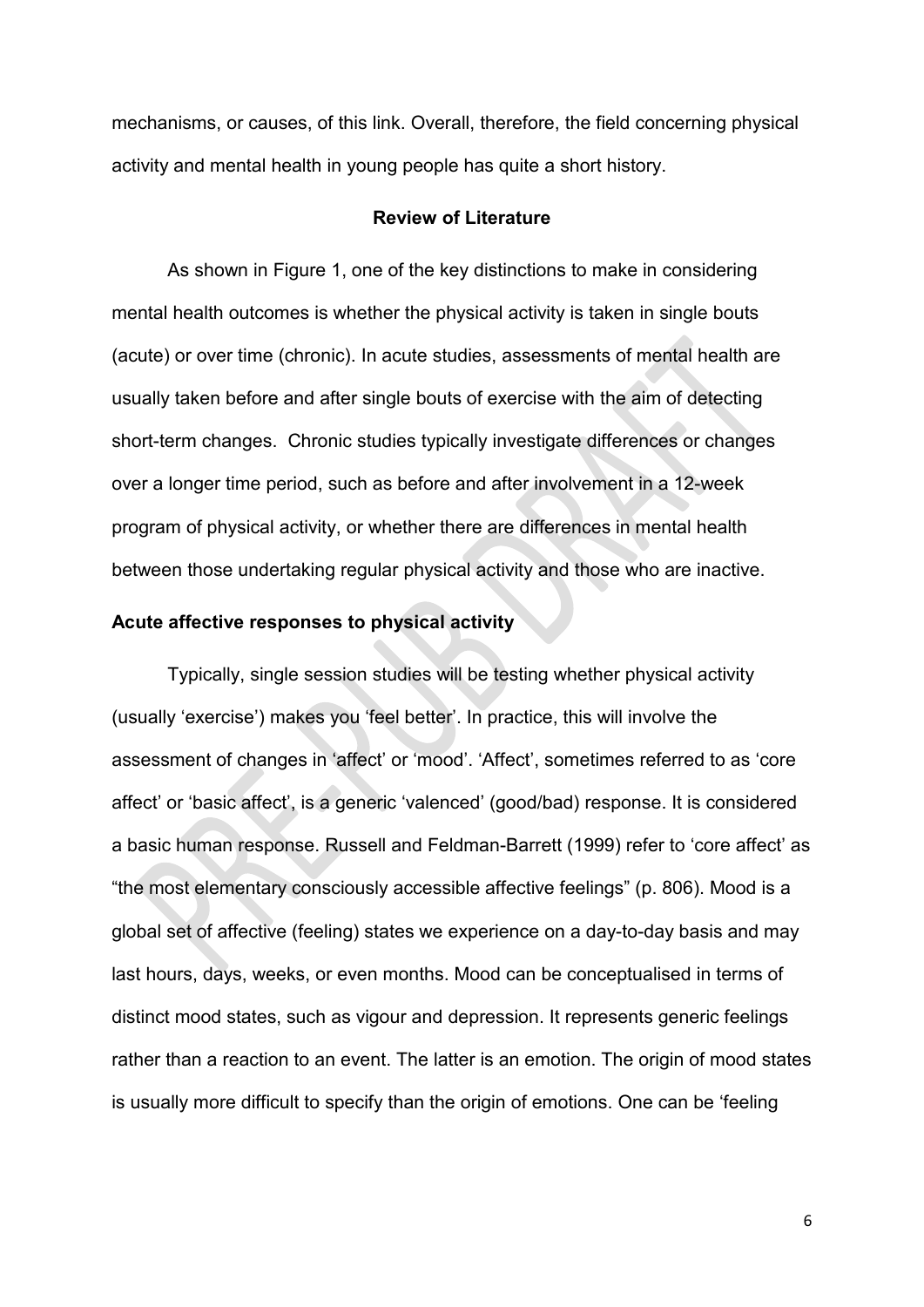down' for no obvious reason, hence moods tend to be 'diffuse' and relatively low in intensity (Ekkekakis, 2013).

An early review of acute affective outcomes of exercise was conducted by Tuson and Sinyor (1993). They concluded that only 'modest' anxiety effects were evident and "no reliable effects were found for any of the other affective states examined" (p. 100). No conclusions could be drawn about young people. However, at the time, assessments of affective states in acute studies used simple 'before and after' measures, typically using multiple-item questionnaires. This precluded the assessment of feelings during exercise and thus studies lacked the ability to see how affect changed over the course of an exercise bout.

The assessment of acute mental health effects of physical activity has been debated (Ekkekakis & Petruzzello, 2000), but one framework used mainly with adults is the 'affect circumplex' (Russell, 1980). This model tends to depict affect in terms of the two dimensions of valence (i.e., pleasant - unpleasant) and arousal (i.e., high low). This allows affective states to be classified into four quadrants, as shown in Figure 2. Typically, studies use single item measures of the two dimensions, thus multiple assessments can be made before, during and after exercise, allowing for a time-line of affective responses to be plotted. This approach has been used with young people (Benjamin, Rowlands, & Parfitt, 2012), mainly through the assessment of affective valence, but it remains an understudied population using this method.

#### Figure 2 about here

Exercise intensity is likely to be an important moderator of the relationship between physical activity and affective reactions. In 2003, Ekkekakis proposed a 'Dual-Mode Model' regarding affective responses, intensity, and temporal aspects of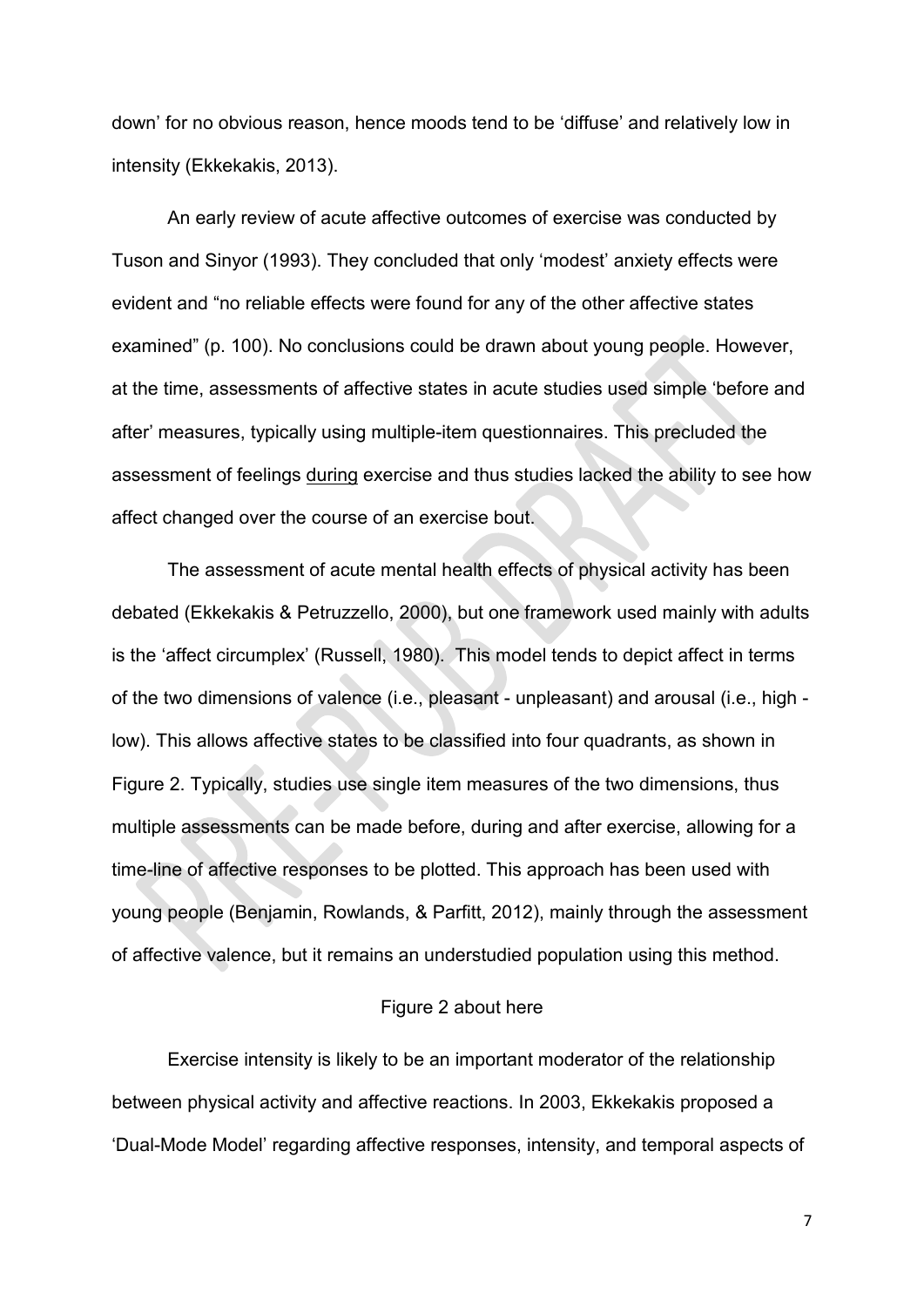responses (Ekkekakis, 2003). One of his propositions stated that "responses immediately following moderately vigorous exercise are almost uniformly positive, regardless of whether the responses during exercise were positive or negative" (p. 221). This is the so-called 'rebound' effect, and Ekkekakis (2003) describes the robustness of this effect as "remarkable" (p. 221). Another proposition states that "affective responses during strenuous exercise unify into a negative trend as the intensity of exercise approaches each individual's functional limits" (p. 222). The ventilatory threshold (VT) has been suggested as one biological marker for when this shift occurs. VT represents a change from the primary use of aerobic metabolism to a significant contribution of anaerobic metabolism, resulting in the accumulation of blood lactate and hyperventilation.

Reed and Ones (2006) conducted a comprehensive meta-analysis of 158 studies investigating acute aerobic exercise and measures reflecting 'positive activated affect' (PAA). This is represented in the circumplex model by high affective valence (feeling 'good') and high arousal/activation (see Figure 2). The overall effect size in the meta-analysis was 0.47, showing a 'moderate' but clear effect. However, while studies were included from all age groups, no analysis was reported testing for the effects of age, thus we cannot conclude from this meta-analysis if such an effect is evident in young people.

Several studies from Parfitt and colleagues, however, do suggest that this approach is relevant to children and adolescents. In an early study, Sheppard and Parfitt (2008) examined the affective responses of 22 young adolescents to each of three exercise conditions on a cycle ergometer. Having determined individual ventilatory thresholds, two exercise intensities were prescribed. The first was considered 'low' intensity and was below the VT, and the second was 'high' intensity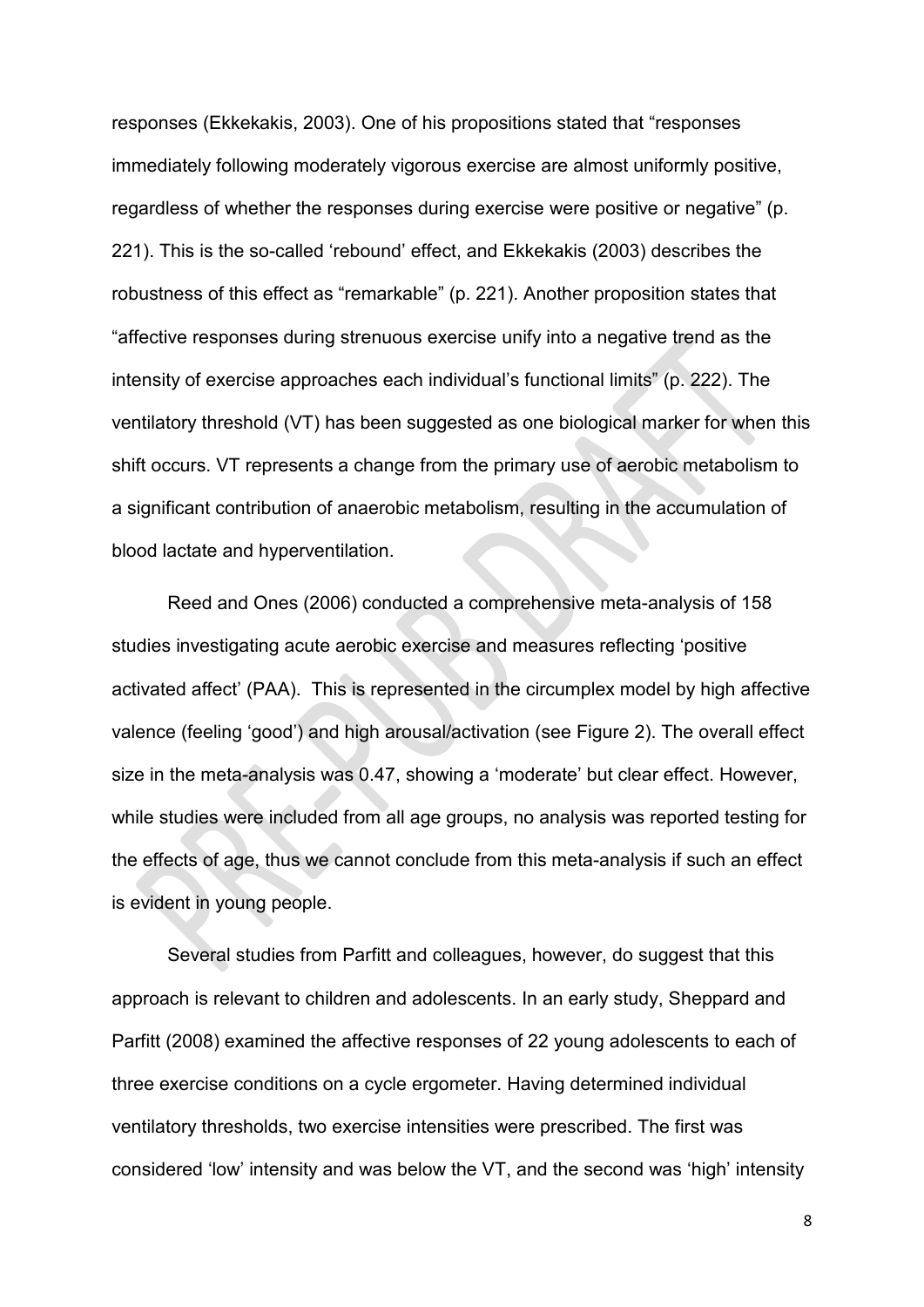and above the VT. For the third condition, the adolescents were able set a selfselected level of exercise intensity. This was determined by the request to "select an intensity that you would be happy to sustain for 15 minutes and that you would feel happy to do regularly". Affective valence was assessed using the Feeling Scale (Hardy & Rejeski, 1989) which is a single item scale ranging from -5 (feeling 'very bad) through zero, and up to +5 (feeling 'very good'). Results showed that affect was positive throughout the exercise when at the lower intensity or self-selected. Affect declined in the higher intensity condition. Similar findings have been reported with low active adolescents (Stych & Parfitt, 2011), younger children (Benjamin et al., 2012), and adolescent girls (Hamlyn-Williams, Freeman, & Parfitt, 2014).

In conclusion, acute exercise studies with children and adolescents do seem to support the basic tenets of the Dual Mode model. Moreover, Parfitt and colleagues have shown that affective responses to exercise seem to be more positive when participants are allowed to choose their own exercise intensity.

#### **Chronic effects of physical activity on mental health**

It has been more typical to study the effects of chronic (longer term) involvement in physical activity on mental health than it has been to study acute affective reactions to single exercise bouts. Common mental health outcomes studied include self-esteem, depression and anxiety. All three outcomes have been reviewed by Biddle et al. (2018) in an update of a previous review of reviews (Biddle & Asare, 2011) in which evidence linking chronic physical activity to these outcomes was synthesised from published literature reviews.

#### **Self-esteem and physical self-perceptions.**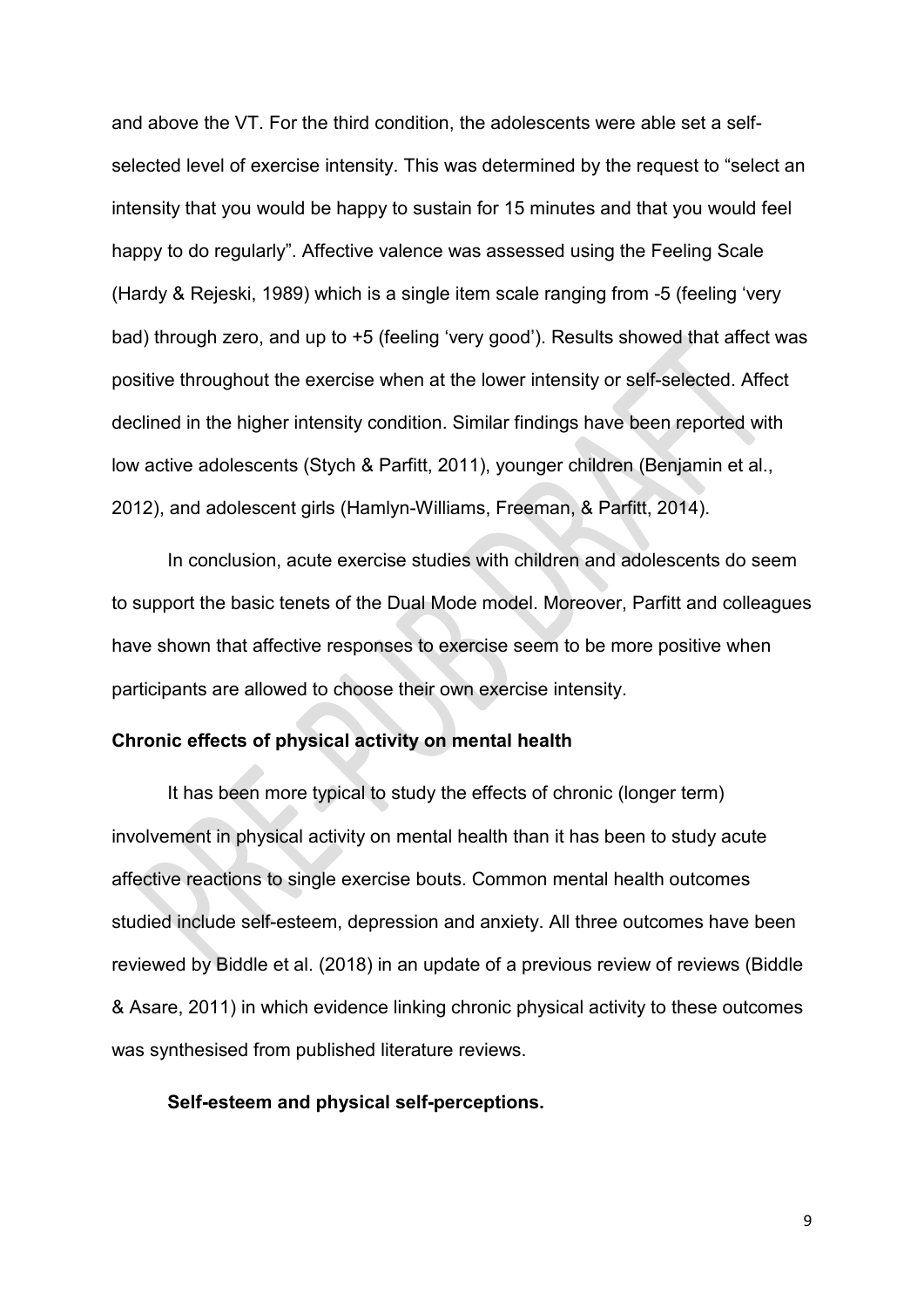Self-esteem is a term used in daily life, including within general conversations by parents, teachers, and managers at work. It is generally seen as a key indicator of psychological well-being (Fox, 2000). Self-esteem reflects the degree to which individuals appraise and value themselves, and reflects a core sense of self-worth. It is concerned with feelings of 'good' in oneself, however that is perceived. Typically, self-concept describes aspects of the self (e.g., 'I am an exerciser'), whereas selfesteem attaches a value to such descriptors (e.g., 'I feel good about myself because I exercise'). In the research literature, however, the two terms are often used interchangeably.

A commonly used theory of self-esteem involves a hierarchical model proposing that our global view of ourselves ('global self-esteem') – how we feel about ourselves in general – is underpinned by perceptions and feelings of ourselves in specific domains in our lives. These domains include, among others, social, academic and physical domains, and each of these is constructed from perceptions in relevant further subdomains or more focussed contexts (Shavelson, Hubner, & Stanton, 1976). This is illustrated in Figure 3 with example domains and subdomains. Constructs lower down the hierarchy, and likely even further beneath those illustrated in Figure 3, are more open to change and, consequently, those higher up will require more intensive or prolonged experiences to change.

## Figure 3 about here

There is an assumption that physical activity is a positive influence on selfesteem. The potential to enhance self-esteem is frequently used as a rationale for promoting participation and is a common justification for the teaching of physical education to children. However, it is possible for relationships between self-esteem and physical activity to be bi-directional. That is, not only might we expect physical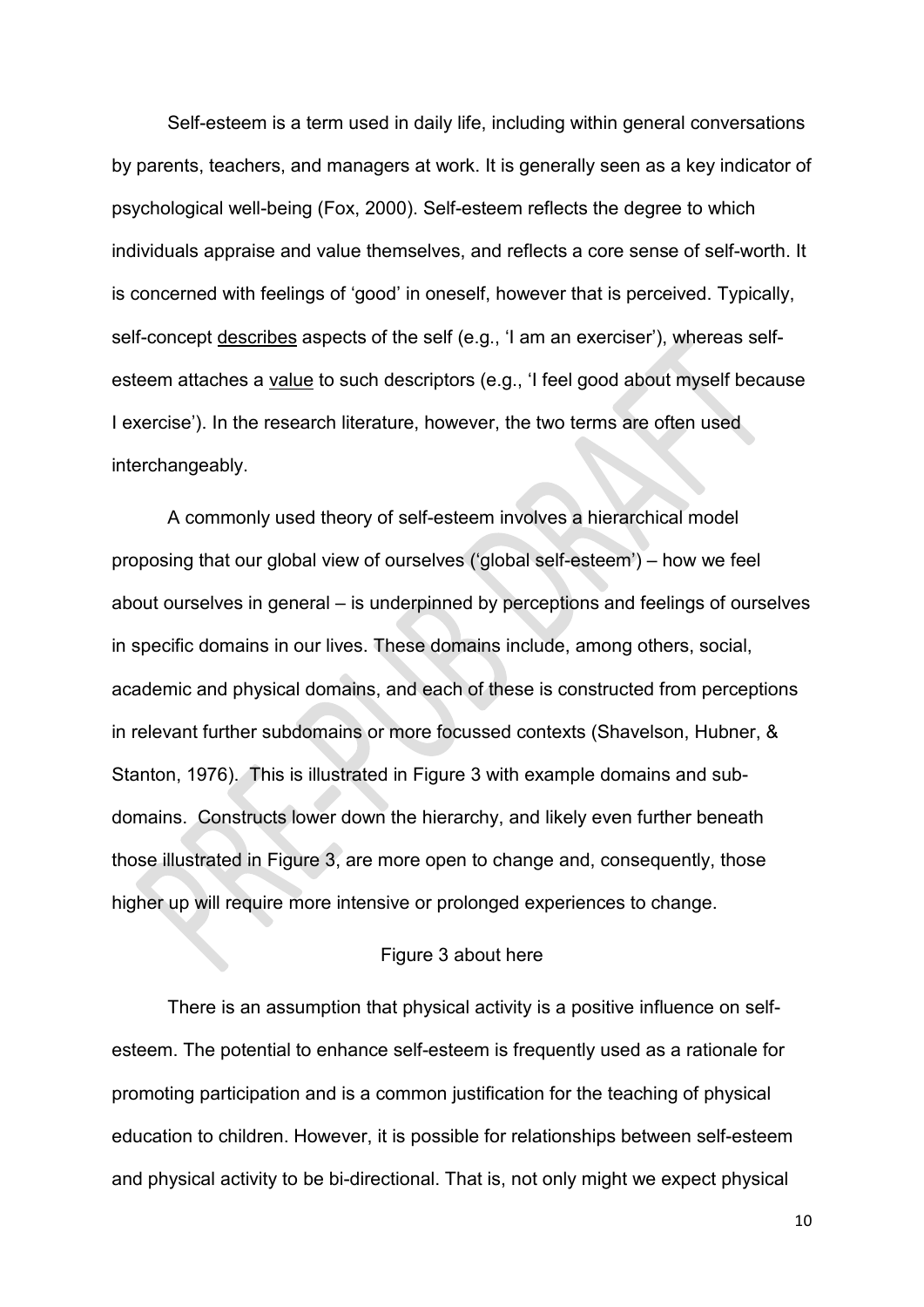activity to affect self-esteem, but we could hypothesise that those with high or low self-esteem may choose to adopt and maintain behaviours that reflect this. For example, if someone has low perceptions of their physical competence (see Figure 3), why would they risk exposing this in a public exercise context?

One of the first meta-analyses in the field of physical activity concerned selfesteem and was reported by Gruber (1986). It was centred on play and physical education programmes for children. From 27 studies, an overall moderate effect size was reported for physical activity on self-esteem and over 60% of the studies found positive effects. A more recent meta-analysis examining whether exercise interventions improved global self-esteem among children and young people aged 3- 20 years (Ekeland, Heian, & Hagen, 2005; Ekeland, Heian, Hagen, Abbott, & Nordheim, 2004), also showed a moderate effect for exercise. The authors concluded that exercise can lead to improvements in self-esteem in young people, at least in the short term and among those considered at-risk. A meta-analysis from 18 randomised controlled trials by Liu et al. (2015) reported an overall small but significant positive effect for physical activity when the intervention was 'physical activity alone'.

In a recent update of the 2011 review of reviews by Biddle and Asare (2011), Biddle et al. (2018) located 10 systematic reviews on physical activity and selfesteem in young people in the eight years up to the end of 2017, suggesting that the field is expanding quite rapidly. The reviews tended to include healthy samples, with ages ranging from pre-school to late adolescence. Physical activity was broadly defined, including leisure-time physical activity, yoga, recreational dance, and muscle strengthening exercise. Overall, the reviews were suggestive of positive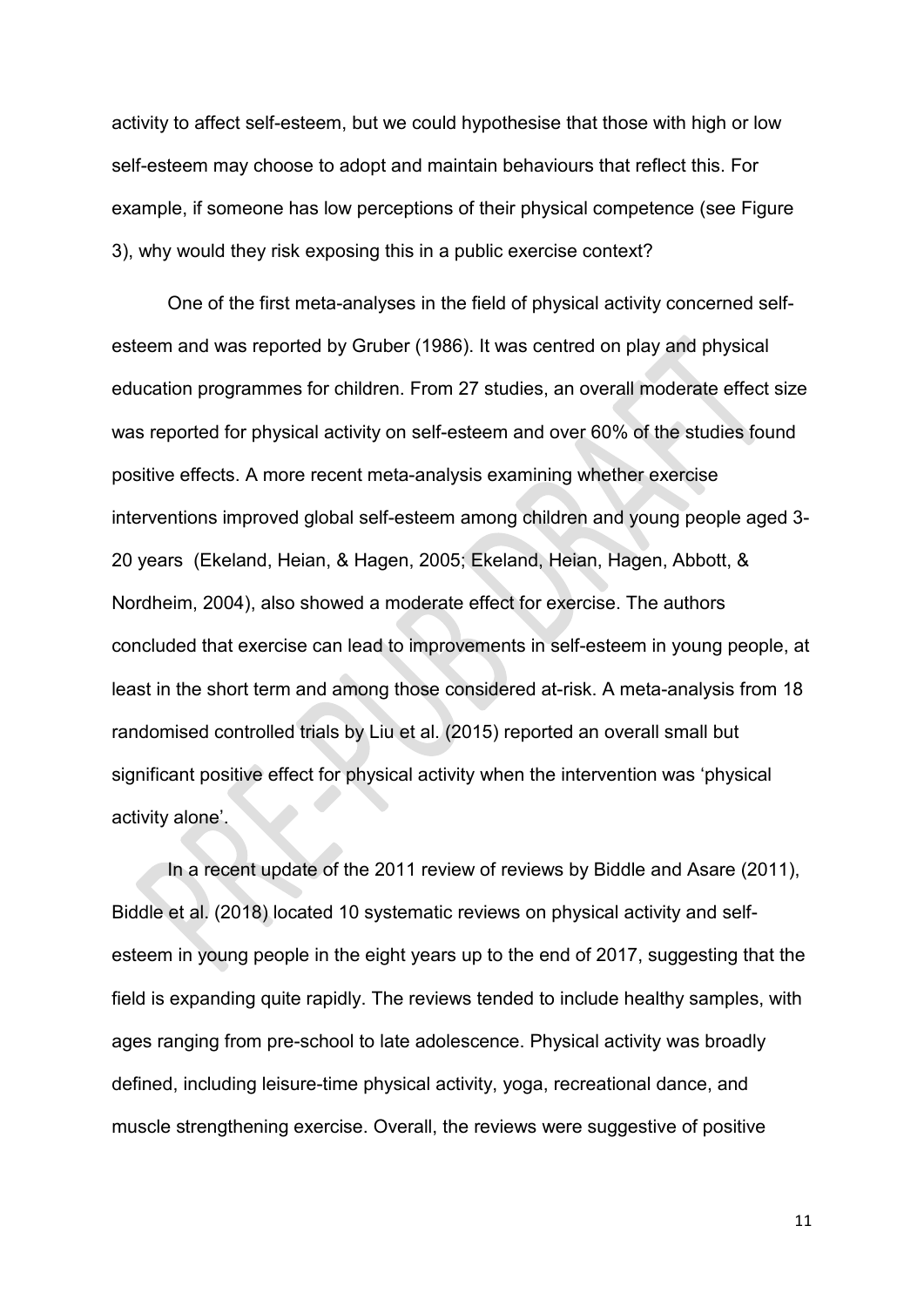associations between physical activity and self-esteem, with six reviews concluding positive findings and four reporting inconclusive, mixed, or null results.

Alongside the review of reviews itself, an analysis was conducted to assess whether the association between physical activity and self-esteem could be considered causal according to criteria proposed by Hill (1965). Overall, it was concluded that the association was not causal because the criterion of strength of the association was only partially supported, and there was no support for physical activity preceding, rather than following, self-esteem ('temporal sequencing'), or for a dose-response relationship (Biddle et al., 2018). However, there was evidence from experimental designs. Given that experimental evidence is a cornerstone of scientific enquiry, this does suggest that physical activity may have a causal role in enhancing self-esteem in youth. However, when put alongside other criteria concerning causality, the weight of evidence was not supportive of a causal relationship based on evidence from recent systematic reviews.

In slight contrast to the conclusions regarding causality from the review by Biddle et al. (2018), Lubans et al. (2016) came to the conclusion that a causal link is evident between physical activity and self-esteem in young people. However, they used a different perspective and their conclusions were arrived at by reviewing the mechanisms linking physical activity and mental health in youth. Specifically, they identified studies where it was possible to test whether physical activity changed potential mechanisms affecting self-esteem – a different analysis to that undertaken by Biddle et al. (2018). Changes in appearance were associated with changes in self-esteem in five of six studies. Physical self-worth (in two of three studies) and perceived competence (in three of four studies) also showed associations with selfesteem.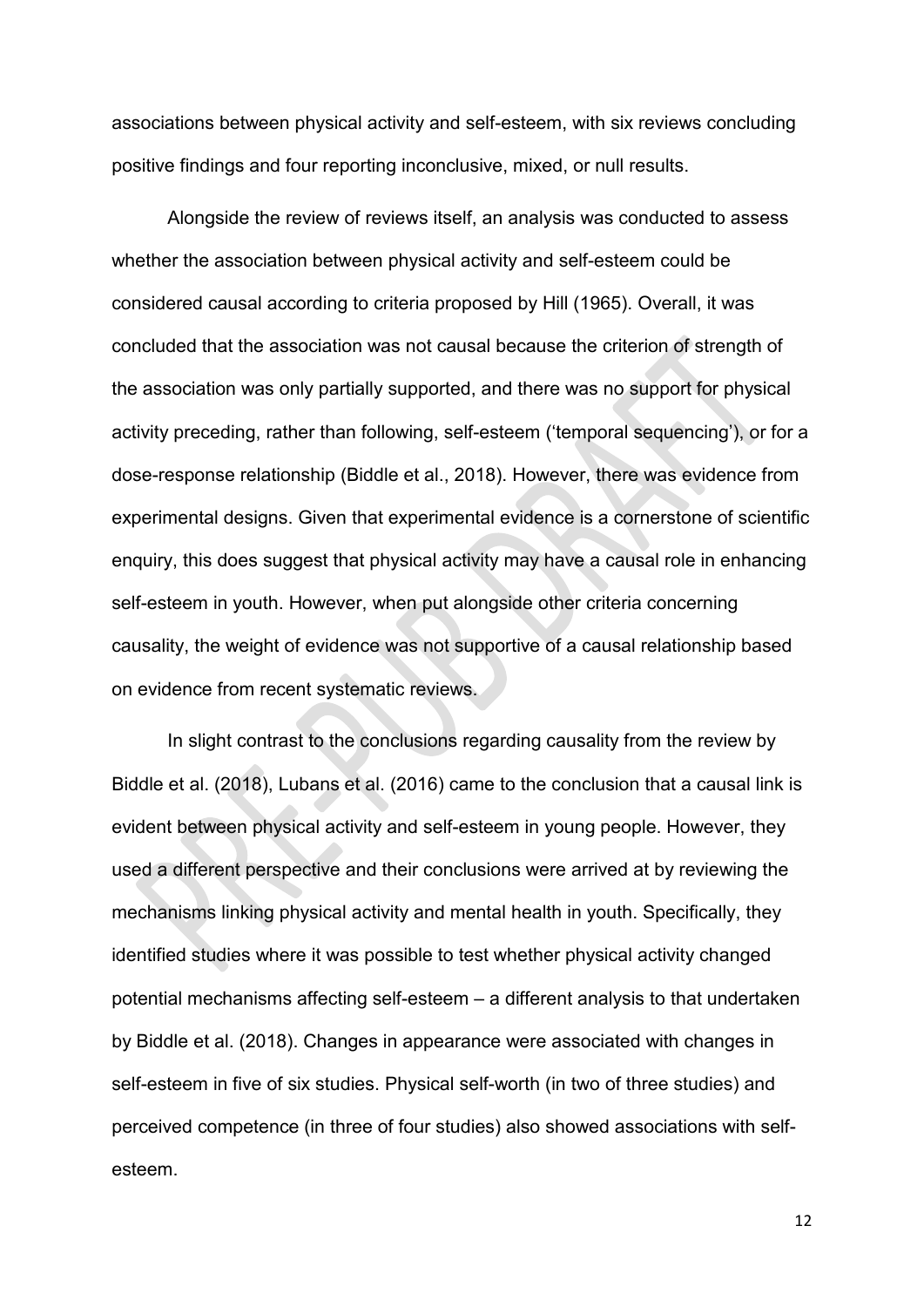The work of Lubans et al. does point to the potential importance of studying changes in aspects of physical self-perceptions rather than just global self-esteem. Moreover, this might highlight a key weakness of this field. Why would we expect global self-esteem to change significantly as a result of greater physical activity? It is more likely that perceptions lower in the hierarchy will be amenable to change (see Figure 3). Of course, such changes may then filter through and affect global selfesteem, but these changes may be slow and difficult to assess, as well as global self-esteem being affected by other, non-physical, experiences.

Interestingly, a meta-analysis by Babic et al. (2014), concerning the association between physical self-concept/self-worth and physical activity, showed clear, but somewhat moderate, associations across cross-sectional, longitudinal, and intervention designs. As shown in Figure 4, general physical self-concept had a small association with physical activity, whereas perceived competence, and perceived fitness both had 'moderate' associations. Perceived appearance had only a small association, and this could be expected given that many other factors beyond physical activity could affect such perceptions. Associations tended to be larger for boys than girls for general physical self-concept and perceived fitness. Study design was not a significant moderator for any of the four outcomes.

# Figure 4 about here

One issue to consider is the nature of the physical activity undertaken. Although it is often the case that we emphasise moderate-to-vigorous physical activity (typically meant as 'aerobic activity'), national and international guidelines also recommend that children and adolescents take part in activities that strengthen muscle and bone (for Australia, see:

[http://www.health.gov.au/internet/main/publishing.nsf/content/health-pubhlth-strateg-](http://www.health.gov.au/internet/main/publishing.nsf/content/health-pubhlth-strateg-phys-act-guidelines)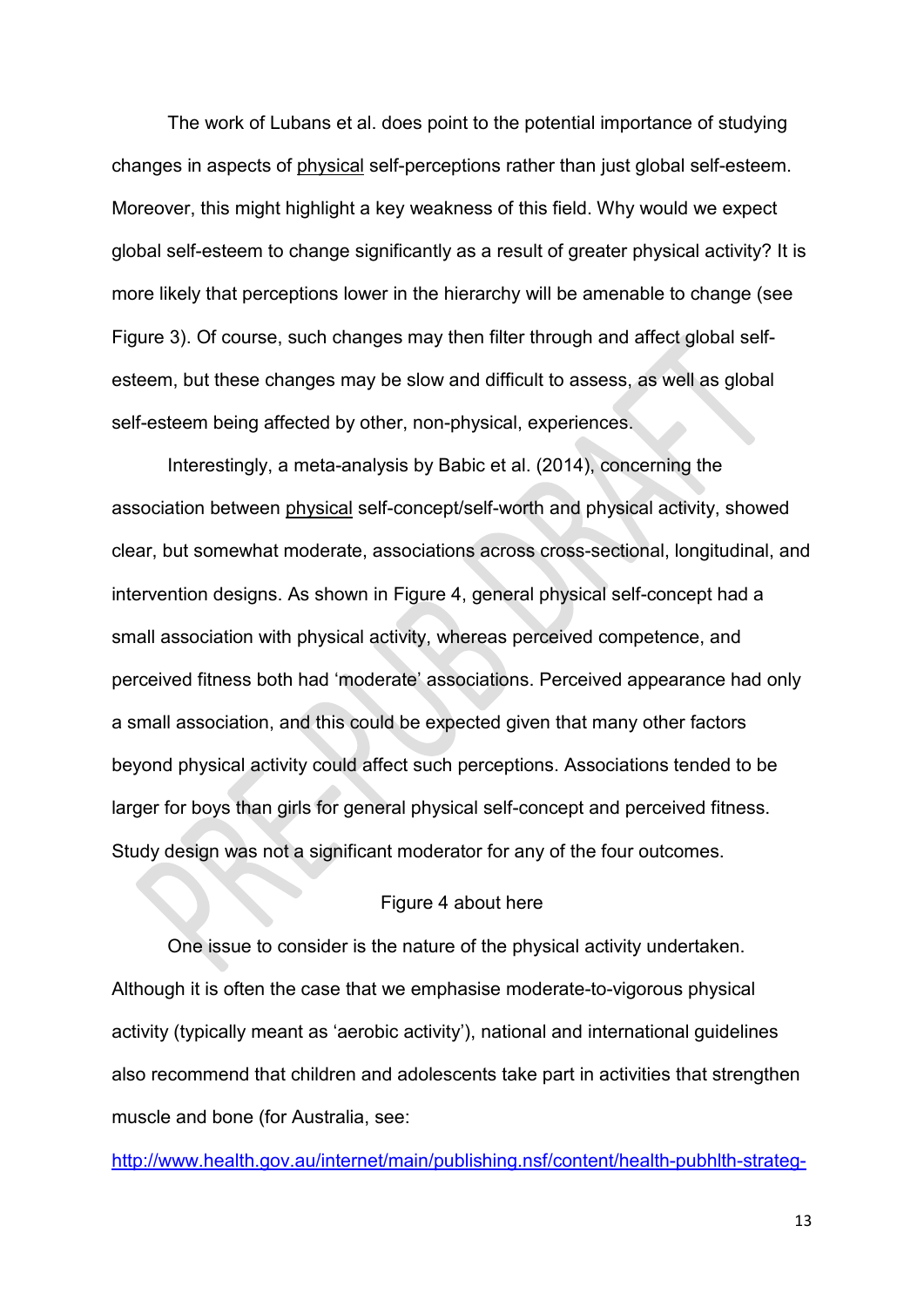[phys-act-guidelines\)](http://www.health.gov.au/internet/main/publishing.nsf/content/health-pubhlth-strateg-phys-act-guidelines). These activities might involve resistance exercise (e.g., using body weight or external equipment) and movement with substantial weight bearing. Such 'muscle strength exercise' has been considered to be the forgotten part of the guidelines (Strain, Fitzsimons, Kelly, & Mutrie, 2016) even though the evidence for health benefits is clearly emerging (Bennie, Lee, et al., 2018).

A review of the association between muscle strength exercise and health outcomes in young people by Smith et al. (2014) found a moderate association between participation in such exercise and perceptions of sport competence when a meta-analytic synthesis was possible. They also reported positive cross-sectional associations between muscle strength exercise and physical self-perceptions, including appearance and perceived competence, but no analyses by sex were reported. However, of importance is that the only experimental study included in Smith et al's review showed that changes in muscle strength exercise were not related to changes in any of the measures of physical self-perceptions. Moreover, a large school-based randomised controlled trial in Australia did not show any significant changes in self-esteem from involvement in a resistance exercise program (Smith et al., 2018). Domain-specific physical self-perceptions, other than perceived fitness, were not assessed. These experimental findings suggests that the complexity of this field may still be clouding our view of how physical activity is associated with global self-esteem or its domains.

In conclusion, it might be better to have a re-think about the role of physical activity in the promotion of global self-esteem. Obviously, it is desirable to achieve changes in self-esteem, but equally we should not expect large changes at that level of the hierarchy. We should be more optimistic that positive experiences in physical activity, such as improved fitness and competence, will affect the domain of physical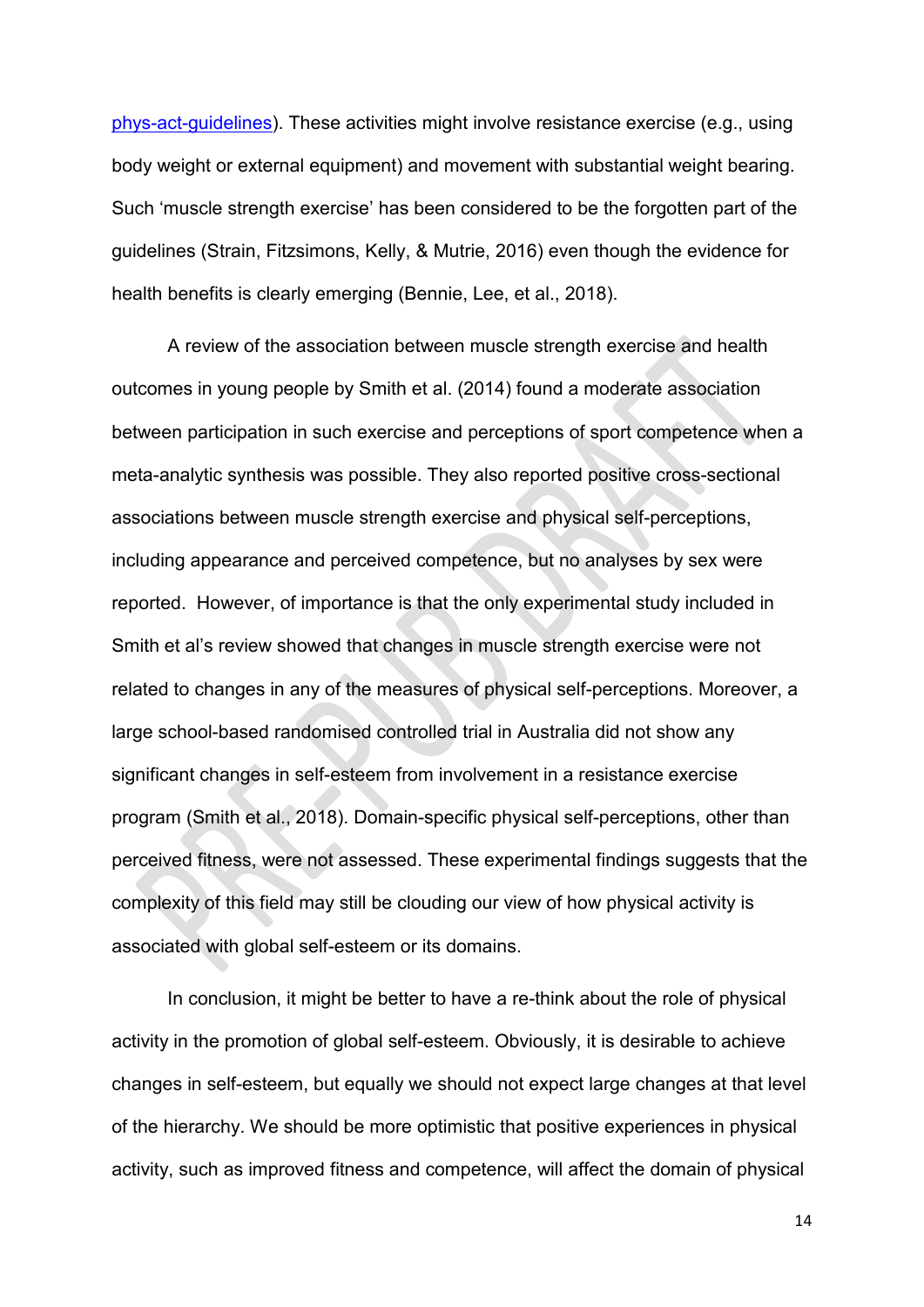self-worth. This in itself will be positive and maybe should be the goal of physical activity programs. But the relationship between self-esteem and physical activity is complex and this needs greater recognition. More emphasis is needed on the socialemotional contexts in which physical activity is delivered or takes place. It could be argued that we should look more at the conditions in which physical activity can support more positive and stable self-esteem in young people than testing for simple linear associations.

We have argued that global self-esteem is just one part of the wider view of the self. In addition, other conceptualisations, for example, look at what constitutes vulnerable (J. E. Roberts & Monroe, 1994) or contingent self-esteem (Bos, Huijding, Muris, Vogel, & Biesheuvel, 2010). Vulnerable self-esteem means the absence of a stable, inner anchor of self-worth, which makes one overly dependent on external sources of self-worth. These tend of vary according to circumstances and thus make self-esteem temporally unstable and fluctuating. High or low levels of self-esteem will be contingent on the perceived presence or withdrawal of love and appreciation and/or on perceived success or failure. In addition, vulnerable self-esteem is often accompanied by cognitive self-evaluations that include unrealistically high criteria for achievement, and an inability to tolerate even small discrepancies between real and ideal self. Furthermore, feelings of self-worth may rely on a very limited number of sources and/or sources that are difficult to maintain (J. E. Roberts & Monroe, 1994).

It is important to consider the sources of self-esteem, and how and why physical activity might affect these. Self-esteem, in the context of physical activity, is dependent on, or influenced by, psychosocial and interpersonal processes, as well as the experience of success and failure. Other influences include social inclusion and stressful life events. How the young person is guided through failure, loss, and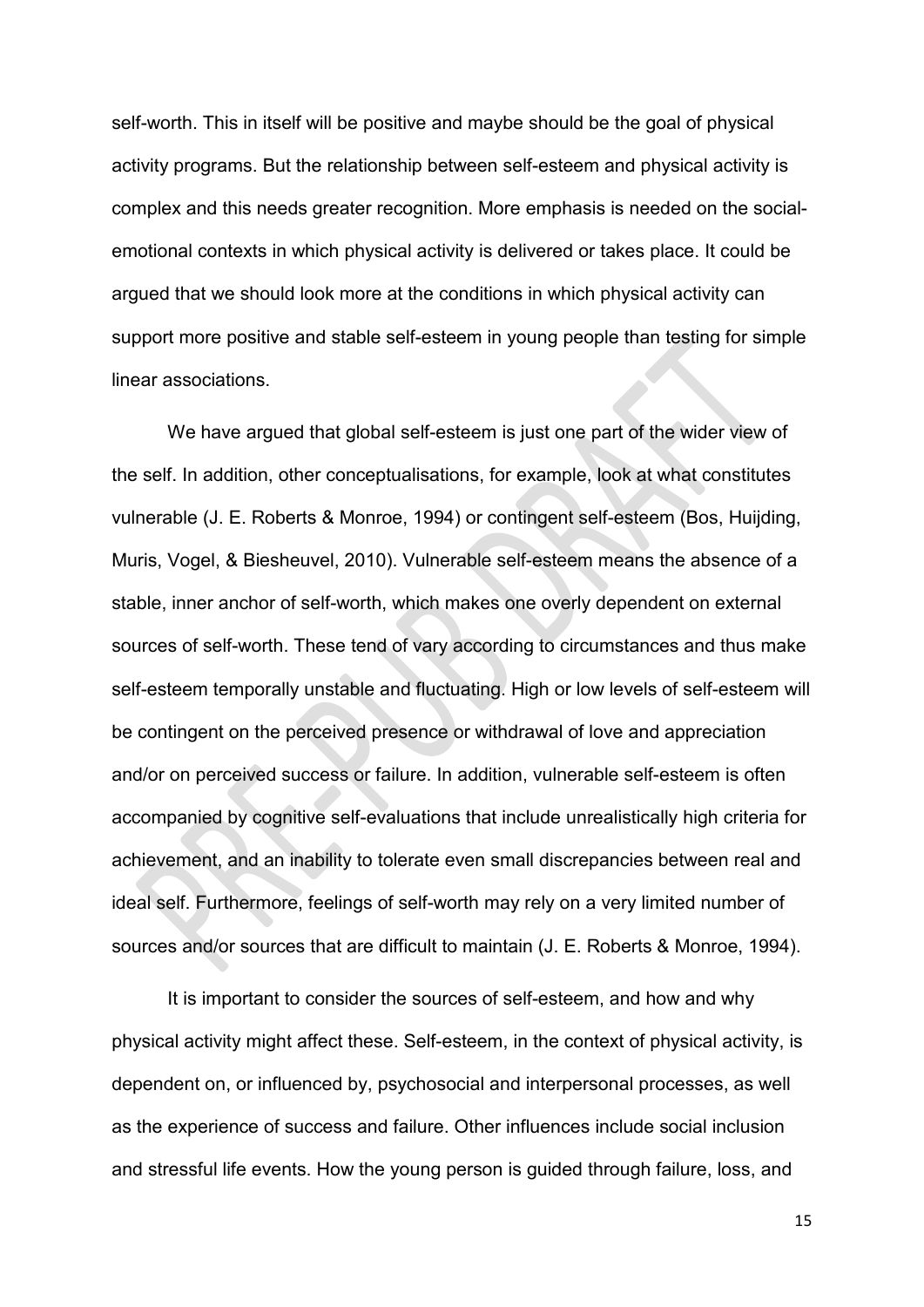rejection experiences in the physical activity context is important. The sport domain, for example, with its proliferation of possibilities for both success and failure experiences, is full of potential opportunities for both enhancing and degrading selfesteem. When failure experiences dominate, this will be a challenge for self-esteem in all children, but particularly so for those with few other positive sources of selfesteem.

#### **Depression.**

As stated, one of the most frequently encountered mental health problems is depression. Depression can be characterised by the absence of positive affective states, such as enjoyment, as well as persistent low depressive mood. In addition, depression symptoms can be emotional, cognitive, physical and behavioural. However, over many years physical activity has been seen as a viable strategy for preventing or managing depressive episodes. Despite some inaccurate appraisals of the literature concerning adults (see Ekkekakis, 2015; Ekkekakis, Hartman, & Ladwig, 2018, for critiques) or underestimated effects due to publication bias (Schuch et al., 2016), it has been concluded that "compared to non-active interventions, exercise has a large and significant antidepressant effect", and that the evidence "confirms and strengthens the case that exercise is an evidence-based treatment for depression" (Schuch et al., 2016, p. 49). However, rather less is known about children and adolescents.

Biddle and Asare (2011) concluded from four systematic reviews that "physical activity over no intervention seems to be potentially beneficial for reduced depression, but the evidence base is limited" (p. 888). When updating this evidence, Biddle et al. (2018), located a further 10 systematic reviews.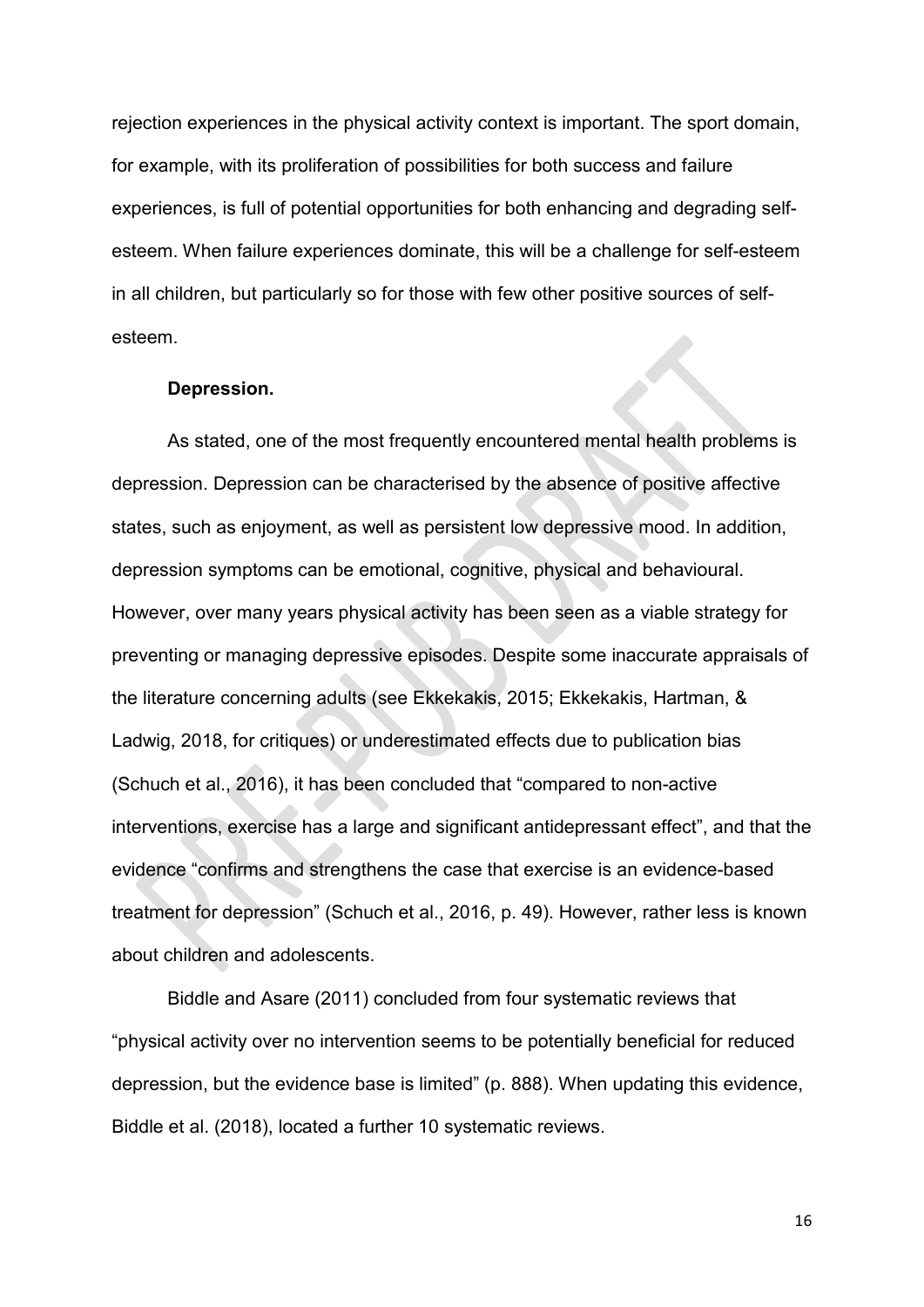From reviews of intervention studies, six of seven meta-analytic effect sizes (ES) varied between -0.41 to -0.61, which shows 'moderate' strength. Reviews of depressed participants seemed to show slightly stronger effects than those from mixed or healthy samples. In the review by Carter et al. (2016) concerning treatment effects from physical activity for adolescents, a meta-analysis of eight trials showed a significant overall moderate difference between intervention and controls for depressive symptom reduction. A similar strength of effect was shown in trials that studied only clinical samples. For trials with a higher methodological rating, the SMD was also similar but was marginally non-significant.

One trial illustrative of the field was reported by Nabkasorn and colleagues (2006). Adolescent females with mild-to-moderate depression were randomised to a group jogging condition for 5 x 50 mins weekly sessions for 8 weeks or a control group. Not only did depression scores decline in comparison to controls, but neurobiological markers also indicated favourable effects. Two issues should be noted. One is the high volume of exercise - the level is greater than standard physical activity guidelines and may prove to be a challenge to many people. Second, the exercise took place in groups and any favourable psychological effect could be due to social effects.

Biddle et al. (2018) also conducted an analysis concerning whether physical activity is causally associated with depression in young people (see Table 1). It was concluded that only a 'partial' case could be made for causality. Compared to adults, where it has been suggested that physical activity is causally associated with clinical depression (Biddle, Mutrie, & Gorely, 2015; Mutrie, 2000), the evidence appears less convincing for young people for both clinical and non-clinical populations. As indicated in Table 1, while the evidence is encouraging from interventions, there is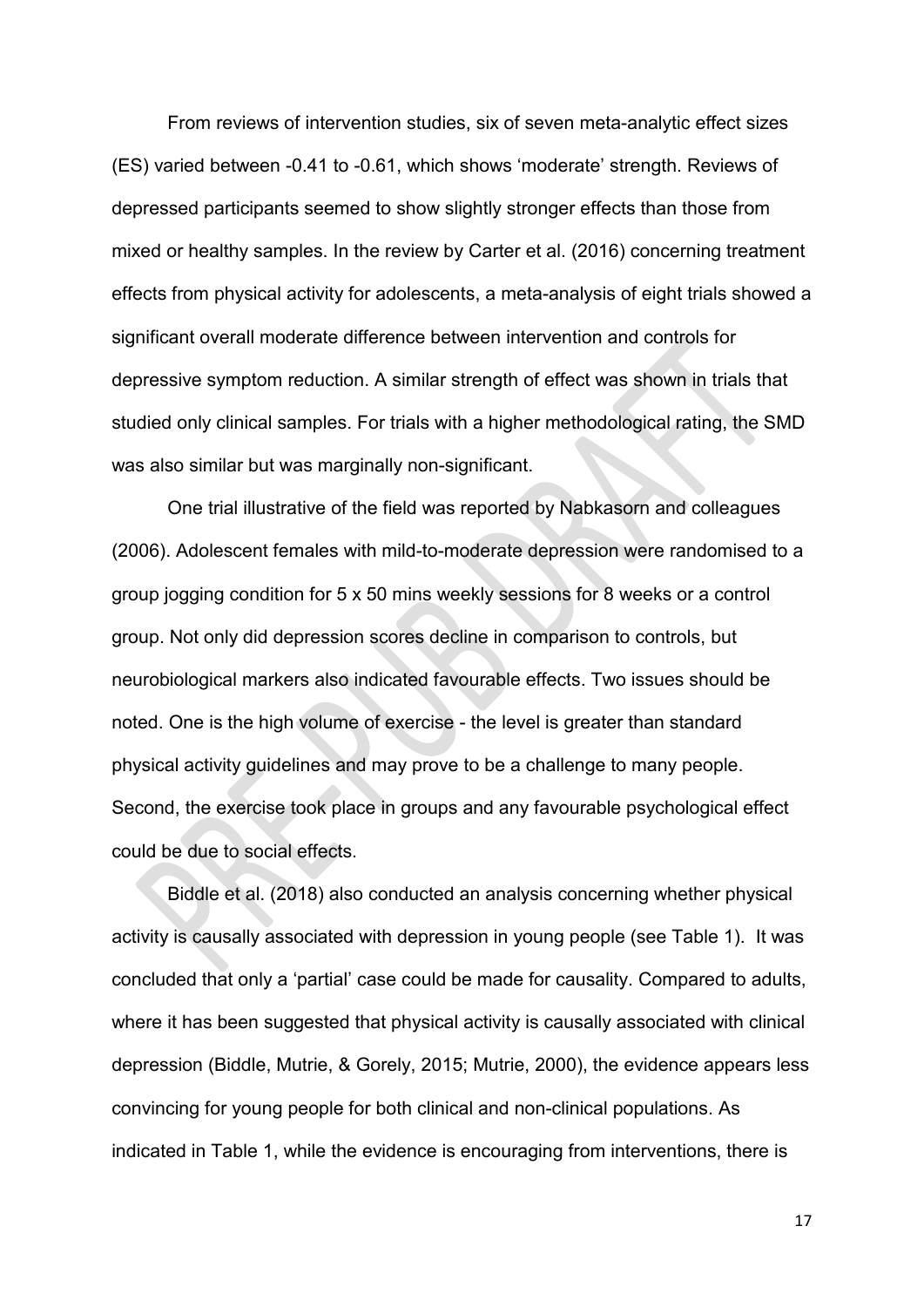little evidence showing an appropriate temporal sequencing of physical activity preceding changes in depression. Moreover, reverse causality has not been tested whereby those with higher levels of depression become less active. There was also little to suggest that indicators of exercise dose (e.g., intensity or frequency) affected depression. If studies on chronic involvement in physical activity mirror data from acute studies, one might expect highly variable affective responses to 'heavy' exercise, but largely favourable responses to lighter (light and moderate) exercise. 'Severe' (very high) intensity exercise can be associated with negative affective states (Ekkekakis & Dafermos, 2012; Ekkekakis, Vazou, Bixby, & Georgiadis, 2016). However, these issues are in need of further testing in programs of physical activity involvement over time.

## Table 1 about here

The somewhat mixed findings concerning physical activity and depression in young people could be due to several reasons. First, studies show great diversity in the sampling of young people, and have included those apparently 'healthy', those with mild depressive moods, as well as those with clinical levels of depression. In addition, youth with other conditions have also been studied (e.g., ADHD). The identification of the reasons for why physical activity might be beneficial for the reduction of depression in young people remains less well studied. Most commentary on the 'why' question – so called 'mechanisms' – has referred to adults. Psychological mechanisms that have been proposed include the enhancement of self-efficacy, the regulation of affect and mood, and reinforcement of positive behaviours (Craft, 2013). Neurobiological mechanisms have also been proposed, including the monoamine and neurotrophin hypotheses (see Chen, 2013).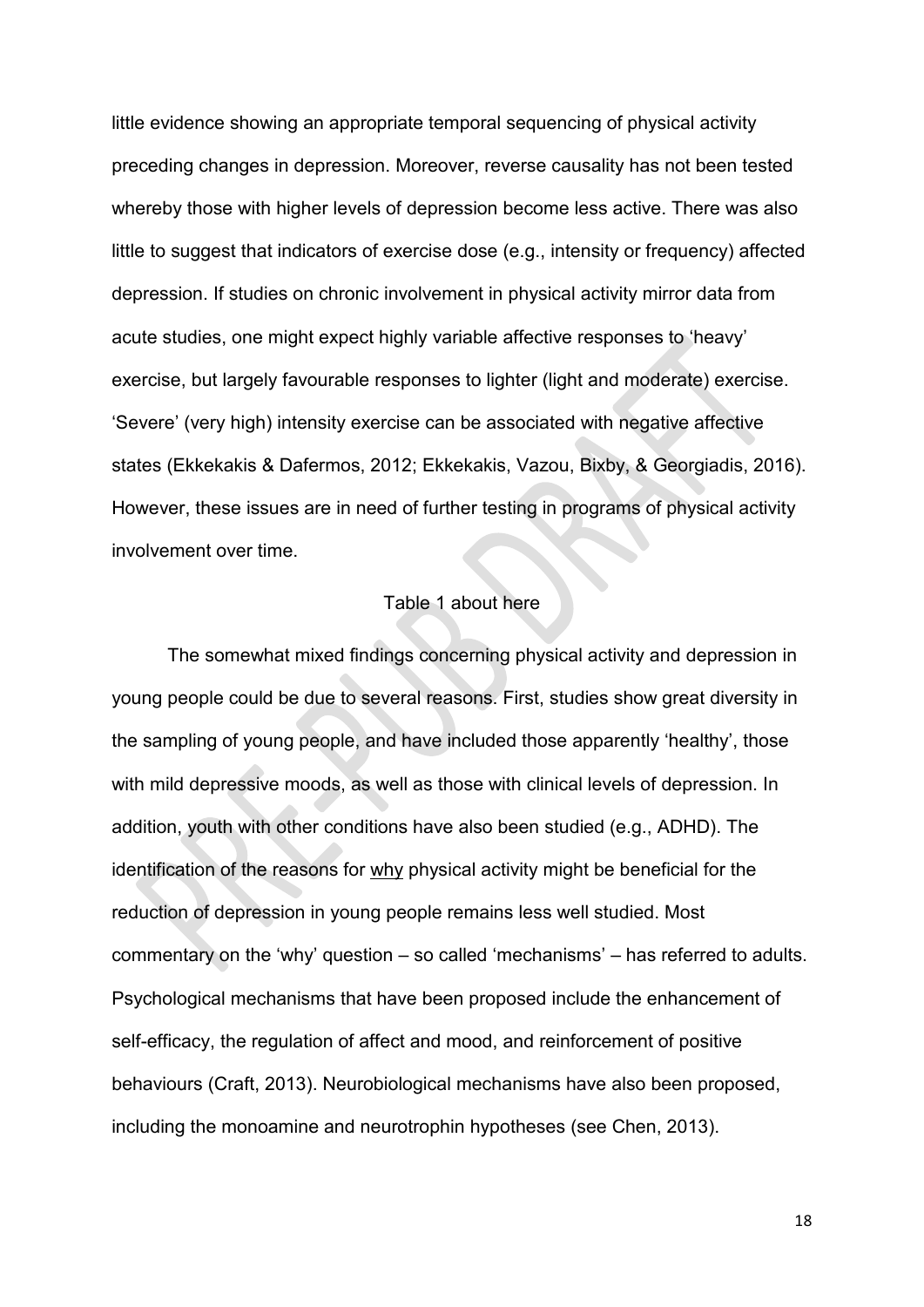Lubans et al's (2016) conceptual model for the effects of physical activity on mental health in youth includes neurobiological, psychosocial, and behavioural mechanisms. These authors also conducted a systematic review of mechanisms by synthesising studies that tested for mediation effects. Rather few studies were available concerning depression. Only one of four studies presented evidence showing a change in a mediator (physical self-concept) and change in depression. No conclusions could be made regarding causality and, clearly, more is needed using this kind of approach.

#### **Anxiety and stress.**

Another frequently encountered mental health problem is anxiety. It is also common to hear anecdotal reports of day-to-day 'stress', such as examinations, concerns about money, and family and social conflicts. These point to the need to find accessible and affordable treatments or coping strategies. Physical activity has long been thought to be suitable for stress relief. This could be immediately following an exercise session (acute effects), or a gradual decline in trait levels of anxiety over time as a result of participation in an exercise program (chronic effects). Moreover, reactions to psychosocial stressors can also be attenuated through physical activity (Crews & Landers, 1987; Utschig, Otto, Powers, & Smits, 2013).

Biddle and Asare (2011) concluded from four systematic reviews that "physical activity interventions for young people have been shown to have a small beneficial effect for reduced anxiety. However, the evidence is limited and in need of development" (pp. 888-889). In their updated review, Biddle et al. (2018) located only three new systematic reviews between 2012-2017, suggesting that the field did not progress a great deal over this time period. Overall, results from the updated reviews show anxiety reduction effects from physical activity, with effect sizes ranging from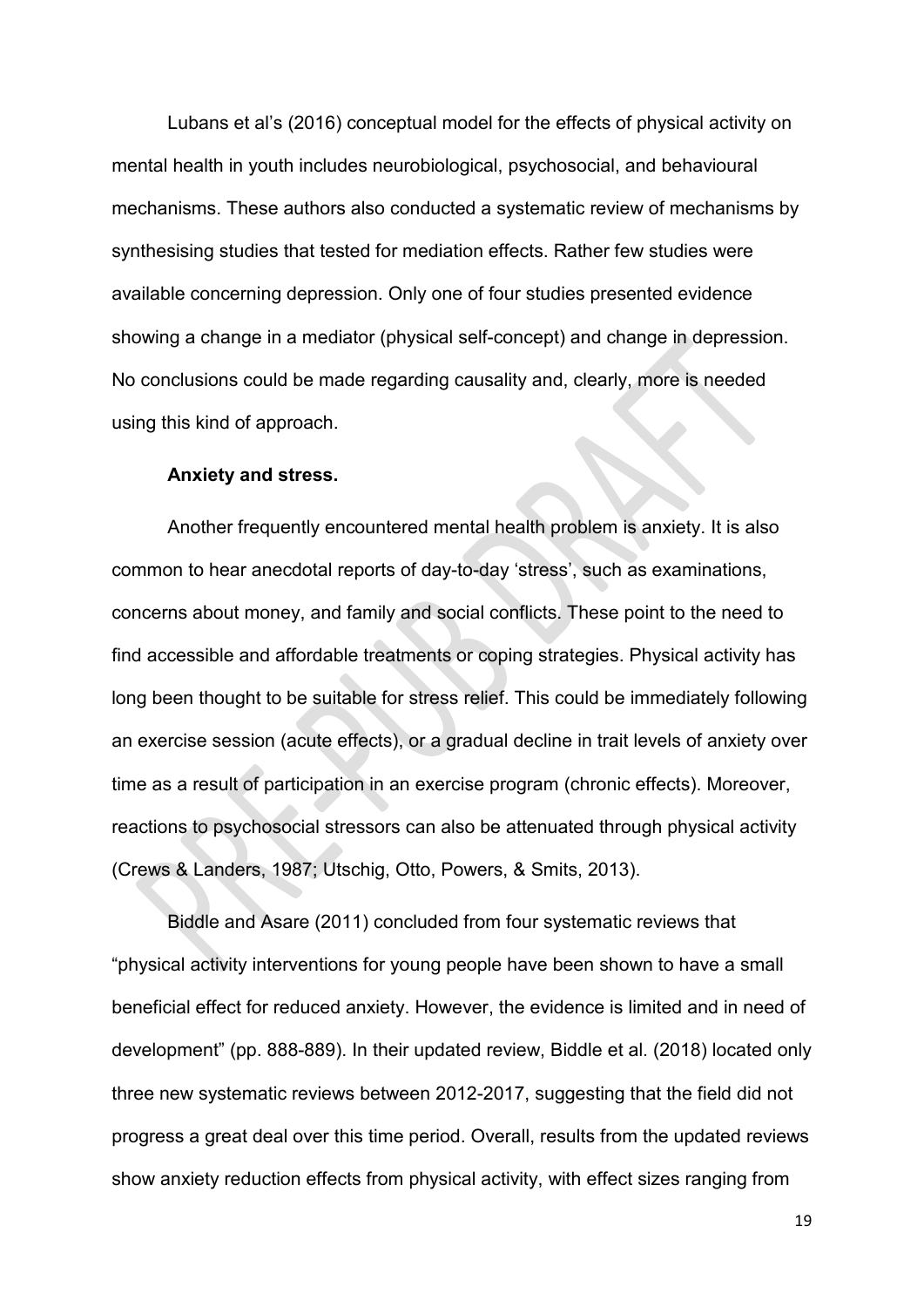very small to moderate. The latter was for young people with ADHD. The reviews showed moderate-to-large intervention effects for healthy young people. No evidence was available in the review by Lubans et al. (2016) concerning possible mechanisms for anxiety reducing effects of physical activity in youth.

With scant attention being paid to young people, it is important to note findings and issues gleaned from research with adults. For example, Utschig et al. (2013) conclude that "physical activity is beneficial for most anxiety, most of the time" (p. 112). Research directions that could equally apply to young people include interventions for people with anxiety disorders, the nature of the dose-response relationship, and self-selected versus prescribed exercise intensities (Utschig et al., 2013). Moreover, there is a need to test bi-directional effects between physical activity and anxiety (Burg et al., 2017). Regarding mechanisms for anxiety reduction effects, Gaudlitz et al. (2013) suggest a number of possibilities, including:

- Psychological: exposure to internal bodily sensations; anxiety sensitivity; self-efficacy; self-esteem; changes in accessibility or intensity of ruminations, worries, and anxiety; modification of emotional action tendencies; social contact/engagement.
- Biological: serotonin, opioids, stress hormone system, atrial natriuretic peptide, brain-derived neurotrophic factor (BDNF), genetics.

Despite the importance of anxiety as a mental health construct, the literature regarding physical activity and anxiety reduction in youth seems rather limited in comparison to the other constructs discussed in this chapter.

## **Health-Related Quality of Life.**

Perceived quality of life is considered an over-arching concept of importance to well-being and is similar to concepts such as life satisfaction. At this generic level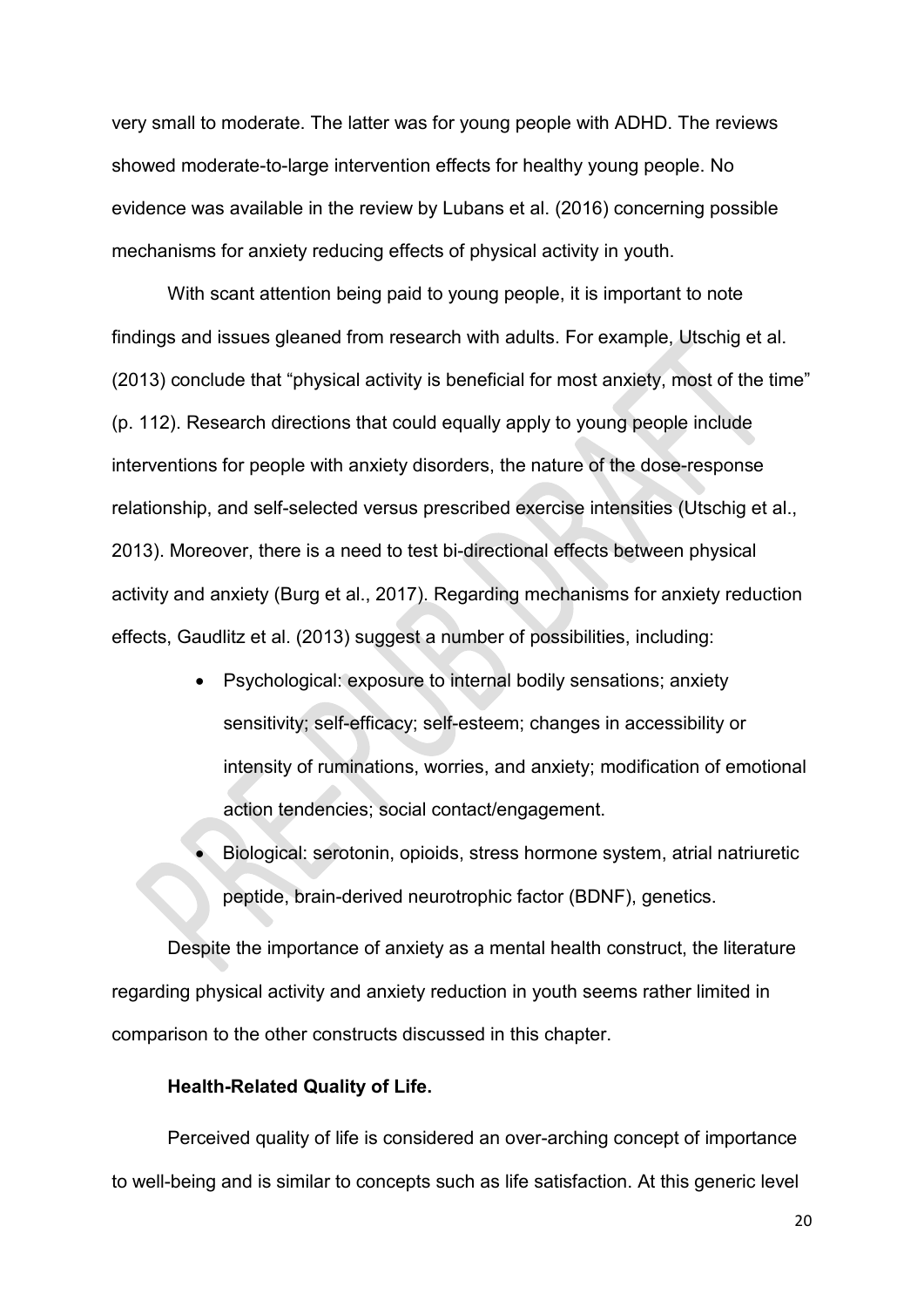it can include perceptions of health, well-being, personal circumstances, happiness, and even where you live (e.g., 'livability'). In most physical activity studies, where quality of life has been assessed, it has usually been as health-related quality of life (HRQoL) (Focht, 2012), including 'subjective well-being'. Rejeski, Brawley and Shumaker (1996) suggest that it is typical for HRQoL to be defined in terms of participants' perceptions of function, such as shown in Table 2.

#### Table 2 about here

Some have suggested a simple division of HRQoL into functional measures and those assessing quality of life (Muldoon, Barger, Flory, & Manuck, 1998). The assessment of quality of life has become increasingly important because health economists use it to quantify the benefits of different approaches to treatment. The unit of 'quality adjusted life year' (QALY) is used to estimate how much it would cost to improve someone's quality of life or extend that person's life with a new treatment.

Given the emphasis in HRQoL measures on functional status, it is not surprising that when this is included in physical activity studies, it has been in the context of special populations. These have included older adults (Elavsky & McAuley, 2013), those with disability, or with chronic conditions, including cancer and cardiovascular disease (e.g., Vallance, Culos-Reed, Mackenzie, & Courneya, 2013). Focht (2012) concludes that findings "clearly demonstrate that exercise consistently results in … clinically meaningful improvements in a variety of quality-oflife outcomes …" (p. 110). However, while some evidence exists in young people (e.g., Page et al., 2009), this is considerably less than for adults and more research is needed (Marker, Steele, & Noser, 2018).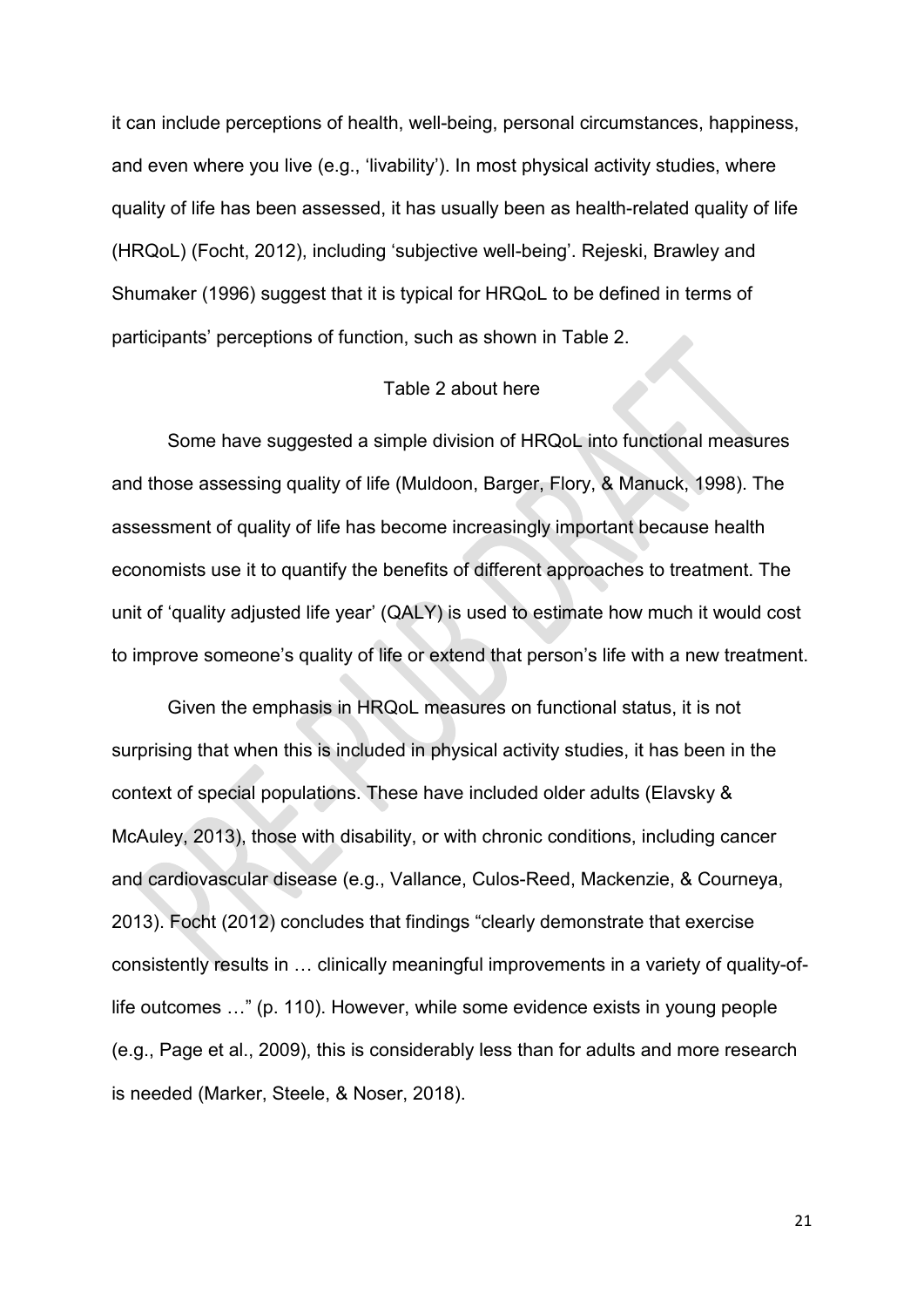In a systematic review by Marker and colleagues (2018), 33 studies were identified concerning physical activity and HRQoL in young people. They found from cross-sectional observational studies that there was a small, positive association when self-reported by the child. However, when the assessments were completed by the parents, the association was smaller. For intervention studies, there was a small effect using reports by the child. This effect size was greater when parent reports were used. The authors concluded that physical activity was related to better HRQoL in children and adolescents. However, they stated that the "magnitude of these effects did not represent a minimal clinically important difference (MCID) in most studies". There also appears to be inconsistency of findings based on whether the data were reported by children or parents.

# **Possible Moderators of Mental Health Effects from Physical Activity**

The association between physical activity and mental health in young people may be moderated by various factors, including sex, age, mental health status of the participants, and type of physical activity. In our analysis of causality of the effects of physical activity on self-esteem and depression (Biddle et al., 2018), we found no consistency in evidence across systematic reviews for differential effects for sex and age. While some studies or reviews have shown sex and age differences, these are not consistent.

An important moderator that has been found is that of the mental health status of participants. It has been a problem in the literature for many years that studies often concern essentially healthy participants. While physical activity could affect daily mood, for example, it is less likely to influence depression or anxiety if such mental health conditions are of a 'normal' or non-clinical level. In our updated review of reviews (Biddle et al., 2018), we found a great deal of diversity in the reviews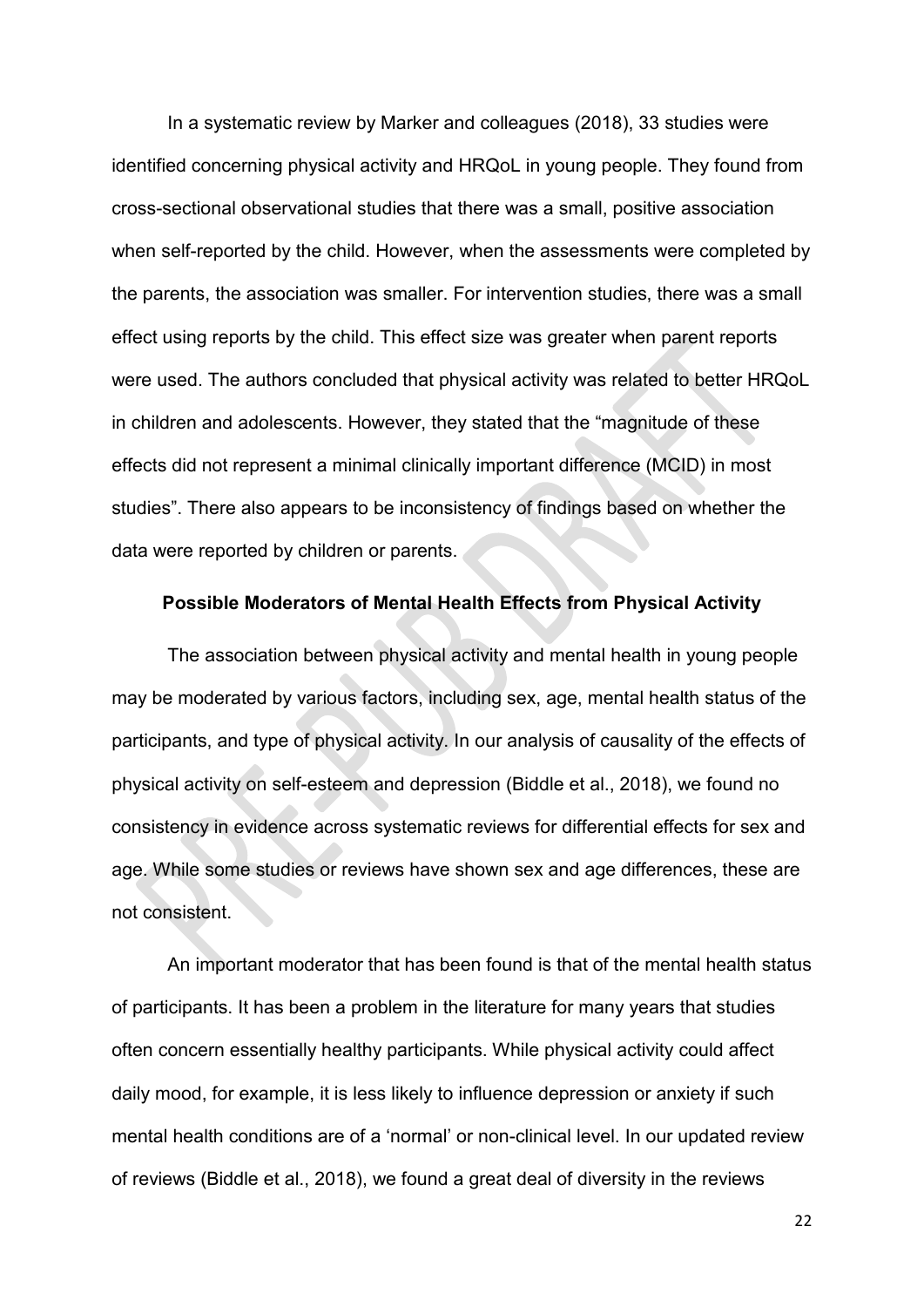concerning depression. For example, reviews included studies where the young people were mentally 'healthy', had mild depressive moods, had clinically assessed depression at least at a 'moderate' level, as well as some studies addressing youth with ADHD. Such diversity is likely to lead to some inconsistency in findings. However, for those diagnosed as depressed, results favoured physical activity quite consistently. For self-esteem, the issue may be different as it is possible for physical activity to boost the self-esteem of those with low self-esteem, as well as enhance it to levels higher than 'normal'. Equally, negative physical activity experiences may undermine self-esteem.

#### **Different types of physical activity**

It would be naive to expect all types of physical activity to affect mental health in the same way. While results suggest that key indicators of mental health in youth can be positively affected by physical activity, a great deal more needs to be known about how different types of physical activity operate, especially across different contexts. In a systematic review covering all age groups, including adults, White et al. (2017) reported than mental health was weakly and positively associated with participation in leisure-time and work-related physical activity. Household physical activity, as well as school sport and physical education, were not significantly associated with better mental health. This suggests that greater attention needs to be paid to different domains of physical activity.

Moreover, different types and domains of physical activities can have different qualities and different contexts could affect mental health outcomes. Key activity domains include school physical education, competitive sport, exercise programs, incidental/habitual physical activity (including active transport), dance, martial arts, and holistic movement practices (e.g., yoga).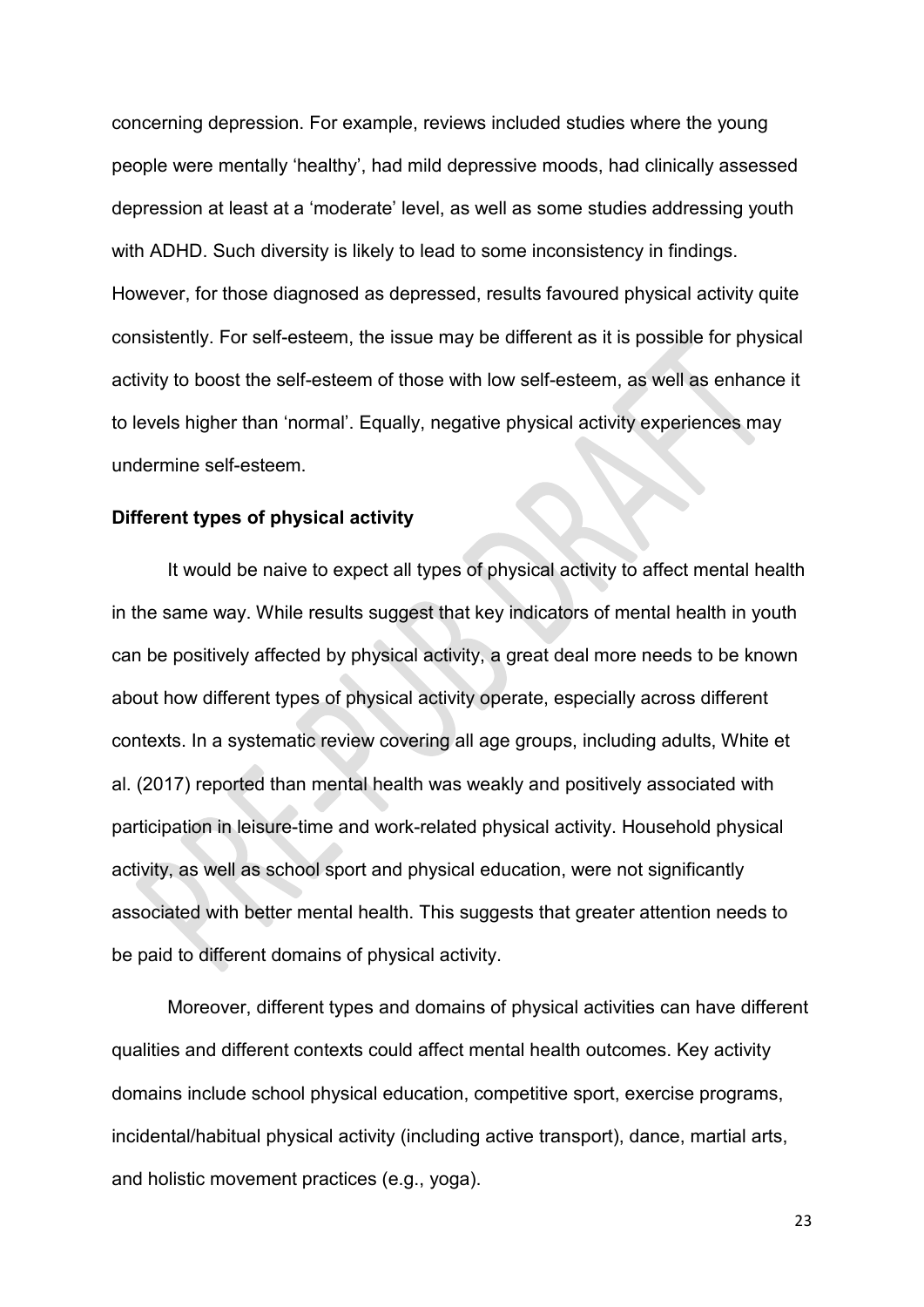Physical education. Physical education in schools has the primary aim of educating children about movement and their bodies. It will include some elements of competition and largely unavoidable public display of skills and competencies, which may lead to diverse psychological reactions. It will also include elements of compulsion and thus will not always be a 'free choice' behaviour. In a survey of perceptions of their school physical education lessons in the US, respondents reported on their 'worst memories'. Feelings of embarrassment were reported by 34%, lack of enjoyment by 18%, bullying by 17%, and social–physique anxiety by 14% (Ladwig, Vazou, & Ekkekakis, 2018). While 'best memories' included enjoyment of the activities in class (56%; see later) and experiencing feelings of physical competence (37%), 7% expressed their best memory was not having to take PE class any longer or missing the class altogether! It appears that the context of school physical education – experienced by nearly all children and adolescents – leads to diverse psychological responses. Any conclusions, therefore, that physical education 'boosts self-esteem' for example, are too simplistic.

Sport. Competitive sport is a key physical activity opportunity for young people and tends to be highly valued in society. It usually places clear emphasis on competence, skills and comparative abilities, and outcomes can create negative as well as positive feelings. Equally, it can challenge young people to improve and structure their practice, as well as help them learn about persistence and striving. Such diversity of approaches and outcomes based on outcome- versus self-focused are reflected in a great deal of research concerning achievement goals of youth in physical activity (Keegan, 2019; G. C. Roberts & Papaioannou, 2014). This remains an important explanatory framework, alongside other theories such as Self-Determination Theory (Ryan & Deci, 2000b; Standage, Curran, & Rouse, 2019).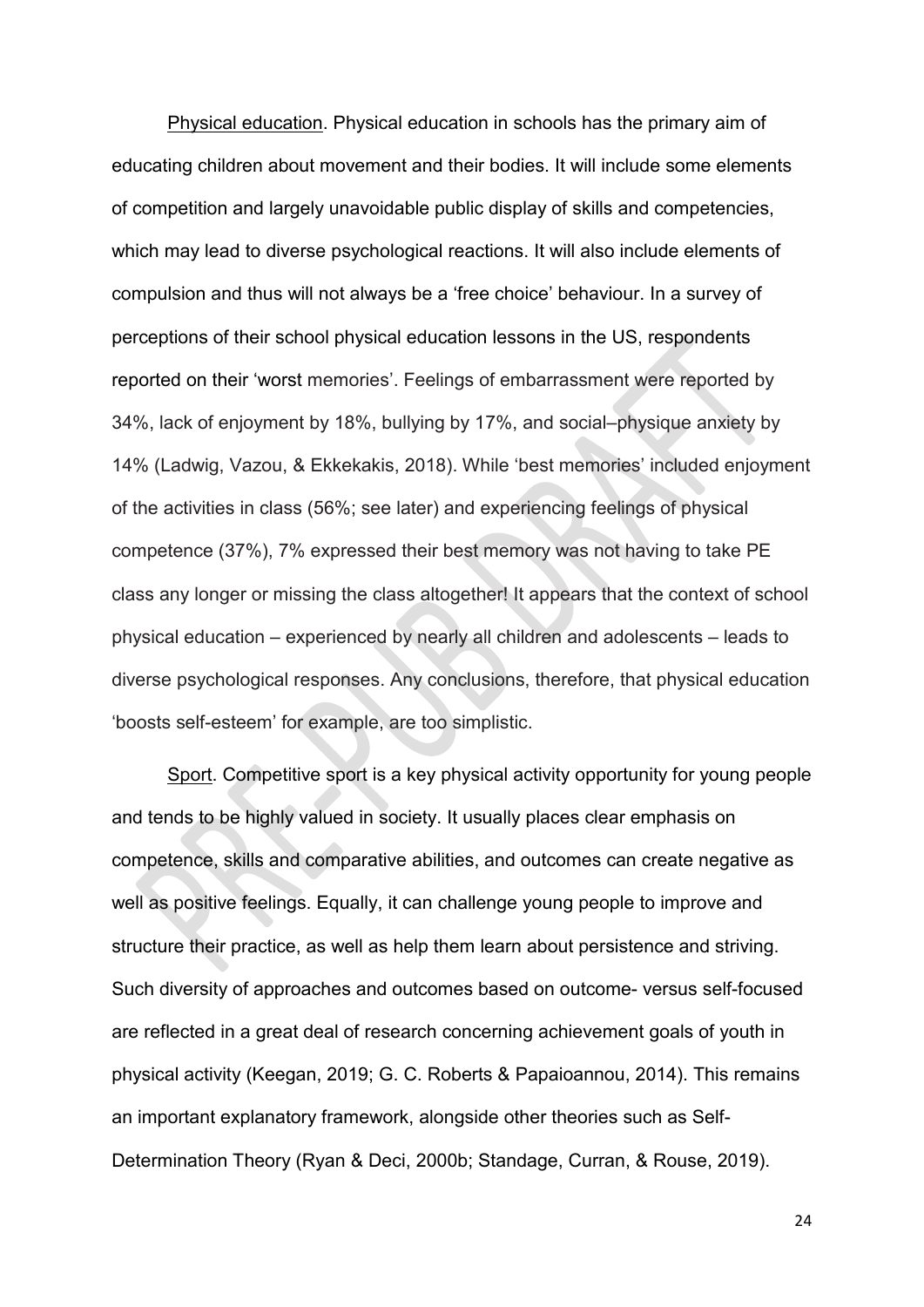Youth sport can also assist in creating strong social bonds (see later) and positive feelings of affiliation and group goal-seeking. However, as shown in seminal research many years ago, inter-group competition can create negative as well a positive environments and responses (Sherif, 1958; Sherif, Harvey, White, Hood, & Sherif, 1961).

Exercise. Exercise programs usually have the aim of improving fitness and health. They can involve solo or group exercising but are often structured and repetitive forms of movement (Caspersen, Powell, & Christenson, 1985). Exercise programs are likely to impact body image and physical self-perceptions in positive ways, but also challenge discipline and adherence (Lunt et al., 2014). It is likely that structured exercise training with a personal trainer will reach those from lower socioeconomic groups less (Bennie, Thornton, van Uffelen, Banting, & Biddle, 2016), and personal trainers appear to have only a modest level of interest in training high health-risk groups (Bennie, Thomas, et al., 2018). But the appeal of 'traditional' exercise sessions may not be appealing to many young people, although may develop as young people progress from adolescence to young adulthood and thus adopt more adult-like lifestyles. For younger children, 'exercise' will be part of active play, active transport, and sport.

Incidental physical activity. What might be termed 'incidental physical activity' – sometimes referred to as 'habitual physical activity' – includes physical activity that is undertaken throughout the day in less structured bouts. This might involve stair climbing, and walking and cycling as forms of transport. It is unclear whether the utilitarian purpose of some of these behaviours will affect mental health, particularly in young people, and may in some cases be seen as unpleasant effort or inconvenient, and less comfortable ways to travel. This needs further research.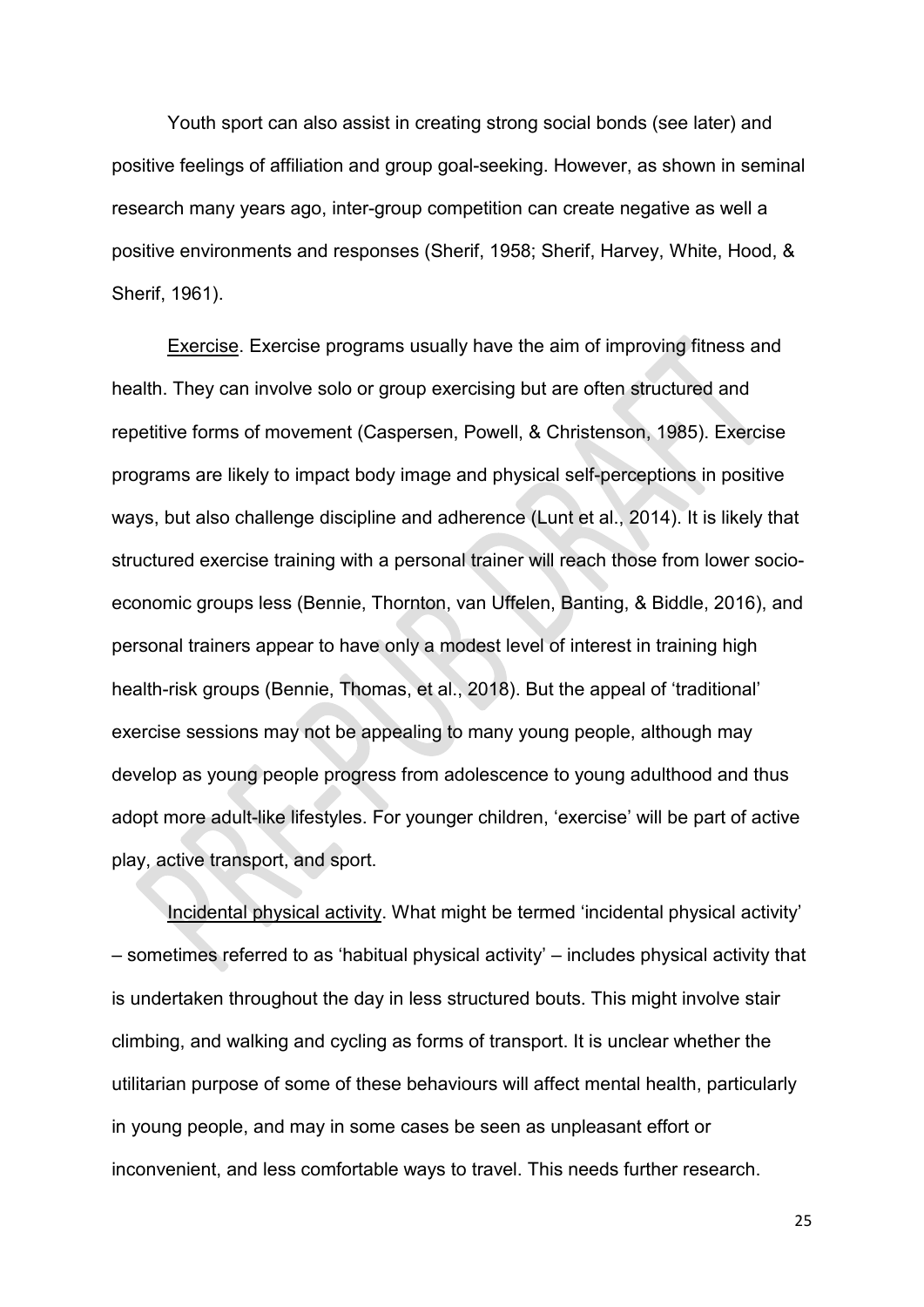Dance. Dance comes in a multitude of forms and types of engagement varying from performance-oriented forms such as ballet, to competitive forms, social dances, as well as creative and free movement forms, delivered both within and outside of school education. Dance forms and contexts can vary greatly in terms of their emphases on what is important, ranging from skill learning, mastery, and technical perfection aimed at performance or competition, to fun and social interaction, and to self-expression, self-knowledge and sometimes selftranscendence.

Some performance-oriented dance contexts, particularly the ballet environment, can provide strong pressures on young dancers. This may include absorbing a great deal of critical assessment, competition for performance roles, conforming to certain body shapes, and the pressures of performing itself. This environment has been shown to be associated with lower levels of self-esteem, and higher levels of body dissatisfaction and disordered eating in young female dancers (Bettle, Bettle, Neumärker, & Neumärker, 2001; Ravaldi et al., 2006). On the other hand, committed young dancers often thrive on the discipline that is part of this type of dance environment (Bond & Stinson, 2007; Stinson, Blumenfield, & van Dyke, 1990).

There are also dance contexts for children that encourage free movement, self-exploration, and self-expression. Koff (2000) has argued that this type of creative involvement in dance should be the basis of dance education in schools. Research is still limited in terms of what these types of dance engagement can do for young people's mental health. But it has been suggested, for example, that free movement forms of dance could help young people, girls in particular, to experience and appreciate their bodies from the inside out and as a way of improving physical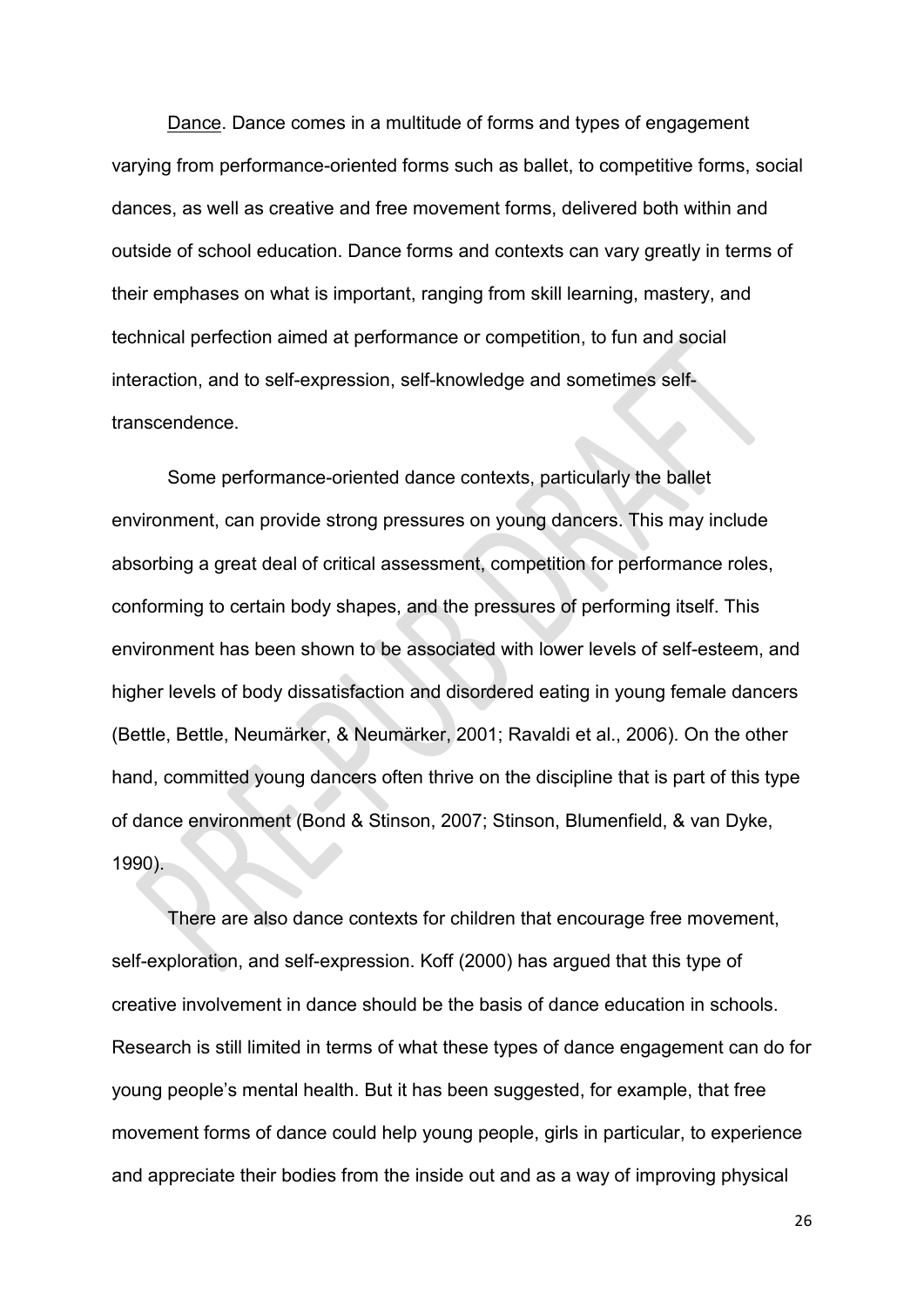self-esteem (Johansson, 2015). This could act as an antidote to society's objectification of the female body as outlined in Fredrickson and Roberts' (1997) objectification theory. This posits that girls and women are typically acculturated to internalise an observer's perspective on their physical selves, which can lead to shame, anxiety, eating disorders, and low physical self-esteem, rather than a lived and empowered appreciation of one's physicality.

Martial arts. Traditional martial arts (e.g., judo, karate, taekwondo) can provide structure, predictability, and discipline, in addition to grading systems that reward personal mastery and commitment. A review by Vertonghen and Theeboom (2010) indicated that research on martial arts in youth has shown positive psychosocial benefits, with a number of studies finding beneficial effects for anxiety, self-reliance, cognitive and affective self-regulation, self-acceptance, and personal growth, and decreases in hostility and aggression. However, they also noted some inconsistency in findings and some studies showed associations with increases in hostility and anti-social behaviour. Martial arts have been found to be relatively popular choices for intervention programs targeted at socially vulnerable or 'at risk' youth (Theeboom, De Knop, & Wylleman, 2008).

Holistic movement practices. Holistic movement practices (HMPs) are physical practices embedded in philosophies of holistic well-being. The most wellknown of these in western society are the imported oriental practices of yoga, t'ai chi and qigong. These include a range of internally-focused skills, including meditation, breathing, mindful attention, self-acceptance, body awareness, mental & emotional awareness, and sometimes imagery (Park et al., 2018; Wayne & Kaptchuk, 2008). Research on psychological effects of holistic movement practices on children and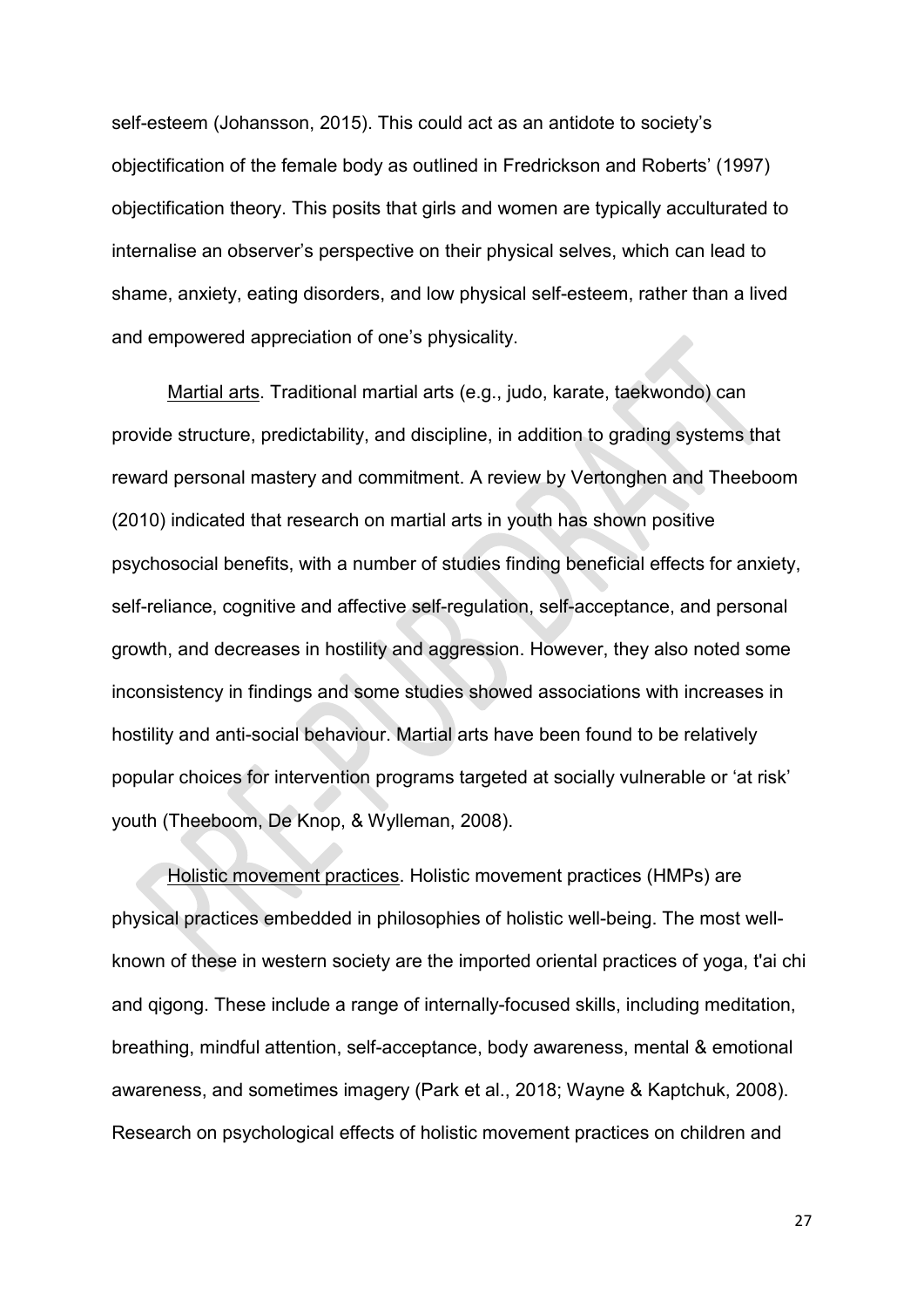adolescents is still very limited but these practices have potential for training and improving internal processes related to self-knowledge and self-regulation.

A systematic review of psychosocial and other outcomes of yoga in schools was reported by Ferreira-Vorkapic and colleagues (2015). Results were supportive of the benefits of yoga in some studies, but overall there was uncertainty in findings. A number of problems with the literature were identified and these might have contributed to this uncertainty. These included inadequate sample sizes, variability in the type of yoga being taught, and failure to measure intervening variables such as mindfulness and body awareness.

In a recent systematic review, Riskowski and Almeheyawi (2017) concluded that there was insufficient evidence to evaluate the effect of t'ai chi and qigong interventions on psychological well-being and behaviour of children and adolescents. The authors noted that there was a large variety in type, dose and duration of the interventions, as well as in the outcome measures studied. Although the slowness and required levels of concentration of t'ai chi/qigong may act as a deterrent to some young people (Riskowski & Almeheyawi, 2017), t'ai chi and qigong's ingredients of slow movements, concentration, mindful awareness, imagery, intention, and body awareness offer potential avenues for relaxation, stress management, and selfregulation when taught with age appropriate adaptations.

Overall, given their inclusion of internally focused self-regulation skills, the holistic movement practices discussed, and others, may offer particular benefits to young people in whom these skills are impaired.

In conclusion, more research is required concerning the effect of different types and contexts of physical activity for mental health in young people. The belief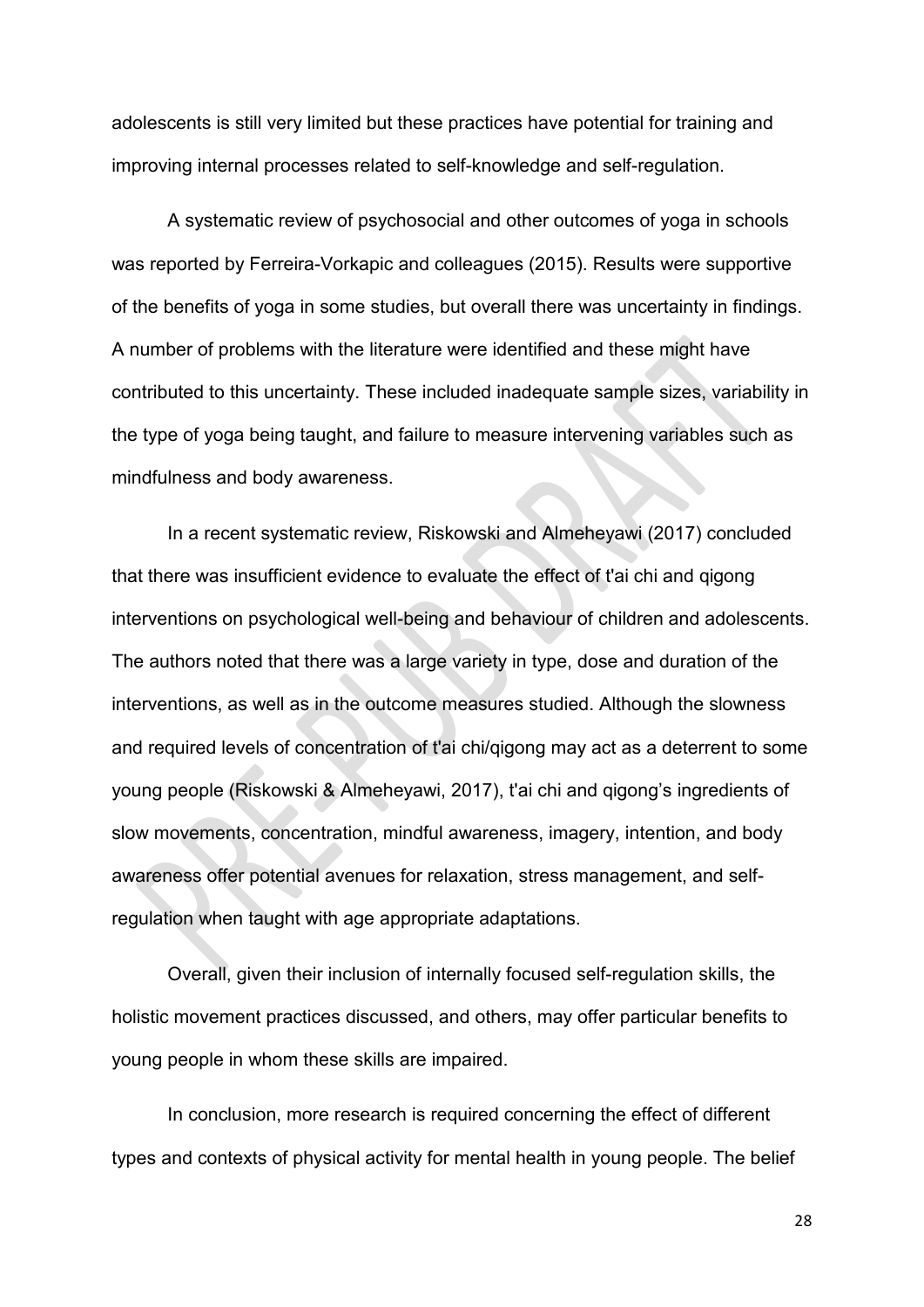that all physical activities will automatically be positive for mental health, or operate in similar ways, is unlikely to be true. A more nuanced approach is required that recognizes the complexity of this field.

## **Emerging and Other Perspectives**

In this chapter, we have focused on evidence linking the key mental outcomes of self-esteem, anxiety, and depression with physical activity in young people. However, there are other important concepts and perspectives requiring attention. These include:

- enjoyment as a significant antecedent and outcome of physical activity
- combining affective and reflective perspectives on physical activity motivation and psychological outcomes
- social benefits of physical activity.

Discussion on enjoyment is included because enjoyment can act as a both a mental health-related outcome as well as an antecedent of physical activity choices and motivation. It is often a misunderstood concept in exercise science and requires some clarification. Similarly, affect can play an important role as both an outcome and antecedent of physical activity.

## **Enjoyment as a psychological outcome**

Enjoyment is a rather elusive or 'slippery' concept in physical activity research. It is not easy to define or measure, and it can act as an antecedent as well as a consequence of physical activity. Indeed, it is likely to act in a cyclical fashion, with people choosing activities they expect to enjoy and, if they then 'enjoy' the participation and experience, will come back for more. Equally, other important motives will need to operate to adhere to a program of exercise that is not inherently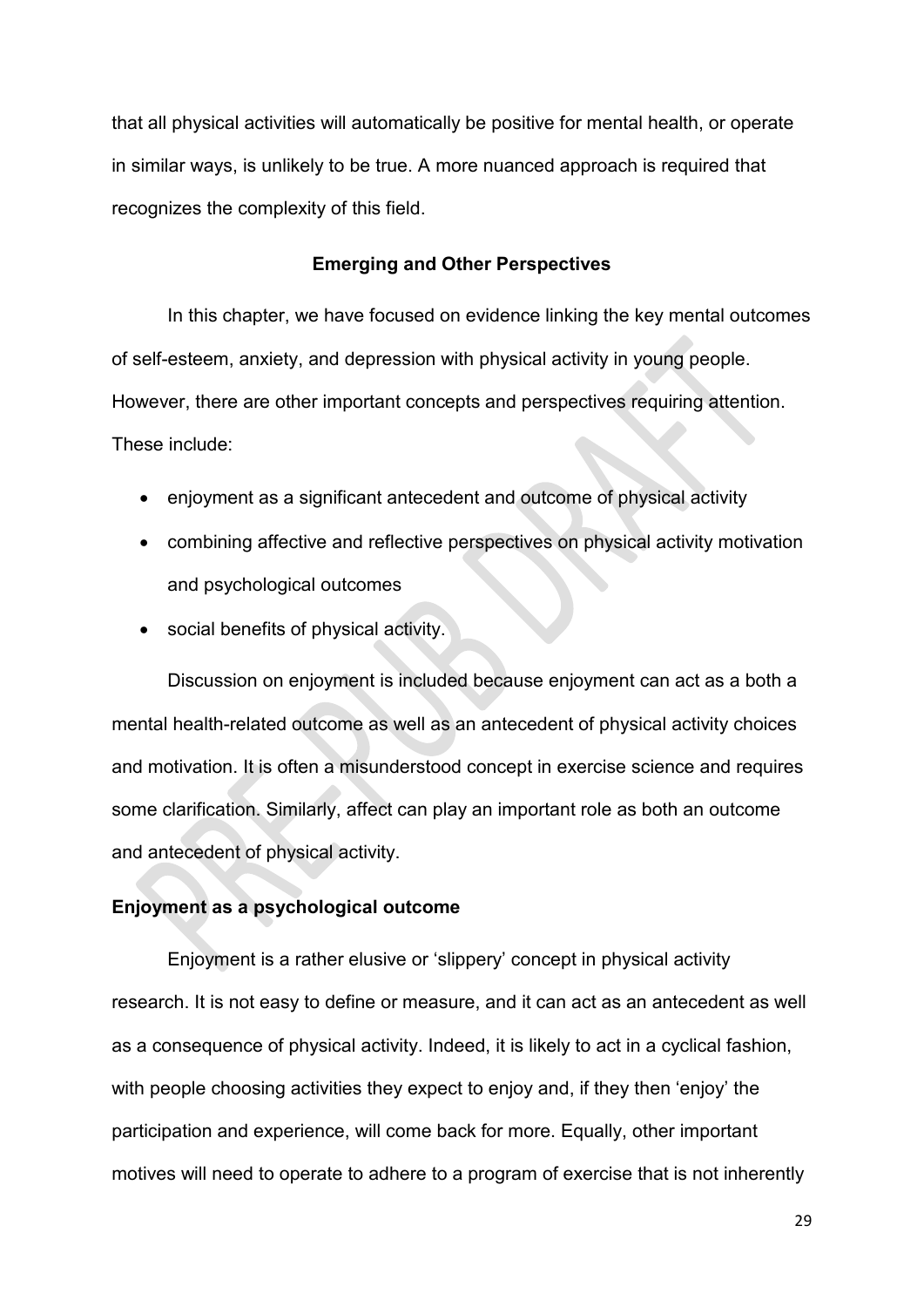enjoyable. For example, In a recent study (Ladwig et al., 2018), an online questionnaire was completed by over 1000 American adults in which they were asked to rate their retrospective enjoyment of school physical education, as well other perceptions, including attitudes and intentions for physical activity. In responses concerning their 'best memories', 56% referred to enjoyment of the PE class activities.

The notion of enjoyment being linked to participation might be considered common sense. In Australia, for example, it is recognised in national physical activity guidelines (see [http://www.health.gov.au/internet/main/publishing.nsf/content/health](http://www.health.gov.au/internet/main/publishing.nsf/content/health-pubhlth-strateg-phys-act-guidelines#apa512)[pubhlth-strateg-phys-act-guidelines#apa512\)](http://www.health.gov.au/internet/main/publishing.nsf/content/health-pubhlth-strateg-phys-act-guidelines#apa512). The Australian brochure summarising guidelines for adolescents suggests to "choose activities you enjoy doing, and you will be more likely to continue doing them". But such statements are not as dominant as those concerning the physical health benefits of physical activity. In the 2018 updated guidelines from the US, a key summary paper in JAMA, with 115,736 online 'views' in the 30 days prior to November  $22<sup>nd</sup>$ , 2018, has just one mention of the word 'enjoy(ment)', yet uses the word 'health' more than 60 times (Piercy et al., 2018). In the new 'Sport Plan' for Australia (see [https://www.sportaus.gov.au/home\)](https://www.sportaus.gov.au/home), which includes wider aspects of physical activity, the word 'enjoy(ment)' is mentioned once in 70 pages, and only in the context of swimming.

It was over three decades ago when Dishman et al. (1985) stated that "Knowledge of and belief in the health benefits of physical activity may motivate initial involvement, but feelings of enjoyment and well-being seem to be stronger motives for continued participation" (p. 162). This is likely to be even more important for young people as health consequences of physical activity will not be a highly salient for them.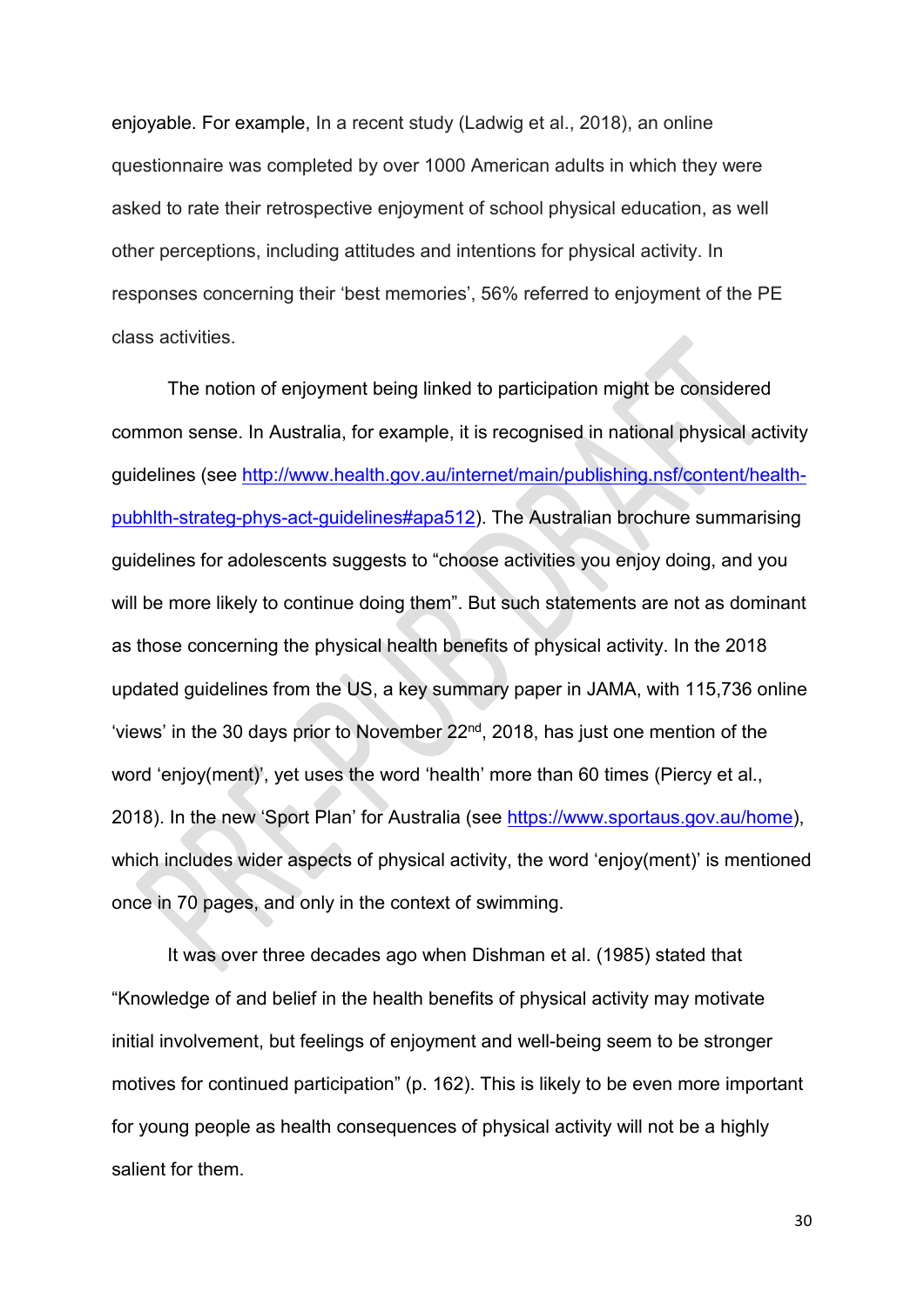There are several ways to view enjoyment, including the concept of 'flow', intrinsic motivation, and affective states (Biddle et al., 2015). Csikzentmihalyi (1975) described activities that people invested a great deal of time and energy in as 'autotelic' (meaning 'self-goal' or 'self-purpose'). When asking people in a range of activities (e.g., rock climbers, composers, dancers) why they enjoyed their chosen activity, 'intrinsic' factors were clearly evident. For example, 'enjoyment of the experience and use of skills' was strongly endorsed as a reason for involvement. Csikzentmihalyi concluded that motivation seemed highest when the difficulty of the task (challenge) was matched by the personal abilities and skills of the individual. This matching led to a state of 'flow', or supreme enjoyment and engagement in the task. A mismatch can lead to either boredom (low challenge relative to skills) or anxiety (high challenge relative to skills). This is shown in Figure 5.

# Figure 5 about here

The concept of flow is one way to view physical activity enjoyment and suggests that greater emphasis is required on the matching of the challenges of the activity with capabilities. Of course, while gains in fitness will require increasing the challenge of exercise, large mismatches in this regard will likely lead to anxiety or negative affect, and possible dropout.

Intrinsic motivation is a commonly studied aspect of physical activity psychology. High intrinsic motivation includes feelings of enjoyment as well as high effort, competence, and autonomy (self-determination), and low levels of pressure and anxiety (Deci & Ryan, 1985). Intrinsic motivation, enjoyment and flow are clearly interrelated. However, 'pure' intrinsic enjoyment is likely to be rare in some forms of physical activity, whereas we might be motivated more by what are called states of 'identified' motivation, such as being physically active for the satisfaction of achieving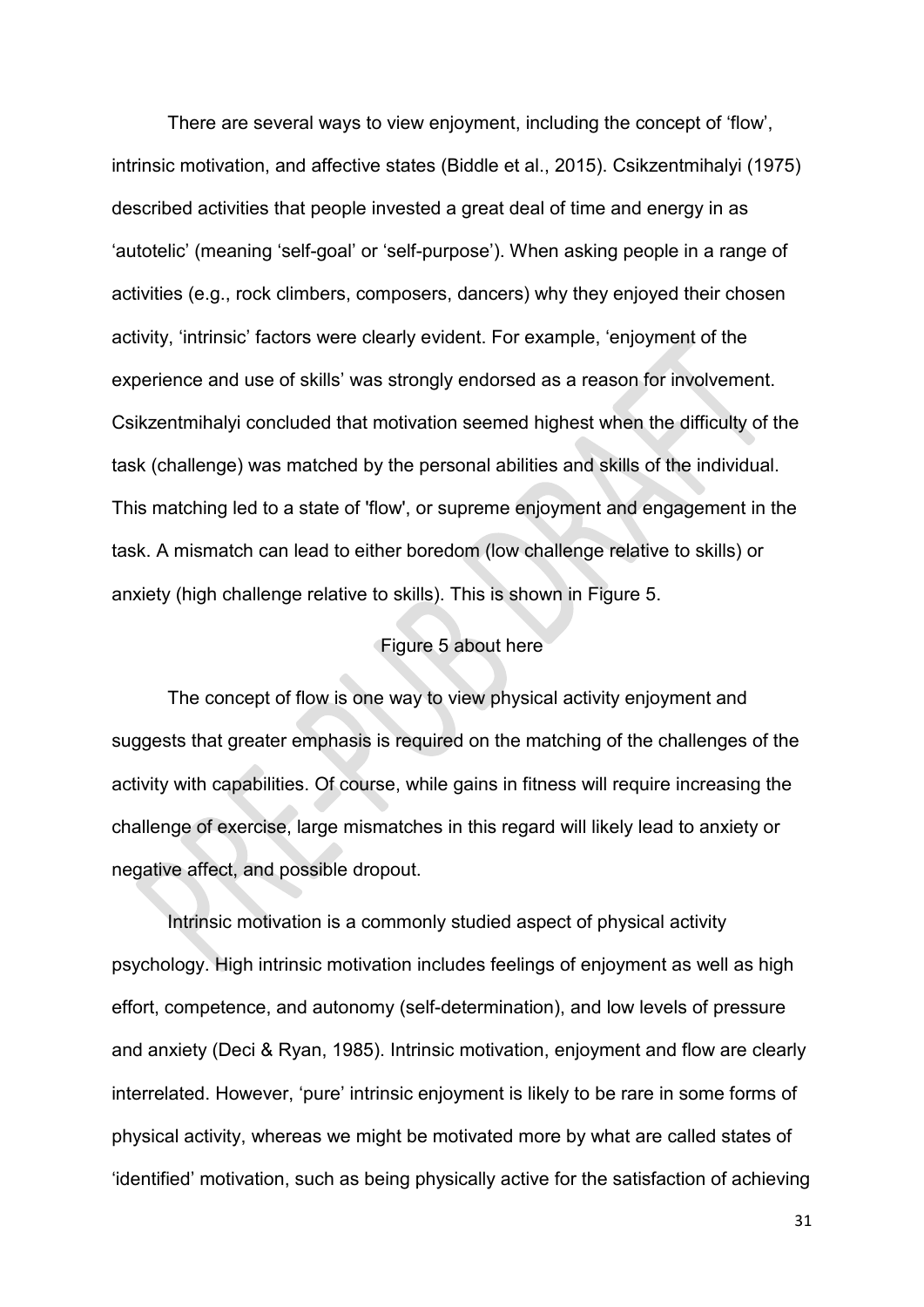goals or mastering tasks, rather than just 'fun'. For example, in a meta-analysis, the association was assessed between 'affective judgement' and physical activity in young people (Nasuti & Rhodes, 2013). Affective judgement was defined as the "overall pleasure/displeasure, enjoyment, and feeling states expected from enacting an activity or from reflection on past activity" (p. 358). The effect size was small (0.2) but significant. It may not be appropriate to assume a simple relationship between physical activity and enjoyment given that 'intrinsic' states can vary in quality (Ryan & Deci, 2000a).

Returning to the circumplex model of affect discussed earlier in this chapter, it is logical to expect positive feeling states, accompanied by high activation ('positive activated affect' – PAA (Reed & Ones, 2006)), to be associated with enjoyment during physical activity. Similarly, the positive engagement sub-scale of the Exercise-Induced Feeling Inventory (Gauvin & Rejeski, 1993) is closely associated with enjoyment. However, while enjoyment is a key to motivation, its nature and measurement is still in need of development and refinement. The only specific scale purporting to assess physical activity enjoyment is Kendzierski and DeCarlo's (1991) 18-item Physical Activity Enjoyment Scale (PACES), and this may be overlong for some studies wishing to assess many other constructs. Moreover, the scale contains multiple constructs that may produce differential responses to varied forms of physical activity. Items reflect the diverse feelings of enjoyment, boredom, pleasure, challenge, accomplishment, frustration, gratification, exhilaration, and others.

In summary, enjoyment is a key mental health-related outcome of physical activity, but can also act as an antecedent of decisions regarding physical activity involvement. It is a poorly understood concept and requires more work to clarify exactly what it is and how it can be assessed.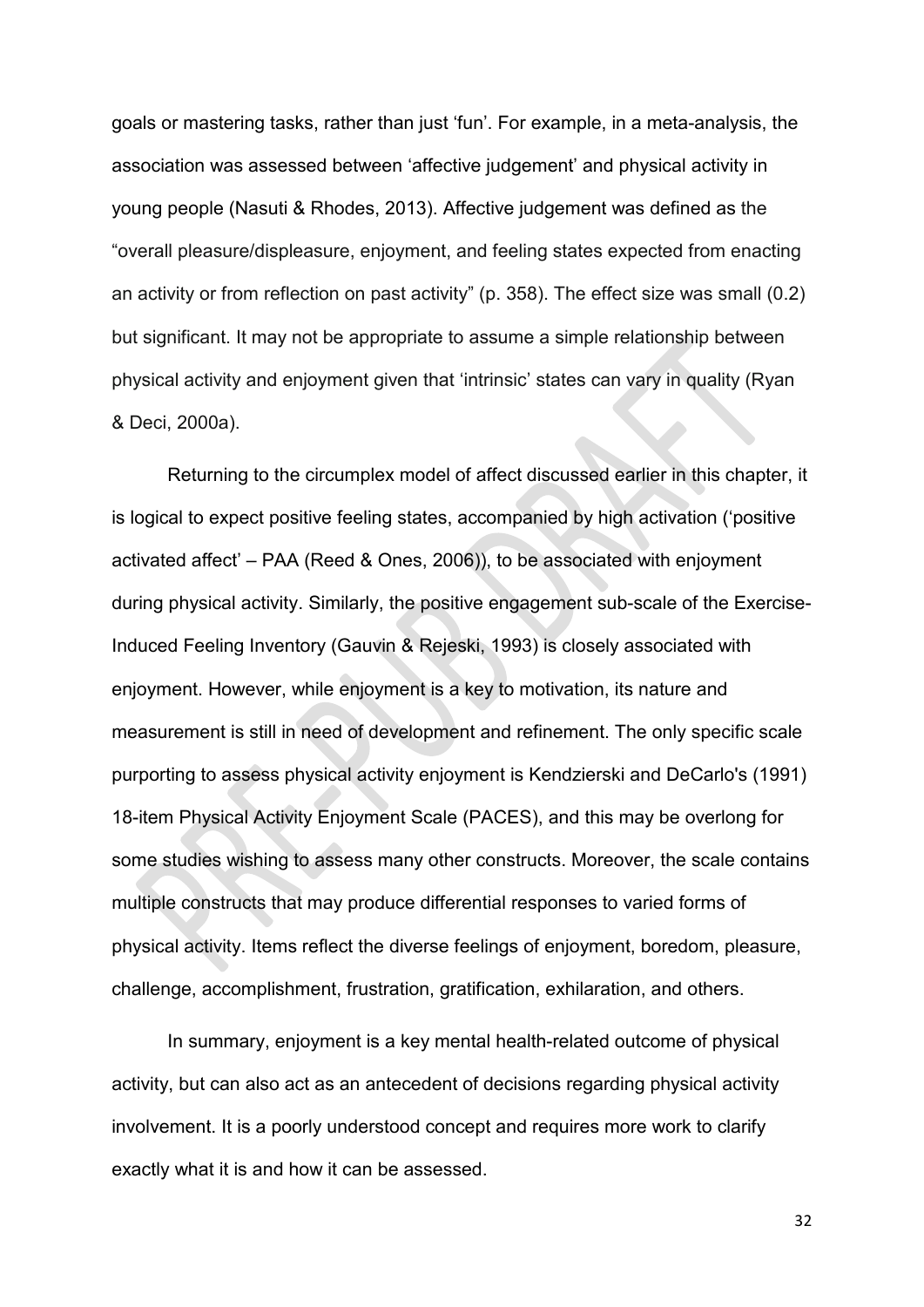#### **Affective states and appraisals as motivation**

Similar to enjoyment, affective reactions and mental health outcomes of physical activity can also act as reinforcement for participation and motivation for adherence. However, this approach is rarely considered in the light of the mental health literature for young people. Moreover, the literature on motivation for physical activity in general tends to adopt a cognitive approach that assumes people are rational decision makers in such matters. Other perspectives, such as dual-process models, provide additional insight (Brand & Ekkekakis, 2018). Essentially, humans will operate two psychological processes that can lead to a behaviour. The 'type-2' process involves the typical social-cognitive approach in exercise psychology whereby people think through and plan their actions – that is, it involves 'reflective' evaluations and processes. An example would be where people schedule an exercise session, and plan the time, type, and location (referred to as 'action plans'). Hence, this is seen as a 'slow' route. 'Type-1' processes, on the other hand, involve more 'automatic' and 'gut response' reactions. This might involve a spontaneous decision to walk home from work when the weather is nice (referred to as 'action impulse'). Little conscious thought or planning is involved, hence it is a 'fast' processing route. This perspective underpins the 'Affective-Reflective Theory' (ART) of physical inactivity proposed by Brand and Ekkekakis (2018). The ART claims to differ from other approaches by, among other things, focusing on the role of affect and automaticity. Brand and Ekkekkakis state "individuals tend to seek pleasurable experiences and avoid displeasure" and,

"hedonistic theories differ significantly from most theories presently used in the study of exercise motivation, which are based on a cognitive core and assert that, once enough information is available … individuals will inevitably make the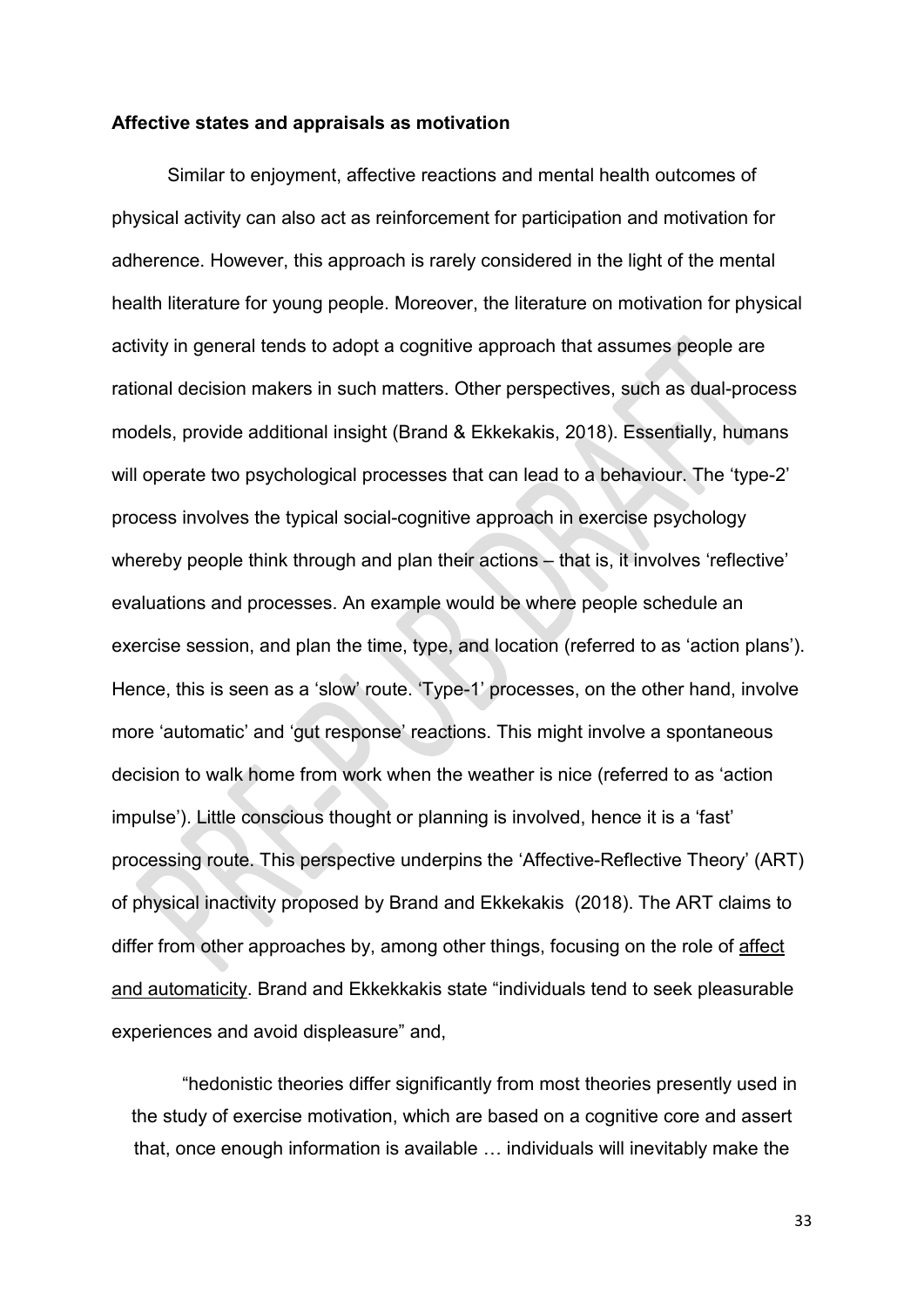rational decision to change their behavior and will be motivated to do so more or less regardless of any hardship they have to endure in the process" (p. 50-51).

The ART provides an additional approach to conventional views by combining affective and reflective constructs in the advancement of knowledge concerning physical activity motivation. The role of affect is important in this but extends the notion of affect simply being a response to an event, such as exercise, as described earlier in the chapter. Moreover, it may be highly relevant to young people because of their propensity for more spontaneous forms of physical activity (e.g., active play). These are important ways to be active, although more research is required on the mental health outcomes of such forms of physical activity, as suggested earlier.

#### **Social benefits of participation**

The focus of research on physical activity and mental health in young people has tended to adopt a strongly psychological orientation. Outcomes described in this chapter (e.g., depression, self-esteem) are obviously 'psychological'. However, as Carless and Douglas (2010) argue, research should not only investigate the effects of physical activity, but also explore the meaning of physical activity in the context of people's lives, including those with mental ill-health. To do this, a broader perspective is required where the social context of physical activity is accounted for, and social outcomes are also studied.

It is frequently claimed that physical activity can bring about positive social benefits for the individual, as well as society. Moreover, important developmental tasks include developing healthy interpersonal skills, a coherent sense of identity, and the ability to function as a socially and morally responsible member of society.

In a review of psychological and social benefits of sport participation for young people, Eime et al. (2013) identified a number of 'social' outcomes. These included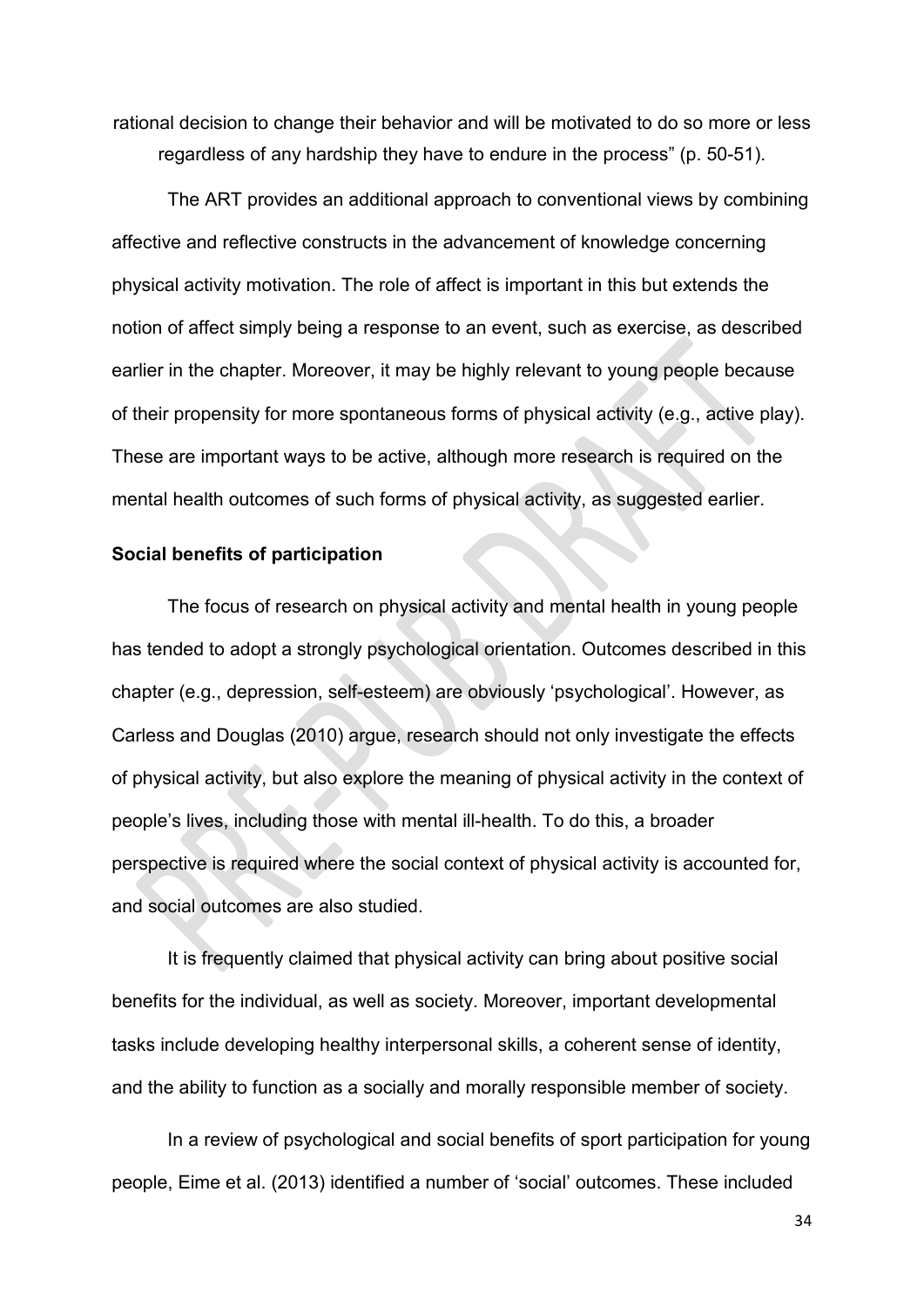relationships with coaches and friends, respect for teachers and neighbours, social functioning, social interactions, social self-concept, social well-being, sportsmanship, and teamwork. Initiatives and research concerning 'positive youth development' and 'sport for development' are examples where participation in physical activity – in this case mainly sport – is structured and delivered with explicit social outcomes in mind. Coalter (2005) states that participation in sport has claimed psychosocial and sociological benefits, including for the latter increased community identity, social coherence, and integration. Whether non-sport physical activity can have similar effects for young people remains to be seen, but future research should avoid narrowly focusing only on psychological outcomes and consider broader outcomes of perceived well-being and social benefits at the individual and community level.

# **Recommendations for Research and Professional Practice**

In this final section, we provide recommendations for research concerning physical activity and mental health in young people as well for professional practice. The latter include the settings of education, health, community, and family.

#### **Recommendations for Research**

Figure 1 shows the complexity of this field. An important part of this overall picture is the nature of the mental health outcome itself. In the current chapter, we have focused – quite narrowly some might argue – on self-esteem, anxiety, depression, and HRQoL. But there are many psychological outcomes that could be considered, including externalizing disorders (e.g., ADHD, anger), feelings of energy and fatigue, and sleep. In addition, applications to wider contexts are recommended. These might include the role of physical activity in specific conditions, such as schizophrenia, addictions, behavioural difficulties, pain, and mood disorders.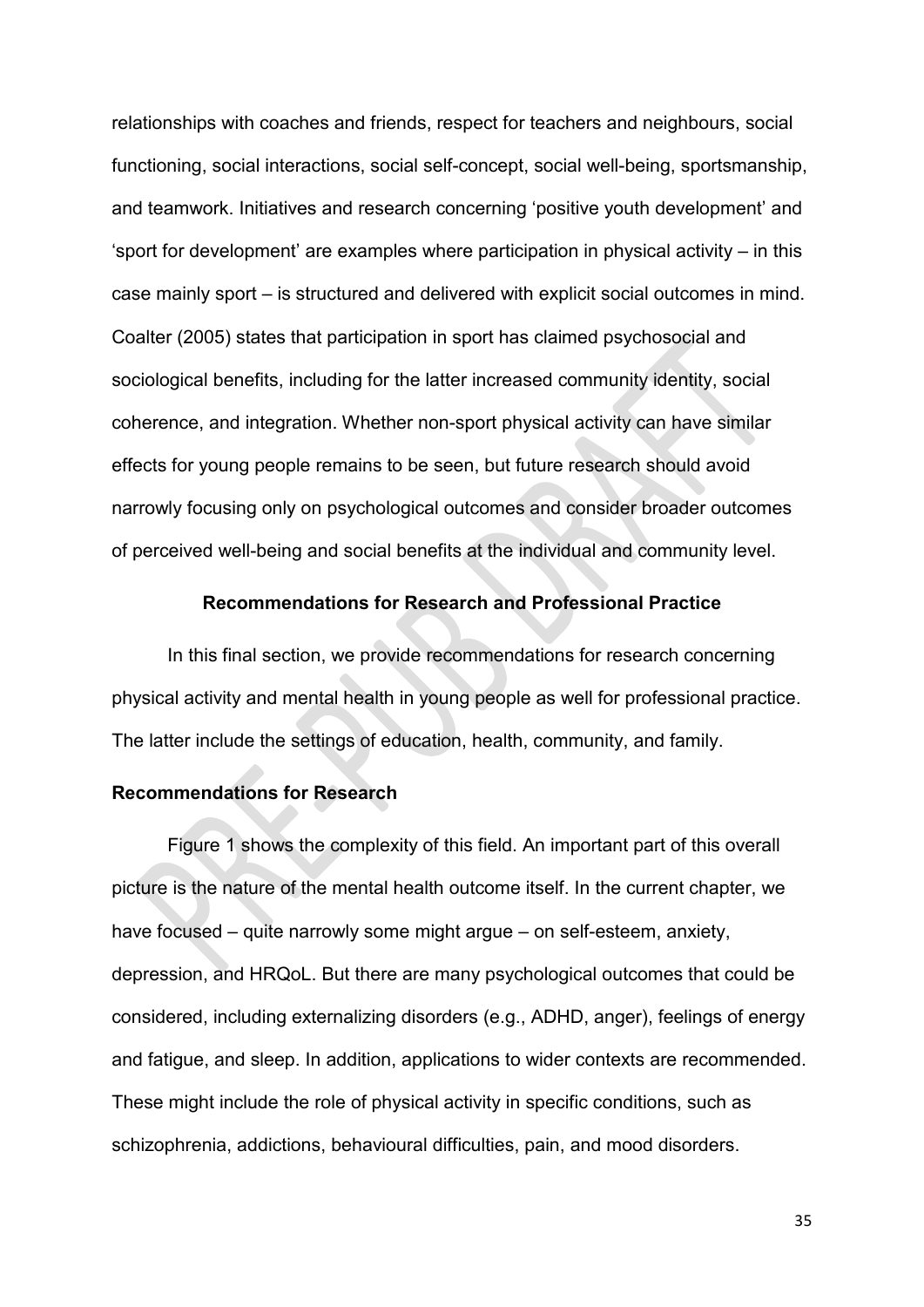Equally, research needs to continue to address how physical activity operates in different populations. These might include those with physical disabilities, learning difficulties, presenting with pre-existing mental health problems, from different socioeconomic backgrounds, and with different physical activity histories. One avenue to pursue is to see if types or characteristics of activities can be matched to mental health conditions for effective mental health promotion.

Different types of physical activity also require greater research attention. Mental health may be associated with a number of activity types or domains in different ways. For example, the context, interactions, and settings for sport and active transport are quite different, thus mental health relationships may not show similar patterns. A priority for future research is to study the mental health effects of different forms of transport for young people, such as comparisons between active and passive forms of transport. It is also worth studying the effects of holistic movement practices, such as yoga, tai chi, that emphasise internal self-regulation skills, on young people's mental health.

All studies involving physical activity struggle with measurement. In the present context, this will involve assessment of the exposure (physical activity) and outcome (mental health), both of which provide challenges. While physical activity measurement has advanced a great deal in recent years through the employment of new technology, there are still many unresolved issues. The use of movementdetection wearable technology devices (e.g., pedometers, accelerometers) is often referred to as using 'objective' assessment. However, there are many 'subjective' decisions used in the application of, say, accelerometers. Hence, it is recommended to refer to 'device-based assessment' rather than 'objective assessment'. Conversely, using self-report measures to assess physical activity is not necessarily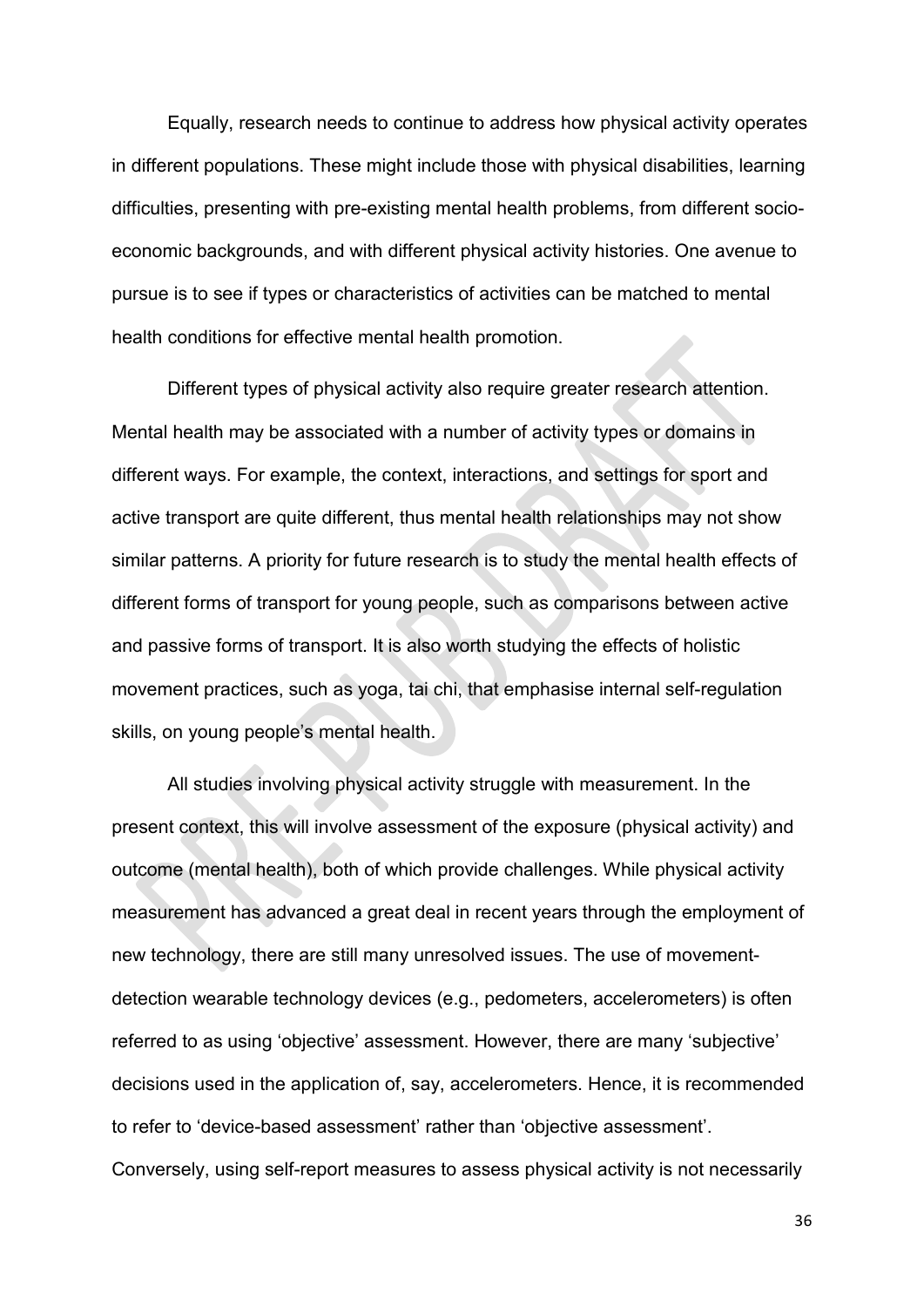'subjective'. A self-report scale can distinguish between types of physical activities very well ('did you go swimming today?") and, in such cases, the assessment is not 'subjective'. It is recommended to refer to such measures as 'self-reported physical activity'. Of course, deriving accurate values from some self-report measures is difficult, and associations with mental health may be underestimated due to large variability in the data. Equally, accelerometers will not report all activities very well (e.g., cycling) or not be able to distinguish between different types of activity.

As we have suggested in the reviews concerning self-esteem and depression, there is a case to be made for the assessment of whether physical activity is causally associated with mental health. The updated review of reviews by Biddle et al. (2018), used the criteria proposed by Sir Austin Bradford Hill (Hill, 1965), and these are well known in epidemiological research. The key point to note is that many different factors are taken into account, including strength of association, dose-response, and experimental evidence. This 'triangulation' is important for arriving at decisions in research (Munafò & Davey Smith, 2018), and it is recommended that further analyses of this type are undertaken. Moreover, any conclusions reached using these criteria should be updated periodically. Other methods for testing causation are also possible, such as Mendelian randomization (Richmond et al., 2014).

Finally, it is clear from the evidence reviewed that the field is still dominated by quantitative studies. Given the nature of mental health, and the different contexts and experiences of physical activity, it is surprising that there are still rather few qualitative studies in this area. In addition, more mixed-methods studies are recommended where outcomes can be assessed in quantitative terms, but participant views and stories can be gathered through qualitative methods to help enrich and contextualize our understanding of such effects. But let us not fall into the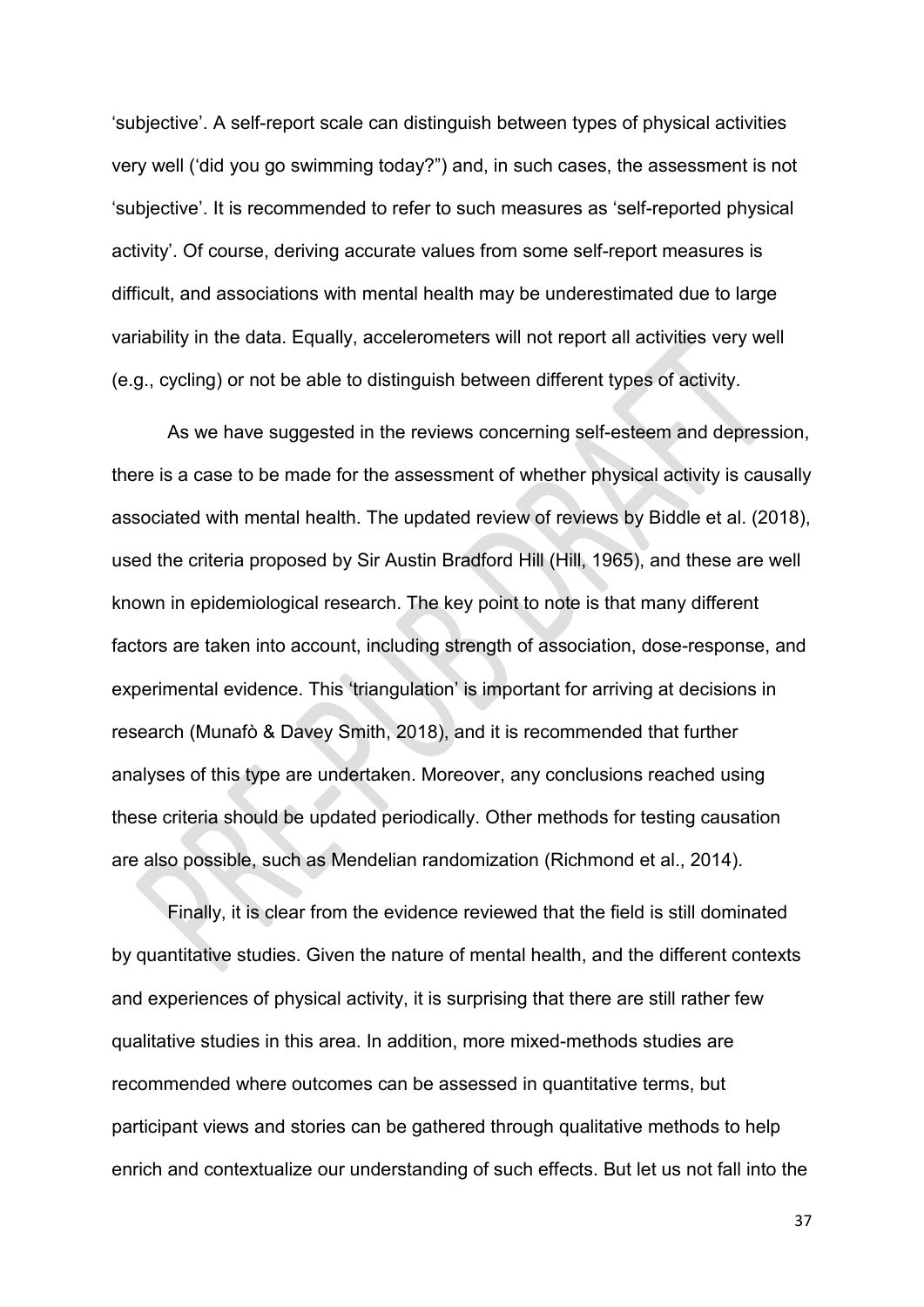trap of stating that quantitative studies are unable to 'explain' findings and that qualitative studies are 'in-depth' and thus able to provide the 'why' for mental health change. Both methods can operate in-depth or be superficial, and both offer explanations for the study findings in their own way. It will depend on how they were conducted.

#### **Recommendations for Professional Practice**

As the evidence accumulates supporting the role of physical activity in the development of positive mental health in youth, and given the national trends showing considerable prevalence of mental ill-being in young people, it is important to promote physical activity – for mental health as well as other positive outcomes – in different settings. Physical activity environments need to be able to support healthy psychological development. This will require pleasant and attractive environments that encourage physical activity, and provide plenty of opportunities for active rather than passive alternatives. Moreover, it is vital to have physically and emotionally safe, non-abusive, well-guided psychosocial environments provided by responsible adults in sport and other physical activity settings.

Perhaps the most obvious setting to consider is the education system. With nearly all children and adolescents attending school, this provides a highly suitable context for not only promoting physical activity, but also for exploring the role of active lifestyles in mental health. For example, schools can continue to offer high quality physical education for all, as well offer extra-curricular opportunities to be active (e.g., dance, sport, active video games, and holistic physical activities that can foster stress management and emotion regulation skills). In addition, a whole-school approach should be encouraged whereby active living is supported in all aspects of school life, including active travel to and from school, inclusive sport and physical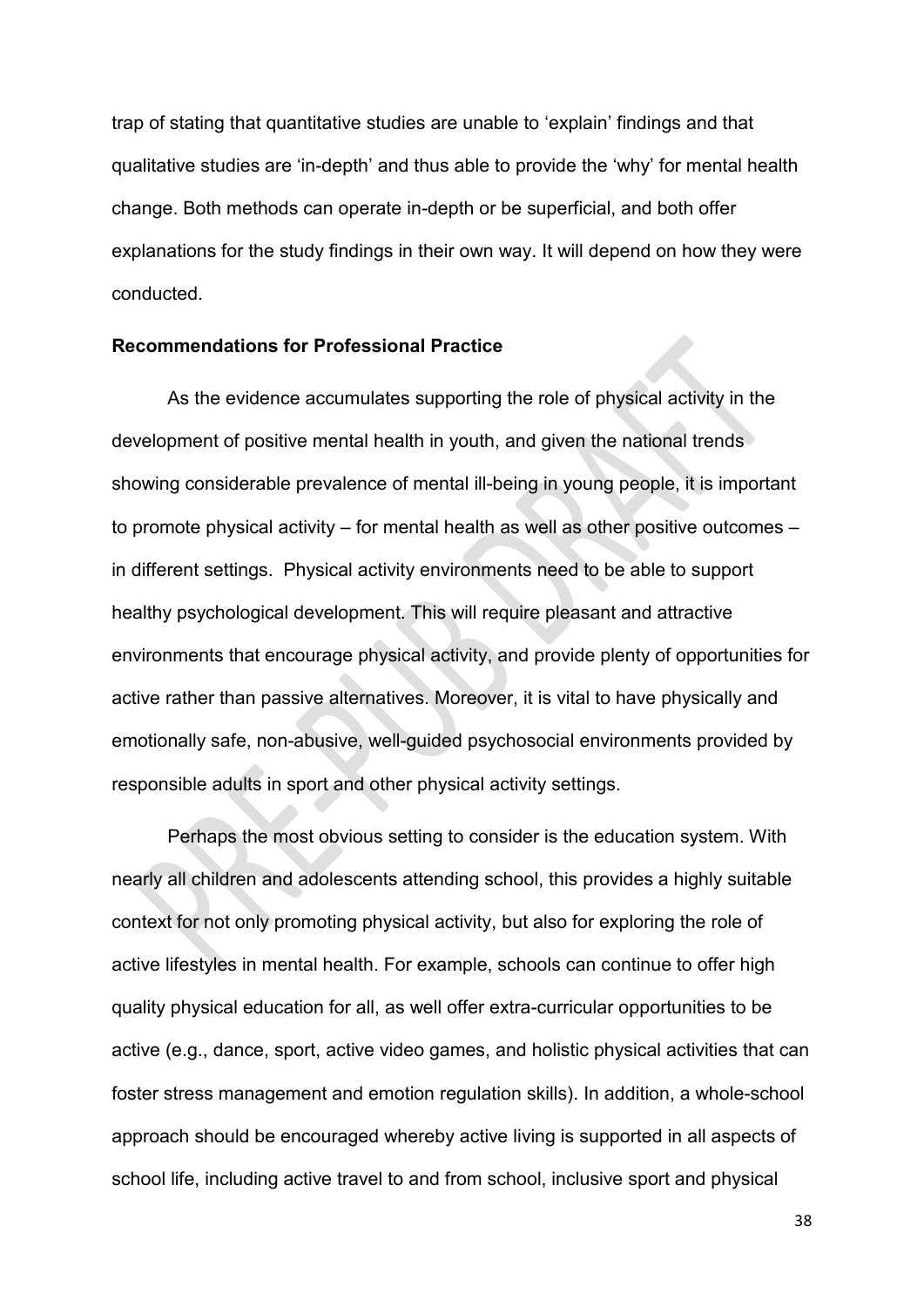activity opportunities, and active classrooms designed for movement-based subject learning (Hinckson et al., 2015; Routen et al., 2017). Active living initiatives in schools should also have mental health outcomes as goals, and plan activities to boost self-esteem and HRQoL as standard practice.

Physical activity for positive mental health should also be promoted for young people in health and health care settings. Routine encounters with health care professionals should include assessment and advice about active lifestyles and mental well-being. Training of health professionals will be required.

Community facilitation of active living needs greater priority. A key area for this is to promote active forms of transport to and from school, and provide excellent local public transport systems, thus allowing a mix of passive and active forms of transport in favour of car-dependent travel. In addition, provision of 'green space', such as parks and play areas, is essential. Such environmental supports are usually provided at the 'community' level. Therefore, it is important that physical activity experts are involved in early discussions regarding urban planning.

Finally, the family should be considered as an important setting for the promotion of physical activity for mental health of young people. Linking to issues raised in this section, parents need to be supportive of active opportunities at school, in health care, and in the local community. Where possible, driving children to school should be avoided, and active safe alternatives provided. Within the home, play spaces and equipment should be provided and supported, and young people encouraged to regulate (usually meaning 'reduce') their sitting time, such as at computer games.

## **Conclusions**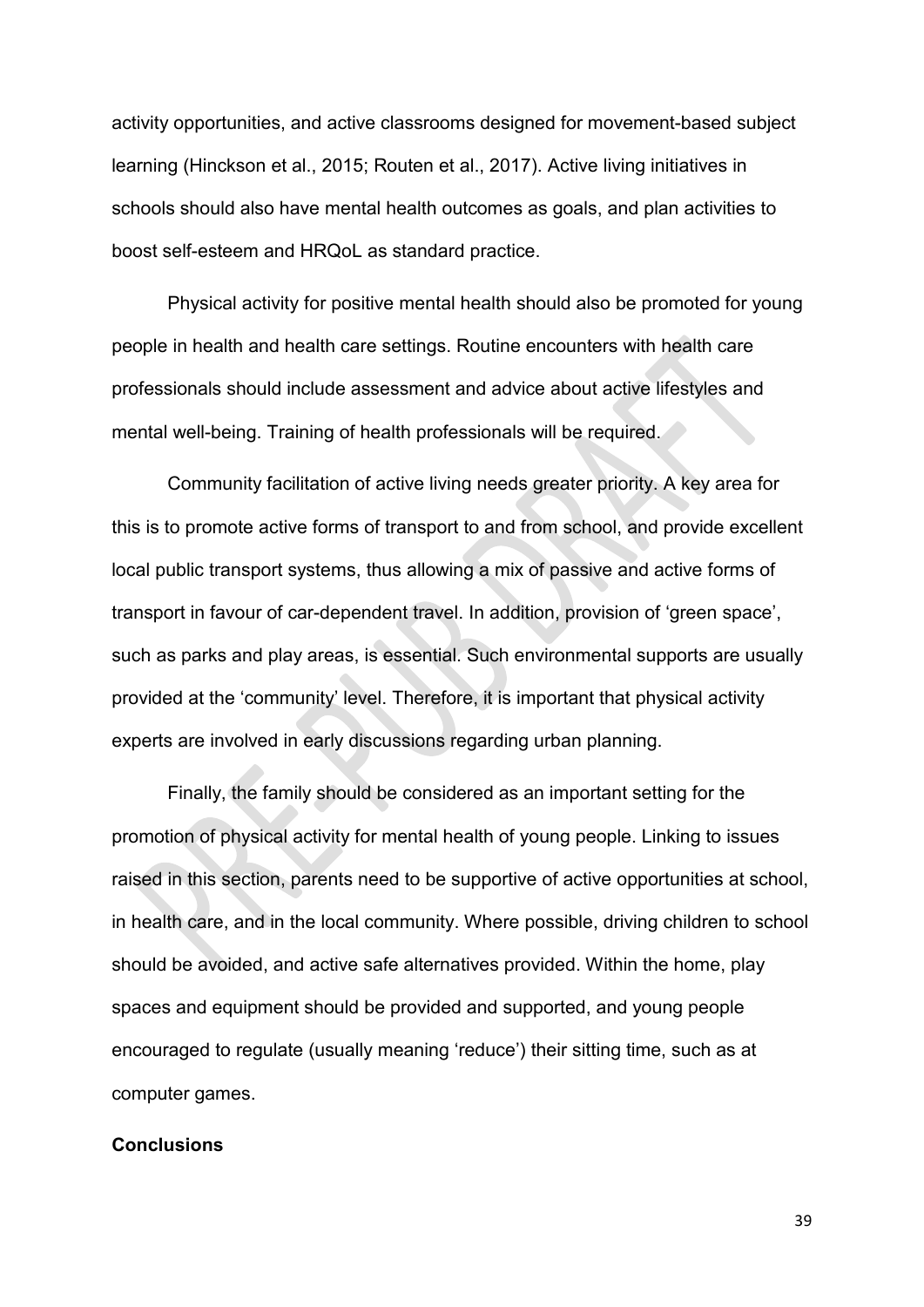This chapter has defined mental health and provided a historical context to contemporary research on physical activity and mental health in young people. We have highlighted that the prevalence of mental ill-being in youth is high. Evidence has been summarized on the key mental health outcomes of self-esteem, anxiety, depression, and HRQoL, and on balance, evidence is supportive of the role of physical activity in mental health promotion. However, many unresolved issues remain, including the role of different types of physical activities and preferences, the different contexts for physical activity, and possible moderators. We have suggested that additional issues should be considered; these include enjoyment, affective and reflective approaches in considering exercise motivation, and the social benefits of activity. Finally, we summarized key recommendations for research and professional practice.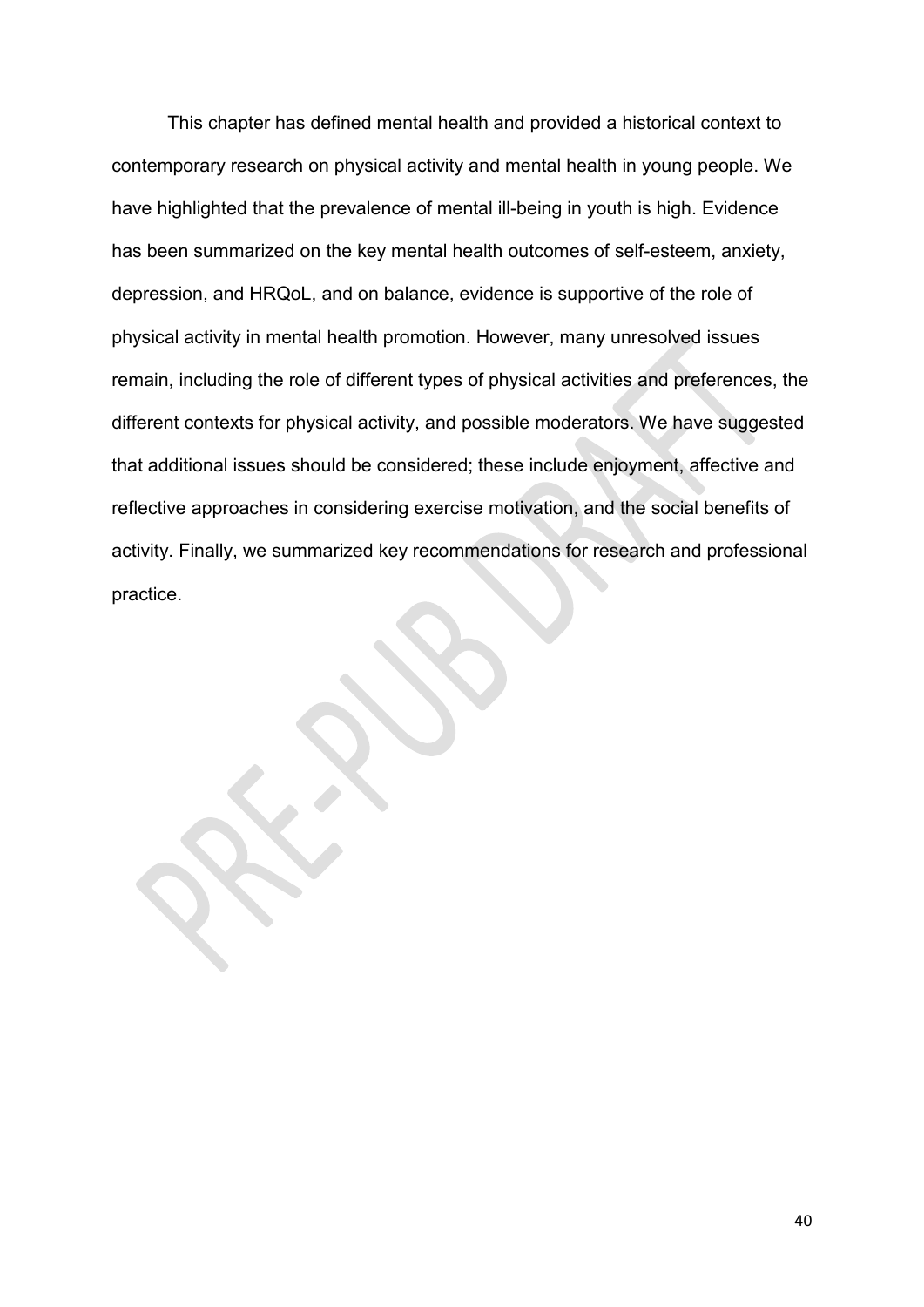## References

- Australian Institute of Health and Welfare. (2011). *Young Australians: their health and wellbeing 2011* (Vol. Cat. no. PHE 140). Canberra: Australian Institute of Health and Welfare.
- Babic, M. J., Morgan, P. J., Plotnikoff, R. C., Lonsdale, C., White, R. L., & Lubans, D. R. (2014). Physical activity and physical self-concept in youth: systematic review and meta-analysis. *Sports Medicine, 44*(11), 1589-1601. doi:10.1007/s40279-014-0229-z
- Benjamin, C. C., Rowlands, A., & Parfitt, G. (2012). Patterning of affective responses during a graded exercise test in children and adolescents. *Pediatric Exercise Science, 24*, 275-288.
- Bennie, J. A., Lee, D.-C., Khan, A., Wiesner, G. H., Bauman, A. E., Stamatakis, E., & Biddle, S. J. (2018). Muscle-strengthening exercise participation patterns among 397,423 American adults and associations with adverse health conditions. *American Journal of Preventive Medicine, 55*(6), 864-874. doi:10.1016/j.amepre.2018.07.022
- Bennie, J. A., Thomas, G., Wiesner, G. H., Van Uffelen, J. G. Z., Khan, A., Kolbe-Alexander, T., . . . Biddle, S. J. H. (2018). Australian fitness professionals' level of interest in engaging with high health-risk population subgroups: findings from a national survey. *Public Health, 160*, 108- 115. doi:10.1016/j.puhe.2018.03.035
- Bennie, J. A., Thornton, L. E., van Uffelen, J. G. Z., Banting, L. K., & Biddle, S. J. H. (2016). Variations in area-level disadvantage of Australian registered fitness trainers usual training locations. *BMC Public Health, 16*(1), 1-7. doi:10.1186/s12889-016-3250-3
- Bettle, N., Bettle, O., Neumärker, U., & Neumärker, K. (2001). Body image and self-esteem in adolescent ballet dancers. *Perceptual and Motor Skills, 93*, 297-309. doi:10.2466/pms.2001.93.1.297
- Biddle, S. J. H., & Asare, M. (2011). Physical activity and mental health in children and adolescents: A review of reviews. *British Journal of Sports Medicine, 45*, 886-895 doi:10.1136/bjsports-2011-090185
- Biddle, S. J. H., Ciaccioni, S., Thomas, G., & Vergeer, I. (2018). Physical activity and mental health in children and adolescents: An updated review of reviews and an analysis of causality. *Psychology of Sport and Exercise, Available online 10 September 2018*. doi:10.1016/j.psychsport.2018.08.011
- Biddle, S. J. H., Mutrie, N., & Gorely, T. (2015). *Psychology of physical activity: Determinants, wellbeing and interventions (3rd Edn)*. Abingdon, Oxon: Routledge.
- Bond, K. E., & Stinson, S. W. (2007). 'It's work, work, work, work': young people's experiences of effort and engagement in dance. *Research in Dance Education, 8*(2), 155-183. doi:10.1080/14647890701706115
- Bos, A. E. R., Huijding, J., Muris, P., Vogel, L. R. R., & Biesheuvel, J. (2010). Global, contingent and implicit self-esteem and psychopathological symptoms in adolescents. *Personality and Individual Differences, 48*, 311–316. doi:10.1016/j.paid.2009.10.025
- Bowling, A. (1997). *Measuring health: A review of quality of life measurement scales (2nd ed.)*. Buckingham: Open University Press.
- Brand, R., & Ekkekakis, P. (2018). Affective–Reflective Theory of physical inactivity and exercise. *German Journal of Exercise and Sport Research, 48*, 48-58. doi:10.1007/s12662-017-0477-9
- Brown, R. S. (1982). Exercise and mental health in the pediatric population. *Clinics in Sports Medicine, 1*(3), 515-527.
- Burg, M. M., Schwartz, J. E., Kronish, I. M., Diaz, K. M., Alcantara, C., Duer-Hefele, J., & Davidson, K. W. (2017). Does stress result in you exercising less? Or does exercising result in you being less stressed? Or is it both? Testing the bi-directional stress-exercise association at the group and person (N of 1) level. *Annals of Behavioral Medicine, 51*(6), 799-809. doi:10.1007/s12160-017-9902-4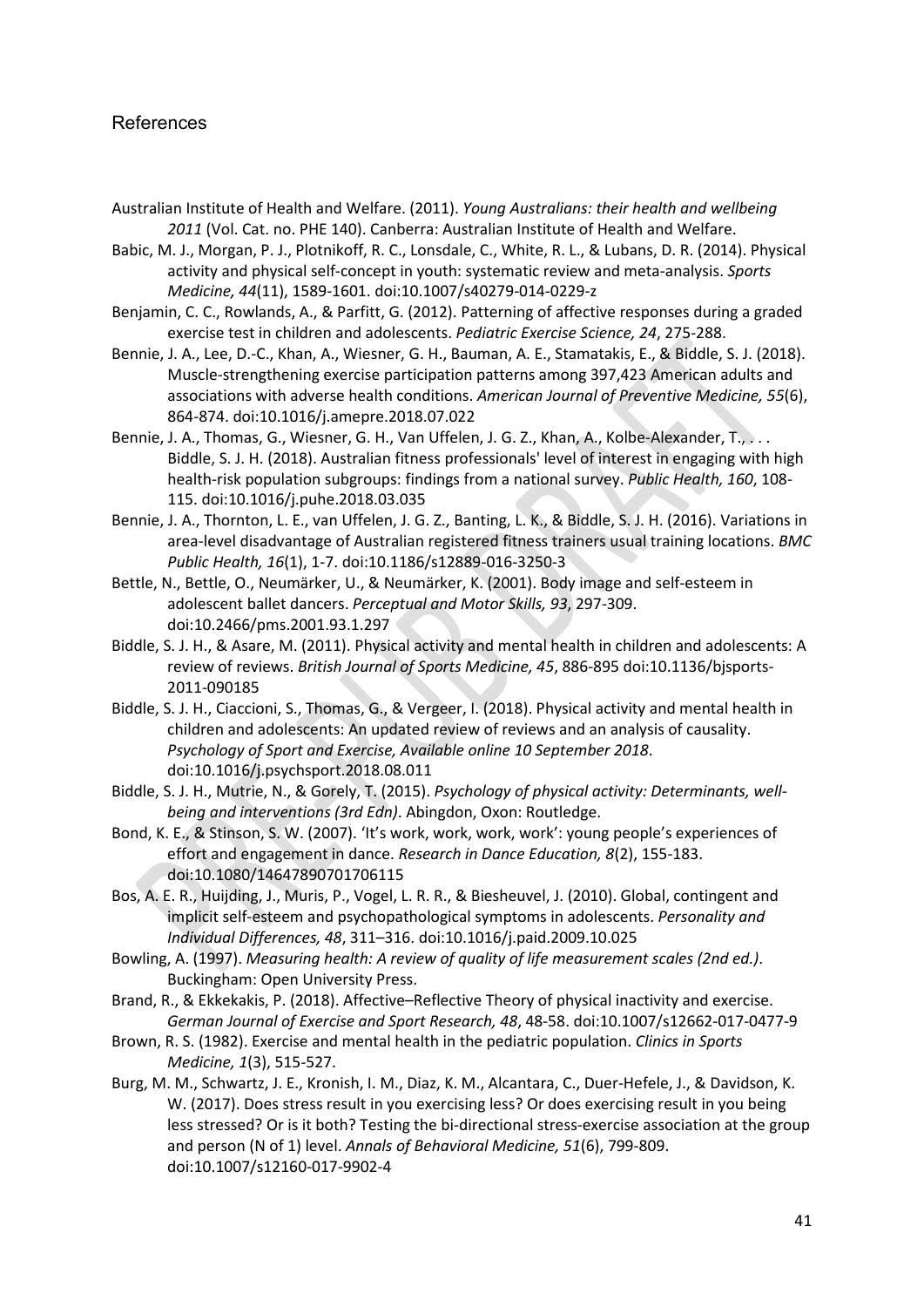- Calfas, K. J., & Taylor, W. C. (1994). Effects of physical activity on psychological variables in adolescents. *Pediatric Exercise Science, 6*, 406-423.
- Carless, D., & Douglas, K. (2010). *Sport and physical activity for mental health*. Chichester, UK: John Wiley.
- Carter, T., Morres, I. D., Meade, O., & Callaghan, P. (2016). The effect of exercise on depressive symptoms in adolescents: a systematic review and meta-Analysis. *Journal of the American Academy of Child and Adolescent Psychiatry, 55*(7), 580-590. doi:10.1016/j.jaac.2016.04.016
- Caspersen, C. J., Powell, K. E., & Christenson, G. M. (1985). Physical activity, exercise and physical fitness: Definitions and distinctions for health-related research. *Public Health Reports, 100*, 126-131.
- Chen, M. J. (2013). The neurobiology of depression and physical exercise. In P. Ekkekakis (Ed.), *Routledge handbook of physical activity and mental health* (pp. 169-183). London: Routledge.
- **Coalter, F.** (2005). Sport, social inclusion, and crime reduction. In G. E. J. Faulkner & A. H. Taylor (Eds.), *Exercise, health and mental health. Emerging relationships* (pp. 190-209). London: Routledge.
- Craft, L. L. (2013). Potental psychological mechanisms underlying the exercise and depression relationship In P. Ekkekakis (Ed.), *Routledge handbook of physical activity and mental health* (pp. 161-168). London: Routledge.
- Crews, D. J., & Landers, D. M. (1987). A meta-analytic review of aerobic fitness and reactivity to psychosocial stressors. *Medicine and Science in Sports and Exercise, 19*(5, Supplement), S114-S120.
- Csikszentmihalyi, M. (1975). *Beyond boredom and anxiety*. San Francisco: Jossey-Bass.
- Deci, E. L., & Ryan, R. M. (1985). *Intrinsic motivation and self-determination in human behavior*. New York: Plenum Press.
- Dishman, R. K., Sallis, J. F., & Orenstein, D. (1985). The determinants of physical activity and exercise. *Public Health Reports, 100*, 158-171.
- Eime, R. M., Young, J. A., Harvey, J. T., Charity, M. J., & Payne, W. R. (2013). A systematic review of the psychological and social benefits of participation in sport for children and adolescents: informing development of a conceptual model of health through sport. *International Journal of Behavioral Nutrition and Physical Activity, 10*(1), 98. doi:10.1186/1479-5868-10-98
- Ekeland, E., Heian, F., & Hagen, K. B. (2005). Can exercise improve self esteem in children and young people? A systematic review of randomised controlled trials. *British Journal of Sports Medicine, 39*, 792–798.
- Ekeland, E., Heian, F., Hagen, K. B., Abbott, J., & Nordheim, L. V. (2004). Exercise to improve selfesteem in children and young people. *The Cochrane Database of Systematic Reviews*, Issue 1. Art.No.:CD003683. DOI:003610.001002/14651858. CD14003683.pub14651852.
- Ekkekakis, P. (2003). Pleasure and displeasure from the body: Perspectives from exercise. *Cognition and Emotion, 17*, 213-239. doi:10.1080/02699930244000282
- Ekkekakis, P. (2013). *The measurement of affect, mood, and emotion: a guide for health-behavioral research*. Cambridge: Cambridge University Press.
- Ekkekakis, P. (2015). Honey, I shrunk the pooled SMD! Guide to critical appraisal of systematic reviews and meta-analyses using the Cochrane review on exercise for depression as example. *Mental Health and Physical Activity, 8*, 21-36. doi:10.1016/j.mhpa.2014.12.001
- Ekkekakis, P., & Dafermos, M. (2012). Exercise is a many-splendored thing, but for some it does not feel so splendid: staging a resurgence of hedonistic ideas in the quest to understand exercise behavior. In E. O. Acevedo (Ed.), *The Oxford handbook of exercise psychology* (pp. 295-333). New York: Oxford University Press.
- Ekkekakis, P., Hartman, M. E., & Ladwig, M. A. (2018). Mass media representations of the evidence as a possible deterrent to recommending exercise for the treatment of depression: Lessons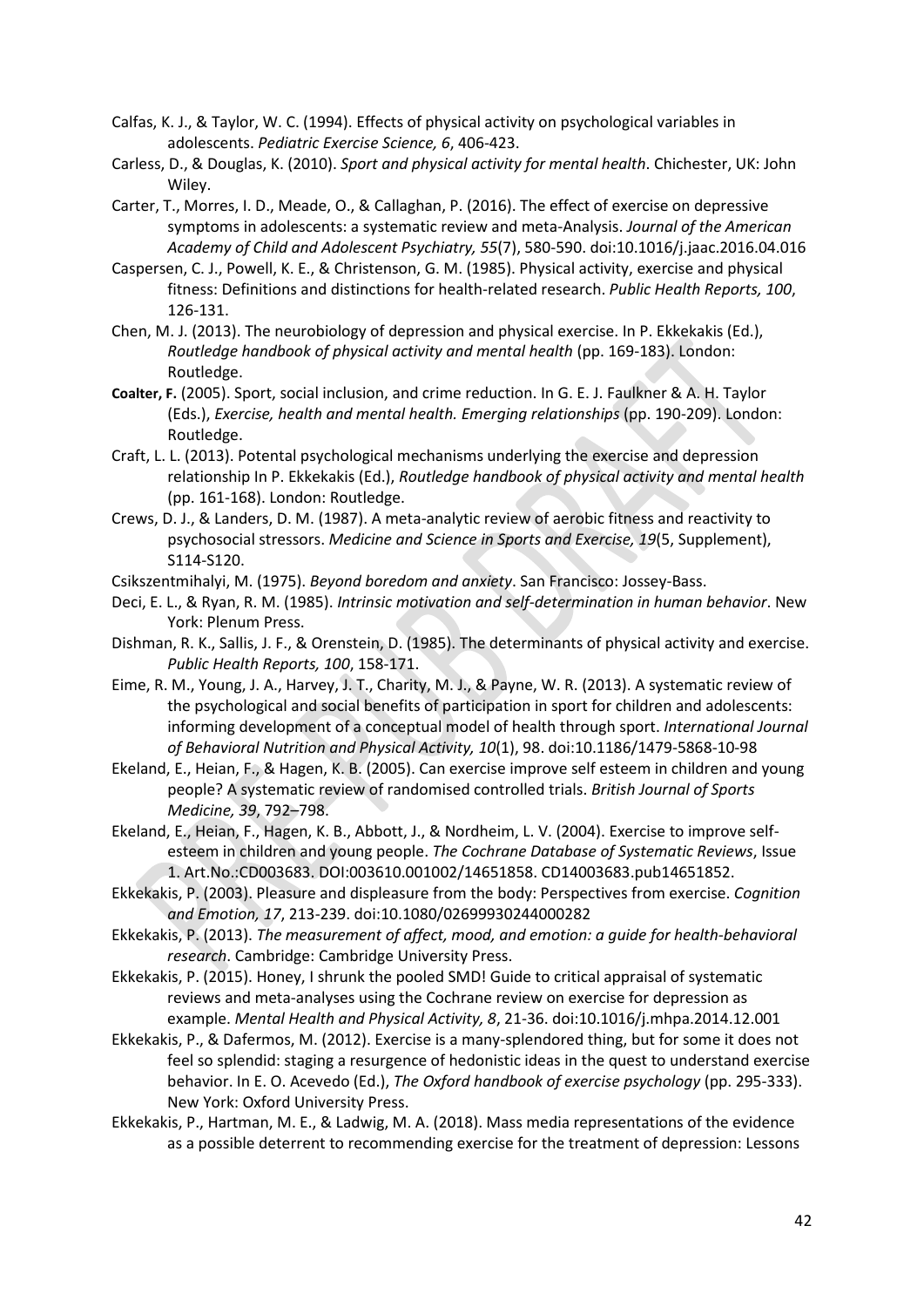five years after the extraordinary case of TREAD-UK. *Journal of Sports Sciences, 36*(16), 1860- 1871. doi:10.1080/02640414.2018.1423856

- Ekkekakis, P., & Petruzzello, S. J. (2000). Analysis of the affect measurement conundrum in exercise psychology: I. Fundamental issues. *Psychology of Sport & Exercise, 1*, 71-88.
- Ekkekakis, P., Vazou, S., Bixby, W. R., & Georgiadis, E. (2016). The mysterious case of the public health guideline that is (almost) entirely ignored: call for a research agenda on the causes of the extreme avoidance of physical activity in obesity. *Obesity Reviews, 17*(4), 313-329. doi:10.1111/obr.12369
- Elavsky, S., & McAuley, E. (2013). Role of physical activity in older adults' quality of life. In P. Ekkekakis (Ed.), *Routledge handbook of physical activity and mental health* (pp. 493-504). Abingdon, UK: Routledge.
- Ferreira-Vorkapic, C., Feitoza, J. M., Marchioro, M., Simoes, J., Kozasa, E., & Telles, S. (2015). Are there benefits from teaching yoga at schools? a systematic review of randomized control trials of yoga-based interventions. *Evidence Based Complementary and Alternative Medicine, 2015*, 345835. doi:10.1155/2015/345835
- Focht, B. C. (2012). Exercise and health-related quality of life. In E. O. Acevedo (Ed.), *The Oxford handbook of exercise psychology* (pp. 97-116). New York: Oxford University Press.
- Fox, K. R. (2000). The effects of exercise on self-perceptions and self-esteem. In S. J. H. Biddle, K. R. Fox, & S. H. Boutcher (Eds.), *Physical activity and psychological well-being* (pp. 88-117). London: Routledge.
- Fredrickson, B., & Roberts, T. (1997). Objectification theory: Toward understanding women's lived experiences and mental health risks. *Psychology of Women Quarterly, 21*, 173-206. doi:10.1111/j.1471-6402.1997.tb00108.x
- Gaudlitz, K., von Lindenberger, B.-L., Zschucke, E., & Strohle, A. (2013). Mechanisms underlying the relationship between physical activity and anxiety: human data. In P. Ekkekakis (Ed.), *Routledge handbook of physical activity and mental health* (pp. 117-129). Abingdon, UK: Routledge.
- Gauvin, L., & Rejeski, W. J. (1993). The Exercise-Induced Feeling Inventory: Development and initial validation. *Journal of Sport & Exercise Psychology, 15*, 403-423.
- Gruber, J. J. (1986). Physical activity and self-esteem development in children: A meta-analysis. In G. A. Stull & H. M. Eckert (Eds.), *Effects of physical activity on children* (pp. 30-48). Champaign, IL: Human Kinetics.
- Hamlyn-Williams, C. C., Freeman, P., & Parfitt, G. (2014). Acute affective responses to prescribed and self-selected exercise sessions in adolescent girls: an observational study. *BMC Sports Science, Medicine, and Rehabilitation, 6*, 35. doi[:http://www.biomedcentral.com/2052-](http://www.biomedcentral.com/2052-1847/6/35) [1847/6/35](http://www.biomedcentral.com/2052-1847/6/35)
- Hardy, C. J., & Rejeski, W. J. (1989). Not what, but how one feels: The measurement of affect during exercise. *Journal of Sport and Exercise Psychology, 11*, 304-317.
- Hill, A. B. (1965). The environment and disease: Association or causation? *Proceedings of the Royal Society of Medicine, 58*(5), 295-300.
- Hinckson, E., Salmon, J., Benden, M., Clemes, S. A., Sudholz, B., Barber, S. E., . . . Ridgers, N. D. (2015). Standing classrooms: research and lessons learned from around the world. *Sports Medicine, Published online: 01 December 2015*. doi:10.1007/s40279-015-0436-2
- Johansson, M. (2015). *Holistic movement practices and psychological benefits of embodied selfawareness*. Paper presented at the 14th European Congress of Sport Psychology, Bern, Switzerland.
- Keegan, R. J. (2019). Achievement goals in sport and physical activity. In T. S. Horn & A. L. Smith (Eds.), *Advances in Sport and Exercise Psychology (4th Edition)* (pp. 265-287). Champaign, IL: Human Kinetics.
- Kendzierski, D., & DeCarlo, K. J. (1991). Physical activity enjoyment scale: Two validation studies. *Journal of Sport & Exercise Psychology, 13*, 50-64.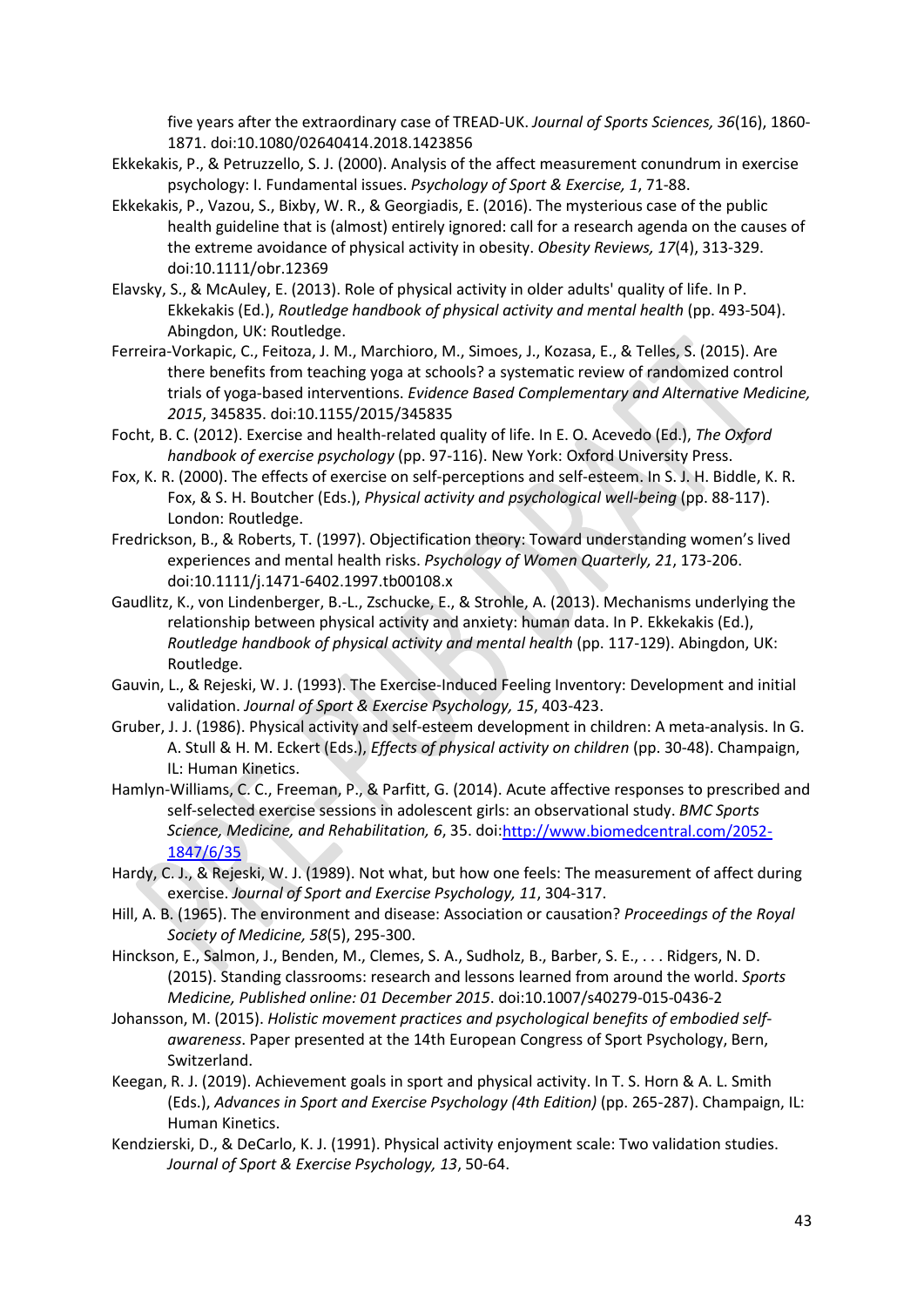- Koff, S. R. (2000). Toward a definition of dance education. *Childhood Education, 77*, 27-32. doi:10.1080/00094056.2000.10522134
- Ladwig, M. A., Vazou, S., & Ekkekakis, P. (2018). "My best memory is when I was done with it": PE memories are associated with adult sedentary behavior. *Translational Journal of the American College of Sports Medicine, 3*(16), 119-129. doi:10.1249/tjx.0000000000000067
- Lawrence, D., Johnson, S., Hafekost, J., Boterhoven De Haan, K., Sawyer, M., Ainley, J., & Zubrick, S. R. (2015). *The mental health of children and adolescents: report on the second Australian Child and Adolescent Survey of Mental Health and Wellbeing*. Canberra: Department of Health.
- Layman, E. M. (1960). Contributions of exercise and sports to mental health and social adjustment. In W. R. Johnson (Ed.), *Science and medicine of exercise and sports* (pp. 560-599). New York: Harper.
- Liu, M., Wu, L., & Ming, Q. (2015). How does physical activity intervention improve self-esteem and self-concept in children and adolescents? evidence from a meta-analysis. *PLoS ONE, 10*(8), e0134804. doi:10.1371/journal.pone.0134804
- Lubans, D. R., Richards, J., Hillman, C., Faulkner, G., Beauchamp, M., Nilsson, M., . . . Biddle, S. J. H. (2016). Physical activity for cognitive and mental health in youth: a systematic review of mechanisms. *Pediatrics, 138*(3), e20161642. doi:10.1542/peds.2016-1642
- Lunt, H., Draper, N., Marshall, H. C., Logan, F. J., Hamlin, M. J., Shearman, J. P., ... Frampton, C. M. A. (2014). High intensity interval training in a real world setting: a randomized controlled feasibility study in overweight inactive adults, measuring change in maximal oxygen uptake. *PLoS ONE, 9*(1), e83256. doi:10.1371/journal.pone.0083256
- Marker, A. M., Steele, R. G., & Noser, A. E. (2018). Physical activity and health-related quality of life in children and adolescents: A systematic review and meta-analysis. *Health Psychology, 37*(10), 893-903. doi:10.1037/hea0000653
- Mental Health Foundation. (2018). Statistics. Retrieved from <https://www.mentalhealth.org.uk/statistics>
- Muldoon, M. F., Barger, S. D., Flory, J. D., & Manuck, S. B. (1998). What are the quality of life measurements measuring? *British Medical Journal, 316*, 542-545.
- Munafò, M. R., & Davey Smith, G. (2018). Repeating experiments is not enough. *Nature, 553*, 399- 401. doi:10.1038/d41586-018-01023-3
- Mutrie, N. (2000). The relationship between physical activity and clinically defined depression. In S. J. H. Biddle, K. R. Fox, & S. H. Boutcher (Eds.), *Physical activity and psychological well-being* (pp. 46-62). London: Routledge.
- Mutrie, N., & Parfitt, G. (1998). Physical activity and its link with mental, social and moral health in young people. In S. J. H. Biddle, J. F. Sallis, & N. Cavill (Eds.), *Young and active? Young people and health-enhancing physical activity: Evidence and implications* (pp. 49-68). London: Health Education Authority.
- Nabkasorn, C., Miyai, N., Sootmongkol, A., Junprasert, S., Yamamoto, H., Arita, M., & Miyashita, K. (2006). Effects of physical exercise on depression, neuroendocrine stress hormones and physiological fitness in adolescent females with depressive symptoms. *European Journal of Public Health, 16*(2), 179-184. doi:10.1093/eurpub/cki159
- Nasuti, G., & Rhodes, R. E. (2013). Affective judgment and physical activity in youth: review and meta-analyses. *Annals of Behavioral Medicine, 45*(3), 357-376. doi:10.1007/s12160-012- 9462-6
- Orth, U., Erol, R. Y., & Luciano, E. C. (2018). Development of self-esteem from age 4 to 94 years: a meta-analysis of longitudinal studies. *Psychological Bulletin*, Online First Publication, July 16, 2018. doi:10.1037/bul0000161
- Page, R. M., Simonek, J., Ihász, F., Hantiu, I., Uvacsek, M., Kalabiska, I., & Klarova, R. (2009). Selfrated health, psychosocial functioning, and other dimensions of adolescent health in Central and Eastern European adolescents. *European Journal of Psychiatry, 23*(2), 101-114.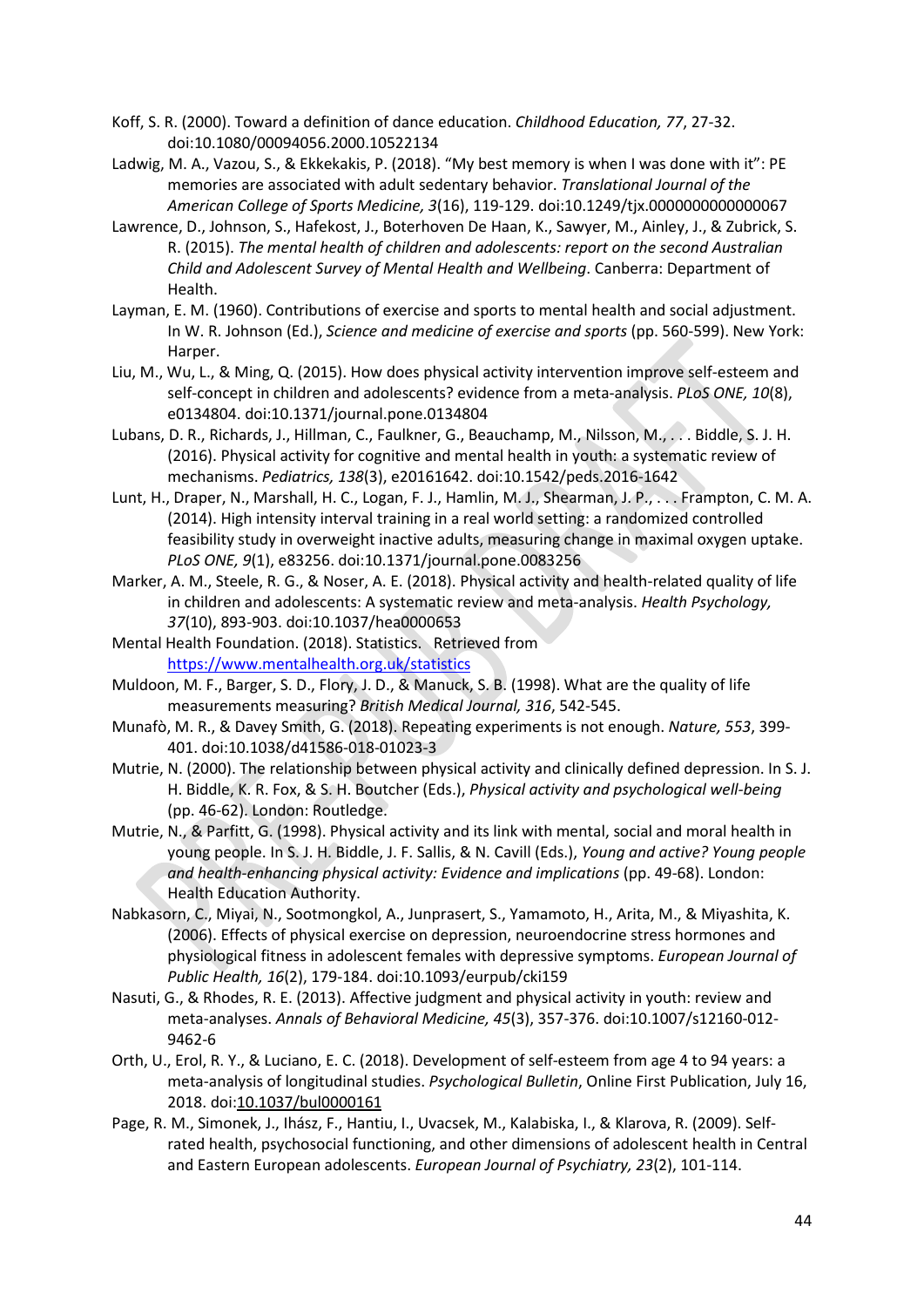- Park, C. L., Elwy, A. R., Maiya, M., Sarkin, A. J., Riley, K. E., Eisen, S. V., . . . Groessl, E. J. (2018). The Essential Properties of Yoga Questionnaire (EPYQ): psychometric properties. *International Journal of Yoga Therapy, 28*, 23-38. doi:10.17761/2018-00016R2
- Piercy, K. L., Troiano, R. P., Ballard, R. M., Carlson, S. A., Fulton, J. E., Galuska, D. A., . . . Olson, R. D. (2018). The physical activity guidelines for Americans. *JAMA, 320*(19), 2020-2028. doi:10.1001/jama.2018.14854
- Ravaldi, C., Vannacci, A., Bolognesi, E., Mancini, S., Faravelli, C., & Ricca, V. (2006). Gender role, eating disorder symptoms, and body image concern in ballet dancers. *Journal of Psychosomatic Research, 61*, 529-535. doi:10.1016/j.jpsychores.2006.04.016
- Reed, J., & Ones, D. S. (2006). The effect of acute aerobic exercise on positive activated affect: A meta-analysis. *Psychology of Sport and Exercise, 7*(5), 477-514.
- Rejeski, W. J., Brawley, L. R., & Shumaker, S. A. (1996). Physical activity and health-related quality of life. *Exercise and Sport Sciences Reviews, 24*, 71-108.
- Richmond, R. C., Davey Smith, G., Ness, A. R., den Hoed, M., McMahon, G., & Timpson, N. J. (2014). Assessing causality in the association between child adiposity and physical activity levels: a Mendelian randomization analysis. *PLoS Medicine, 11*(3), e1001618. doi:10.1371/journal.pmed.1001618
- Riskowski, J. L., & Almeheyawi, R. (2017). Effects of tai chi and qigong in children and adolescents: a systematic review of trials. *Adolescent Research Review*. doi:10.1007/s40894-017-0067-y
- Roberts, G. C., & Papaioannou, A. G. (2014). Achievement motivation in sport settings. In A. G. Papaioannou & D. Hackfort (Eds.), *Routledge companion to sport and exercise psychology* (pp. 49-66). London: Routledge.
- Roberts, J. E., & Monroe, S. M. (1994). A multidimensional model of self-esteem in depression. *Clinical Psychology Review, 14*(3), 161-181. doi:10.1016/0272-7358(94)90006-X
- Routen, A. C., Biddle, S. J. H., Bodicoat, D. H., Cale, L., Clemes, S., Edwardson, C. L., . . . Sherar, L. B. (2017). Protocol for an implementation evaluation of an intervention to reduce and breakup sitting time in the school classroom: The CLASS PAL (Physically Active Learning) Project. *BMJ Open, 7*, e019428. doi:10.1136/bmjopen-2017-019428
- Russell, J. A. (1980). A circumplex model of affect. *Journal of Personality and Social Psychology, 39*, 1161-1178.
- Russell, J. A., & Feldman-Barrett, L. (1999). Core affect, prototypical emotional episodes, and other things called emotion: Dissecting the elephant. *Journal of Personality & Social Psychology, 76*, 805-819.
- Ryan, R. M., & Deci, E. L. (2000a). Intrinsic and extrinsic motivations: Classic definitions and new directions. *Contemporary Educational Psychology, 25*, 54-67.
- Ryan, R. M., & Deci, E. L. (2000b). Self-determination theory and the facilitation of intrinsic motivation, social development, and well-being. *American Psychologist, 55*, 68-78.
- Schuch, F. B., Vancampfort, D., Richards, J., Rosenbaum, S., Ward, P. B., & Stubbs, B. (2016). Exercise as a treatment for depression: a meta-analysis adjusting for publication bias. *J Psychiatr Res, 77*. doi:10.1016/j.jpsychires.2016.02.023
- Shavelson, R. J., Hubner, J. J., & Stanton, G. C. (1976). Self-concept: Validation of construct interpretations. *Review of Educational Research, 46*, 407-441.
- Sheppard, K. E., & Parfitt, G. (2008). Acute affective responses to prescribed and self-selected exercise intensities in young adolescent boys and girls. *Pediatric Exercise Science, 20*, 129- 141.
- Sherif, M. (1958). Superordinate goals in the reduction of intergroup conflict. *American Journal of Sociology, 63*, 349-356. doi:10.1086/222258
- Sherif, M., Harvey, O. J., White, B. J., Hood, W. R., & Sherif, C. W. (1961). *Intergroup conflict and cooperation: The Robbers Cave experiment (Vol. 10)*. Norman, OK: University Book Exchange.
- Smith, J. J., Beauchamp, M. R., Faulkner, G., Morgan, P. J., Kennedy, S. G., & Lubans, D. R. (2018). Intervention effects and mediators of well-being in a school-based physical activity program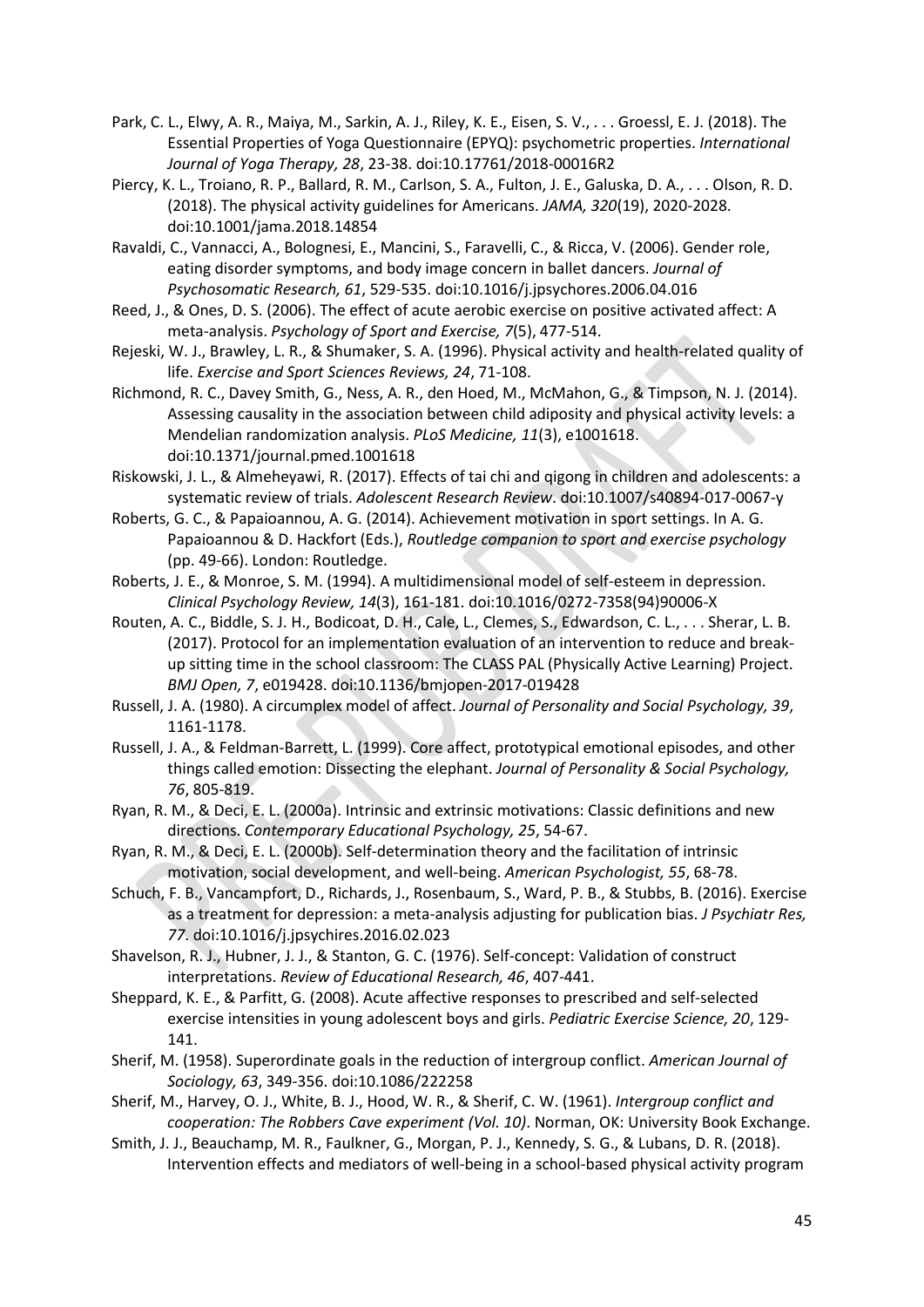for adolescents: The 'Resistance Training for Teens' cluster RCT. *Mental Health and Physical Activity, 15*, 88–94. doi[:https://doi.org/10.1016/j.mhpa.2018.08.002](https://doi.org/10.1016/j.mhpa.2018.08.002)

- Smith, J. J., Eather, N., Morgan, P. J., Plotnikoff, R. C., Faigenbaum, A. D., & Lubans, D. R. (2014). The health benefits of muscular fitness for children and adolescents: a systematic review and meta-analysis. *Sports Medicine, 44*(9), 1209-1223. doi:10.1007/s40279-014-0196-4
- Standage, M., Curran, T., & Rouse, P. C. (2019). Public health perspectives on motivation and behavior change in physical activity. In T. S. Horn & A. L. Smith (Eds.), *Advances in Sport and Exercise Psychology (4th Edition)* (pp. 289-311). Champaign, IL: Human Kinetics.
- Stinson, S. W., Blumenfield, D., & van Dyke, J. (1990). Voices of young women dance students: an interpretive study of meaning in dance. *Dance Research Journal, 22*(2), 13-22. doi:10.2307/1477780
- Strain, T., Fitzsimons, C., Kelly, P., & Mutrie, N. (2016). The forgotten guidelines: cross-sectional analysis of participation in muscle strengthening and balance & co-ordination activities by adults and older adults in Scotland. *BMC Public Health, 16*(1), 1108. doi:10.1186/s12889- 016-3774-6
- Stych, K., & Parfitt, G. (2011). Exploring affective responses to different exercise intensities in lowactive young adolescents. *Journal of Sport & Exercise Psychology, 33*, 548-568.
- Theeboom, M., De Knop, P., & Wylleman, P. (2008). Martial arts and socially vulnerable youth: an analysis of Flemish initiatives. *Sport, Education and Society, 13*(3), 301-318. doi:10.1080/13573320802200677
- Tuson, K. M., & Sinyor, D. (1993). On the affective benefits of acute aerobic exercise: Taking stock after twenty years of research. In P. Seraganian (Ed.), *Exercise psychology: The influence of physical exercise on psychological processes* (pp. 80-121). New York: Wiley.
- Utschig, A. C., Otto, M. W., Powers, M. B., & Smits, J. A. J. (2013). The relationship between physical activity and anxiety and its disorders. In P. Ekkekakis (Ed.), *Routledge handbook of physical activity and mental health* (pp. 105-116). Abingdon, UK: Routledge.
- Vallance, J., Culos-Reed, S. N., Mackenzie, M., & Courneya, K. S. (2013). Physical activity and psychosocial health among cancer survivors. In P. Ekkekakis (Ed.), *Routledge handbook of physical activity and mental health* (pp. 518-529). Abingdon, UK: Routledge.
- Vertonghen, J., & Theeboom, M. (2010). The social-psychological outcomes of martial arts practise among youth: a review. *Journal of Sports Science & Medicine, 9*(4), 528-537.
- Wayne, P. M., & Kaptchuk, T. J. (2008). Challenges inherent to T'ai Chi research: Part I T'ai Chi as a complex multicomponent intervention. *The Journal of Alternative and Complementary Medicine, 14*, 95-102. doi:10.1089/acm.2007.7170A
- White, R. L., Babic, M. J., Parker, P. D., Lubans, D. R., Astell-Burt, T., & Lonsdale, C. (2017). Domainspecific physical activity and mental health: a meta-analysis. *American Journal of Preventive Medicine, 52*(5), 653-666. doi:10.1016/j.amepre.2016.12.008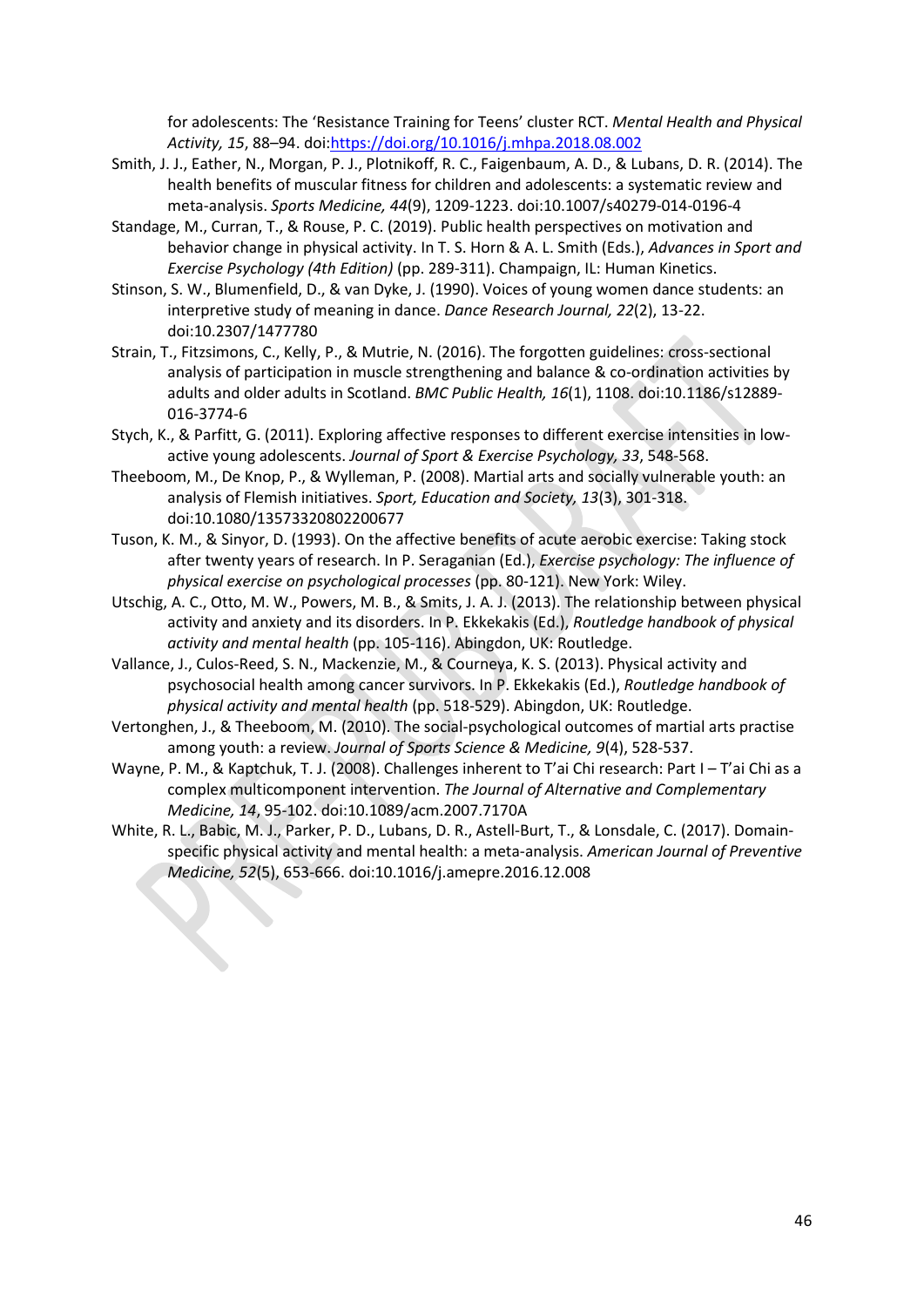Table 1. Appraisal of evidence, drawn from a review of systematic reviews (2012-2017) for whether the association between physical activity and depression in young people can be considered causal (Biddle et al., 2018).

| <b>Criterion</b><br>proposed by<br>Hill (1965) | <b>Research question</b>                                                                                                                           | <b>Assessment</b>                         |                                                                                                                                                        |
|------------------------------------------------|----------------------------------------------------------------------------------------------------------------------------------------------------|-------------------------------------------|--------------------------------------------------------------------------------------------------------------------------------------------------------|
|                                                |                                                                                                                                                    | Is there<br>evidence<br>for<br>causality? | <b>Comments</b>                                                                                                                                        |
| Strength of<br>association                     | How strong is the<br>association between<br>physical activity and<br>depression in young<br>people?                                                | Partial                                   | Interventions show moderate effect sizes (ES).<br>Observational studies show small to very small negative<br>associations.                             |
| Temporal<br>sequencing                         | Does physical<br>inactivity precede the<br>development<br>of depression in young<br>people?                                                        | No                                        | Longitudinal studies do not support temporal sequencing,<br>with null to small associations or effects. Reverse<br>causality not tested but plausible. |
| Dose-response<br>relationship                  | Do higher levels of<br>physical activity show<br>lower levels of<br>depression in young<br>people?                                                 | No                                        | Largely null effects for intensity, frequency and duration<br>as moderators.                                                                           |
| Experimental<br>evidence                       | Is there evidence using<br>experimental methods<br>in young people for<br>changes in depression<br>resulting from changes<br>in physical activity? | Yes                                       | Evidence from experimental intervention trials show<br>moderate effect sizes.                                                                          |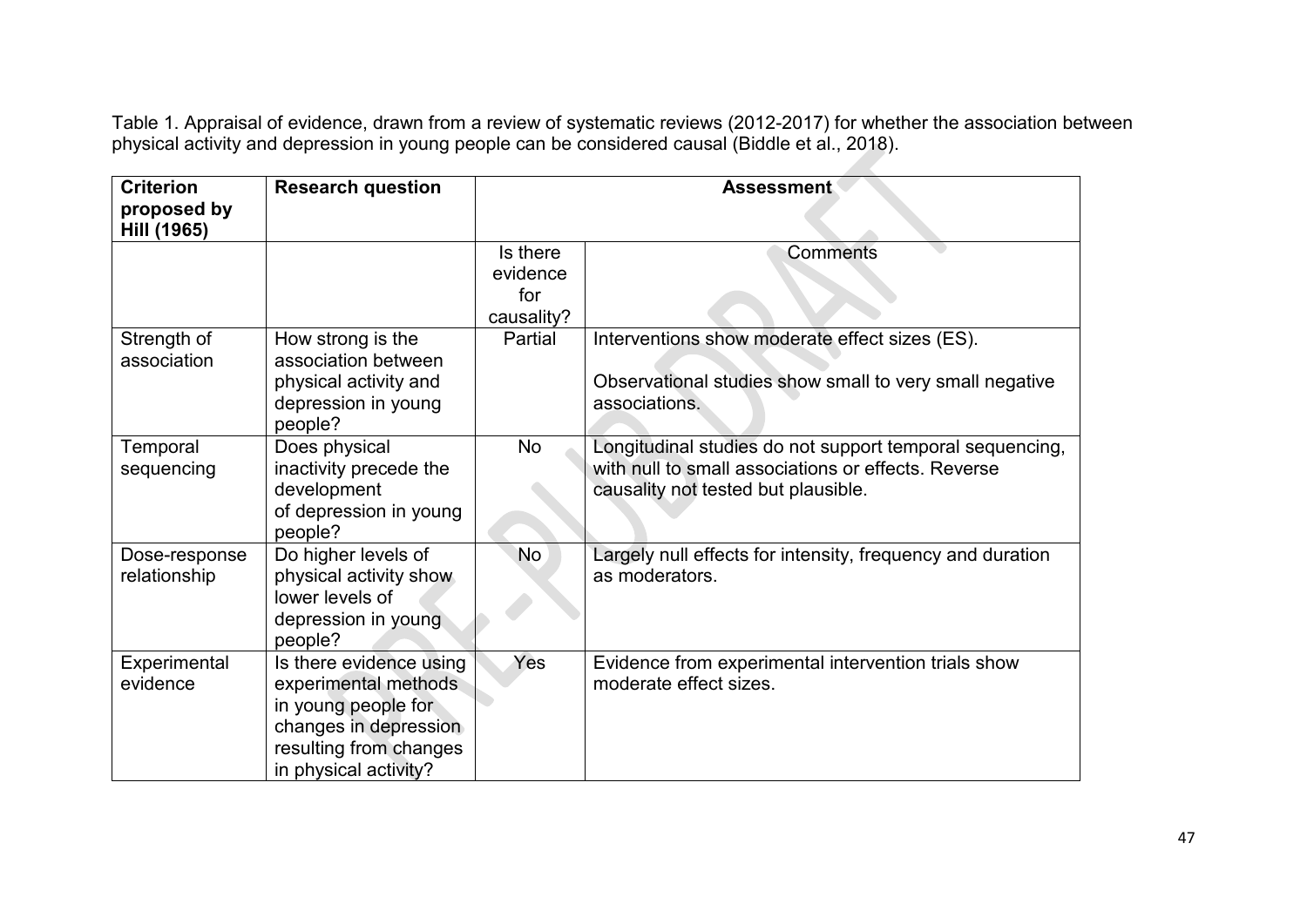Table 2. Dimensions of health-related quality of life (Rejeski et al., 1996)

| <b>Indexes of HRQoL</b>   | <b>Include</b>                                                                     |  |
|---------------------------|------------------------------------------------------------------------------------|--|
| Global                    | General life satisfaction; self-esteem                                             |  |
| <b>Physical function</b>  | Perceptions of function; physical self-perceptions; health-<br>related perceptions |  |
| Physical symptoms         | Fatigue; energy; sleep                                                             |  |
| <b>Emotional function</b> | Depression; anxiety; mood; affect                                                  |  |
| Social function           | Social dependency; family/work roles                                               |  |
| Cognitive function        | Memory; attention; problem-solving                                                 |  |